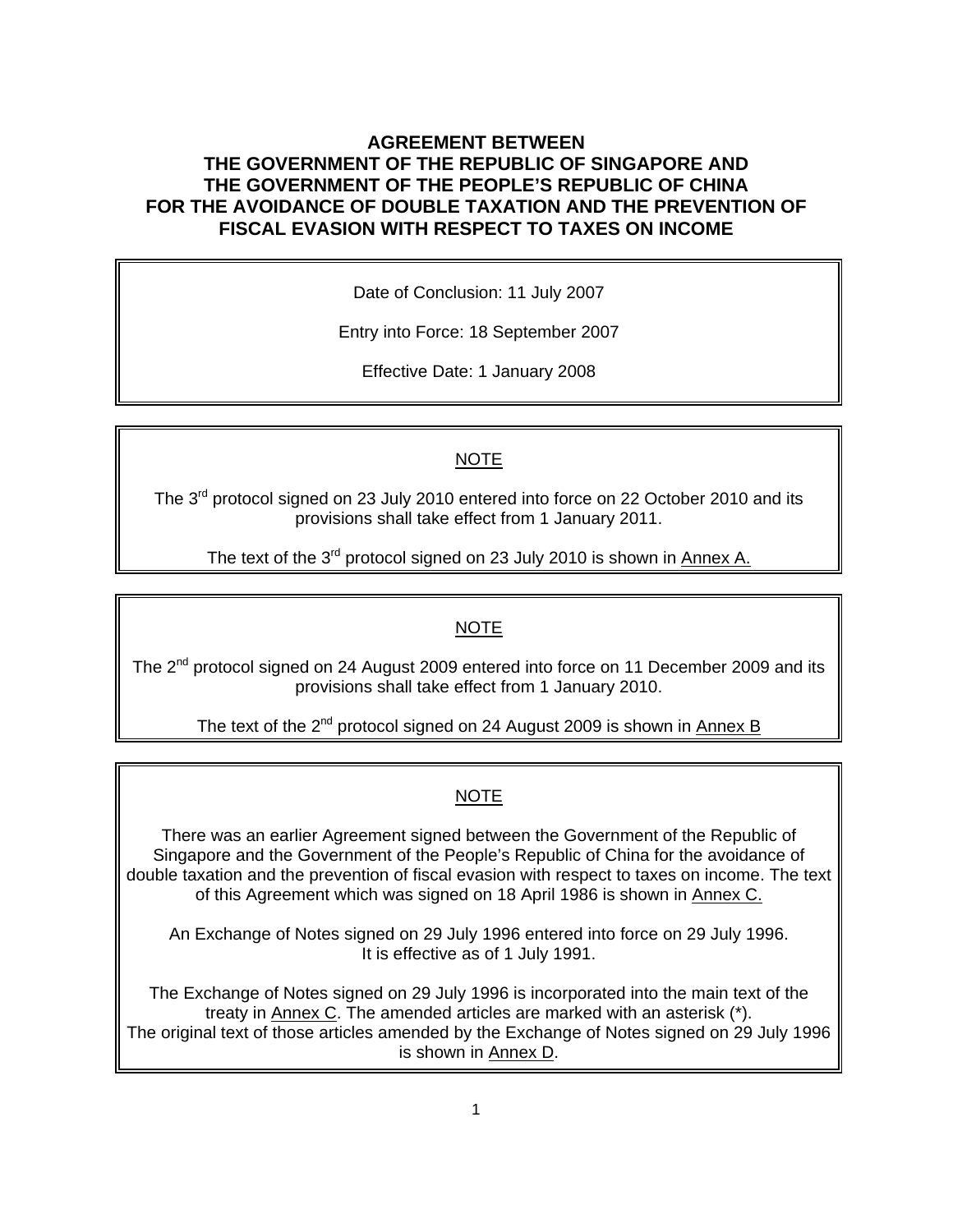The Government of the Republic of Singapore and the Government of the People's Republic of China,

Desiring to conclude an Agreement for the Avoidance of Double Taxation and the Prevention of Fiscal Evasion with respect to Taxes on Income,

Have agreed as follows:

# **Article 1 - PERSONS COVERED**

This Agreement shall apply to persons who are residents of one or both of the Contracting States.

## **Article 2 - TAXES COVERED**

1. This Agreement shall apply to taxes on income imposed on behalf of a Contracting State or its local authorities, irrespective of the manner in which they are levied.

2. There shall be regarded as taxes on income all taxes imposed on total income or on elements of income, including taxes on gains from the alienation of movable or immovable property.

3. The existing taxes to which the Agreement shall apply are in particular:

- (a) in China:
	- (i) the Individual Income Tax
	- (ii) the Enterprise Income Tax

(hereinafter referred to as "Chinese tax");

(b) in Singapore:

- the Income Tax

(hereinafter referred to as "Singapore tax").

4. The Agreement shall apply also to any identical or substantially similar taxes which are imposed after the date of signature of the Agreement in addition to, or in place of, the existing taxes. The competent authorities of the Contracting States shall notify each other of any significant changes which have been made in their respective taxation laws.

## **Article 3 - GENERAL DEFINITIONS**

1. For the purposes of this Agreement, unless the context otherwise requires:

(a) the term "China" means the People's Republic of China, and when used in geographical sense, means all the territory of the People's Republic of China,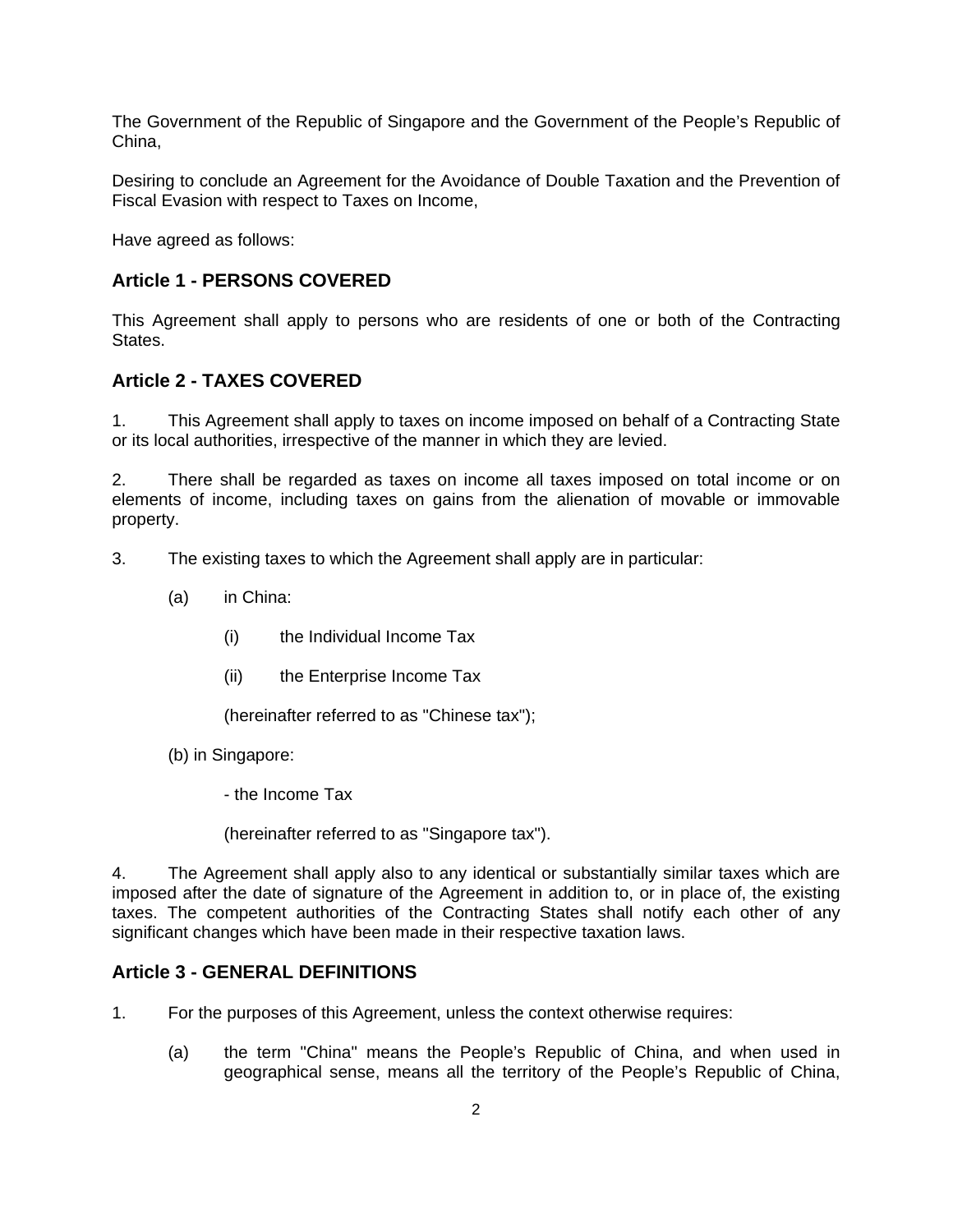including its territorial sea, in which the Chinese laws relating to taxation apply, and any area beyond its territorial sea, within which the People's Republic of China has sovereign rights of exploration for and exploitation of resources of the sea-bed and its sub-soil and superjacent water resources in accordance with international law;

- (b) the term "Singapore" means the Republic of Singapore and when used in a geographical sense, the term "Singapore" includes the territorial waters of Singapore and any area extending beyond the limits of the territorial waters of Singapore, and the sea-bed and subsoil of any such area, which has been or may hereafter be designated under the laws of Singapore and in accordance with international law as an area over which Singapore has sovereign rights for the purposes of exploring and exploiting the natural resources, whether living or nonliving;
- (c) the terms "a Contracting State" and "the other Contracting State" mean China or Singapore as the context requires;
- (d) the term "person" includes an individual, a company and any other body of persons;
- (e) the term "company" means any body corporate or any entity that is treated as a body corporate for tax purposes;
- (f) the terms "enterprise of a Contracting State" and "enterprise of the other Contracting State" mean respectively an enterprise carried on by a resident of a Contracting State and an enterprise carried on by a resident of the other Contracting State;
- (g) the term "international traffic" means any transport by a ship or aircraft operated by an enterprise of a Contracting State, except when the ship or aircraft is operated solely between places in the other Contracting State;
- (h) the term "competent authority" means:
	- (i) in the case of China, the State Administration of Taxation or its authorised representative; and
	- (ii) in the case of Singapore, the Minister for Finance or his authorised representative;
- (i) the term "national" means:
	- (i) any individual possessing the nationality of a Contracting State;
	- (ii) any legal person, partnership or association deriving its status as such from the laws in force in a Contracting State.

2. As regards the application of the Agreement at any time by a Contracting State, any term not defined therein shall, unless the context otherwise requires, have the meaning that it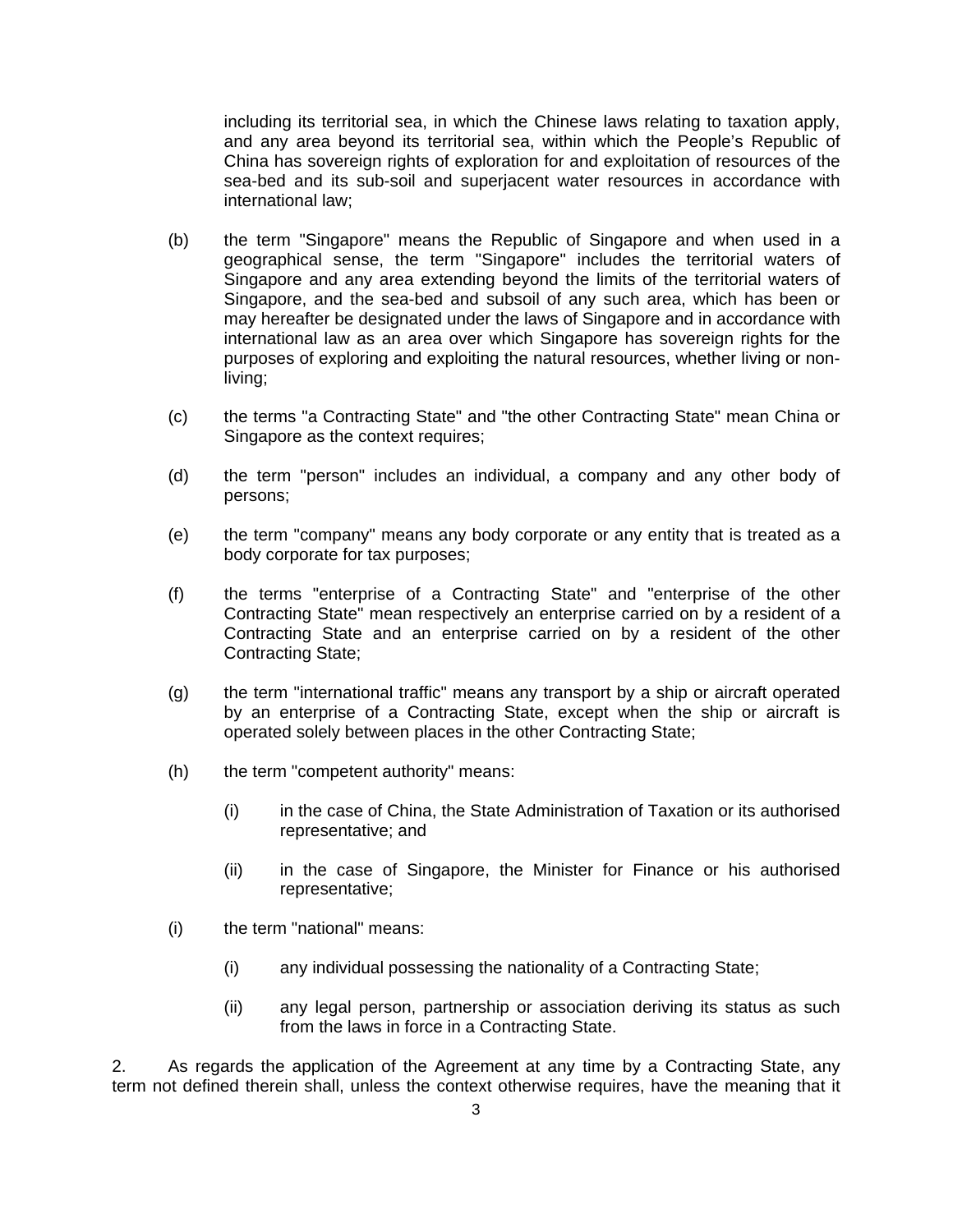has at that time under the law of that State for the purposes of the taxes to which the Agreement applies, any meaning under the applicable tax laws of that State prevailing over a meaning given to the term under other laws of that State.

# **Article 4 - RESIDENT**

1. For the purposes of this Agreement, the term "resident of a Contracting State" means any person who, under the laws of that State, is liable to tax therein by reason of his domicile, residence, place of management, place of head office, place of incorporation or any other criterion of a similar nature, and also includes that State, a local authority or statutory body thereof.

2. Where by reason of the provisions of paragraph 1 an individual is a resident of both Contracting States, then his status shall be determined as follows:

- (a) he shall be deemed to be a resident only of the State in which he has a permanent home available to him; if he has a permanent home available to him in both States, he shall be deemed to be a resident of the State with which his personal and economic relations are closer (centre of vital interests);
- (b) if the State in which he has his centre of vital interests cannot be determined, or if he has not a permanent home available to him in either State, he shall be deemed to be a resident only of the State in which he has an habitual abode;
- (c) if he has an habitual abode in both States or in neither of them, he shall be deemed to be a resident only of the State of which he is a national;
- (d) in any other case, the competent authorities of the Contracting States shall settle the question by mutual agreement.

3. Where by reason of the provisions of paragraph 1 a person other than an individual is a resident of both Contracting States, then it shall be deemed to be a resident only of the State in which its place of effective management is situated. If its place of effective management cannot be determined, the competent authorities of the Contracting States shall settle the question by mutual agreement.

# **Article 5 - PERMANENT ESTABLISHMENT**

1. For the purposes of this Agreement, the term "permanent establishment" means a fixed place of business through which the business of an enterprise is wholly or partly carried on.

- 2. The term "permanent establishment" includes especially:
	- (a) a place of management;
	- (b) a branch;
	- (c) an office;
	- (d) a factory;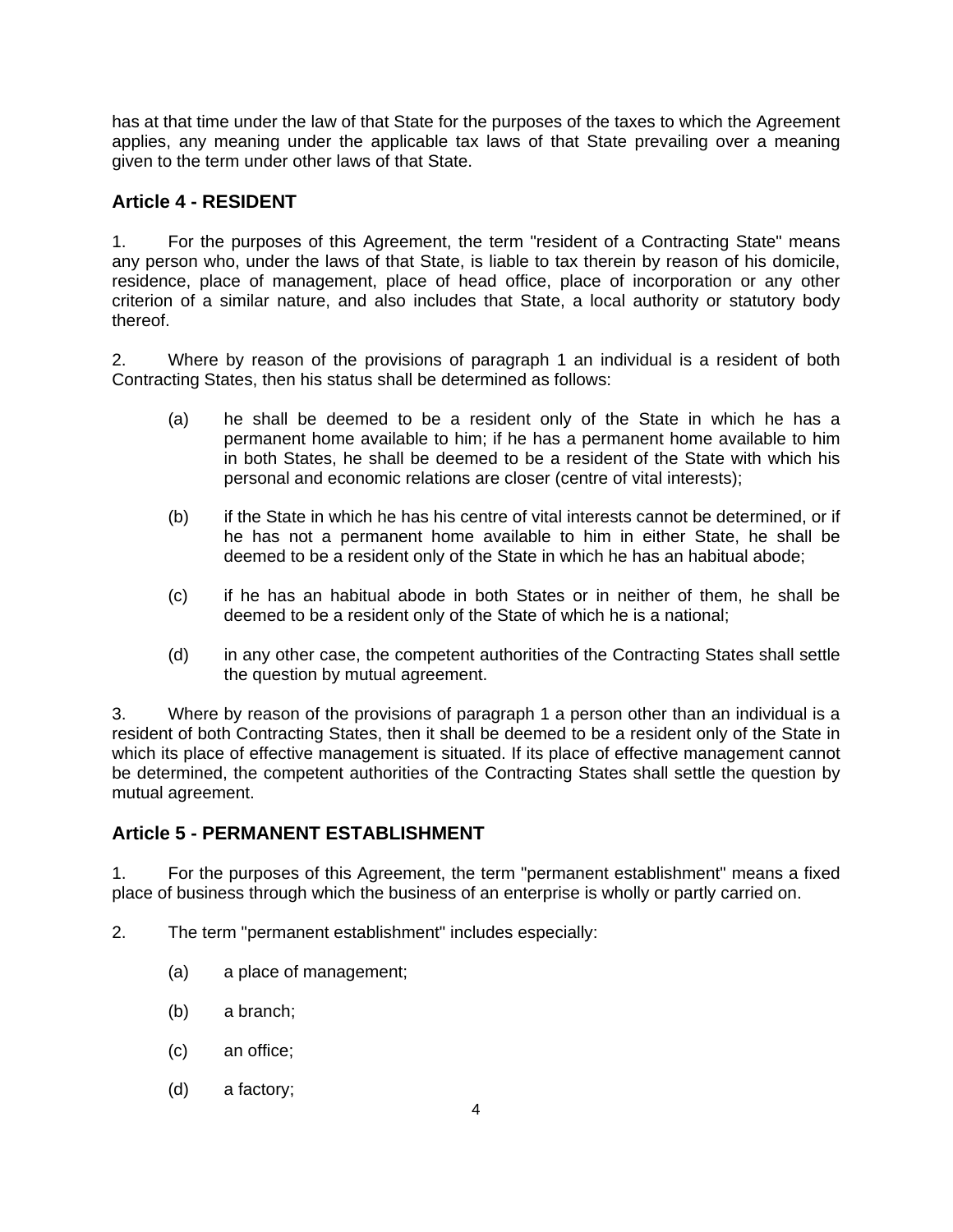- (e) a workshop; and
- (f) a mine, an oil or gas well, a quarry or any other place of extraction of natural resources.
- 3. The term "permanent establishment" likewise encompasses:
	- (a) a building site, a construction, assembly or installation project or supervisory activities in connection therewith, but only where such site, project or activities continue for a period of more than 6 months;
	- (b) the furnishing of services, including consultancy services, by an enterprise through employees or other personnel engaged by the enterprise for such purpose, but only if such activities of that nature continue (for the same or a connected project) within a Contracting State for a period or periods aggregating more than 6 months within any twelve-month period.

4. Notwithstanding the preceding provisions of this Article, the term "permanent establishment" shall be deemed not to include:

- (a) the use of facilities solely for the purpose of storage, display or delivery of goods or merchandise belonging to the enterprise;
- (b) the maintenance of a stock of goods or merchandise belonging to the enterprise solely for the purpose of storage, display or delivery;
- (c) the maintenance of a stock of goods or merchandise belonging to the enterprise solely for the purpose of processing by another enterprise;
- (d) the maintenance of a fixed place of business solely for the purpose of purchasing goods or merchandise or of collecting information, for the enterprise;
- (e) the maintenance of a fixed place of business solely for the purpose of carrying on, for the enterprise, any other activity of a preparatory or auxiliary character;
- (f) the maintenance of a fixed place of business solely for any combination of activities mentioned in sub-paragraphs (a) to (e), provided that the overall activity of the fixed place of business resulting from this combination is of a preparatory or auxiliary character.

5. Notwithstanding the provisions of paragraphs 1 and 2, where a person - other than an agent of an independent status to whom paragraph 6 applies - is acting in a Contracting State on behalf of an enterprise of the other Contracting State, has and habitually exercises an authority to conclude contracts in the name of the enterprise, that enterprise shall be deemed to have a permanent establishment in the first-mentioned Contracting State in respect of any activities which that person undertakes for the enterprise, unless the activities of such person are limited to those mentioned in paragraph 4 which, if exercised through a fixed place of business, would not make this fixed place of business a permanent establishment under the provisions of that paragraph.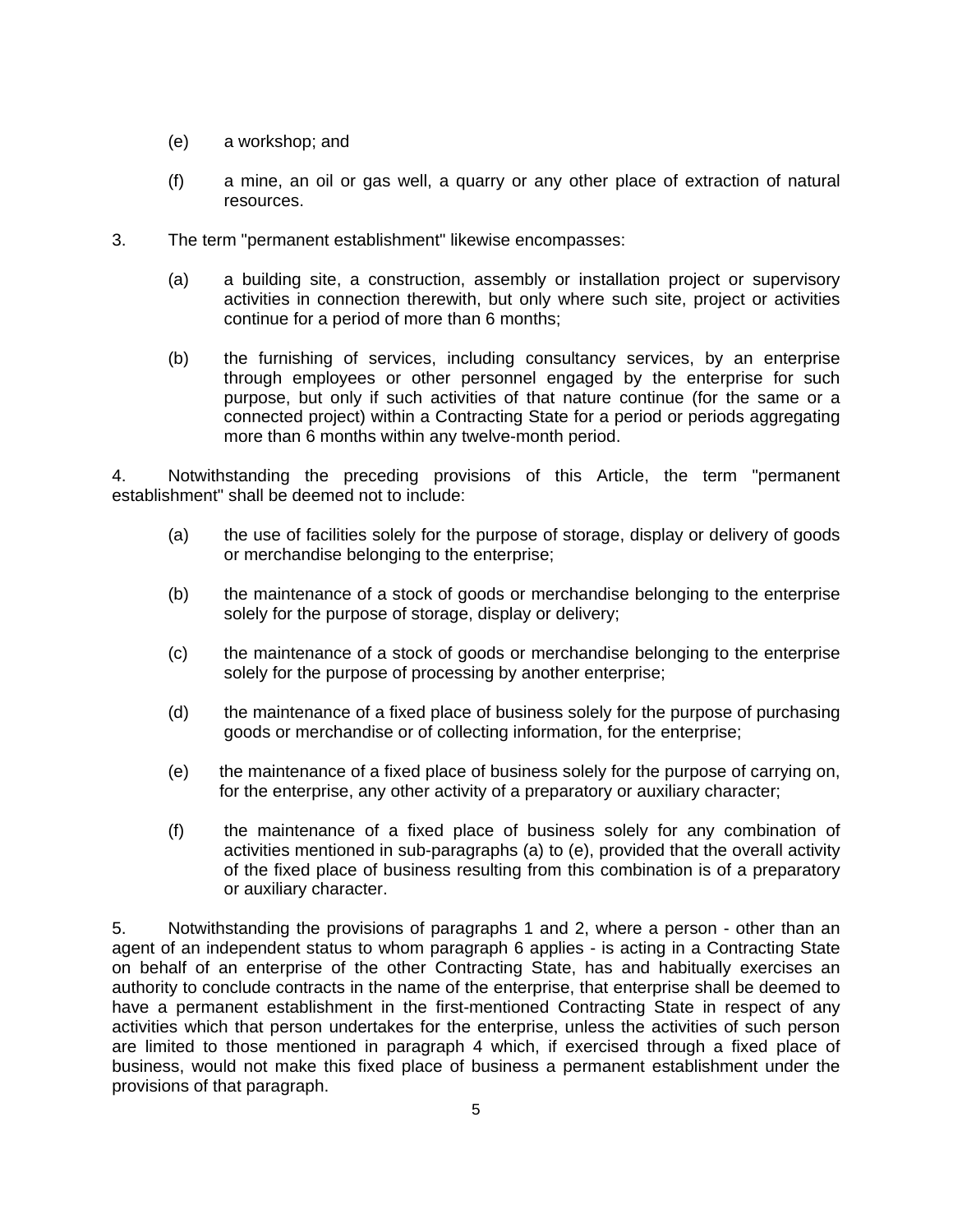6. An enterprise of a Contracting State shall not be deemed to have a permanent establishment in the other Contracting State merely because it carries on business in that other State through a broker, general commission agent or any other agent of an independent status, provided that such persons are acting in the ordinary course of their business. However, when the activities of such an agent are devoted wholly or almost wholly on behalf of that enterprise, and conditions are made or imposed between that enterprise and the agent in their commercial and financial relations which differ from those which would have been made between independent enterprises, he will not be considered an agent of an independent status within the meaning of this paragraph.

7. The fact that a company which is a resident of a Contracting State controls or is controlled by a company which is a resident of the other Contracting State, or which carries on business in that other State (whether through a permanent establishment or otherwise), shall not of itself constitute either company a permanent establishment of the other.

## **Article 6 - INCOME FROM IMMOVABLE PROPERTY**

1. Income derived by a resident of a Contracting State from immovable property (including income from agriculture or forestry) situated in the other Contracting State may be taxed in that other State.

2. The term "immovable property" shall have the meaning which it has under the law of the Contracting State in which the property in question is situated. The term shall in any case include property accessory to immovable property, livestock and equipment used in agriculture and forestry, rights to which the provisions of general law respecting landed property apply, usufruct of immovable property and rights to variable or fixed payments as consideration for the working of, or the right to work, mineral deposits, sources and other natural resources; ships and aircraft shall not be regarded as immovable property.

3. The provisions of paragraph 1 shall apply to income derived from the direct use, letting, or use in any other form of immovable property.

4. The provisions of paragraphs 1 and 3 shall also apply to the income from immovable property of an enterprise and to income from immovable property used for the performance of independent personal services.

# **Article 7 - BUSINESS PROFITS**

1. The profits of an enterprise of a Contracting State shall be taxable only in that State unless the enterprise carries on business in the other Contracting State through a permanent establishment situated therein. If the enterprise carries on business as aforesaid, the profits of the enterprise may be taxed in the other State but only so much of them as is attributable to that permanent establishment.

2. Subject to the provisions of paragraph 3, where an enterprise of a Contracting State carries on business in the other Contracting State through a permanent establishment situated therein, there shall in each Contracting State be attributed to that permanent establishment the profits which it might be expected to make if it were a distinct and separate enterprise engaged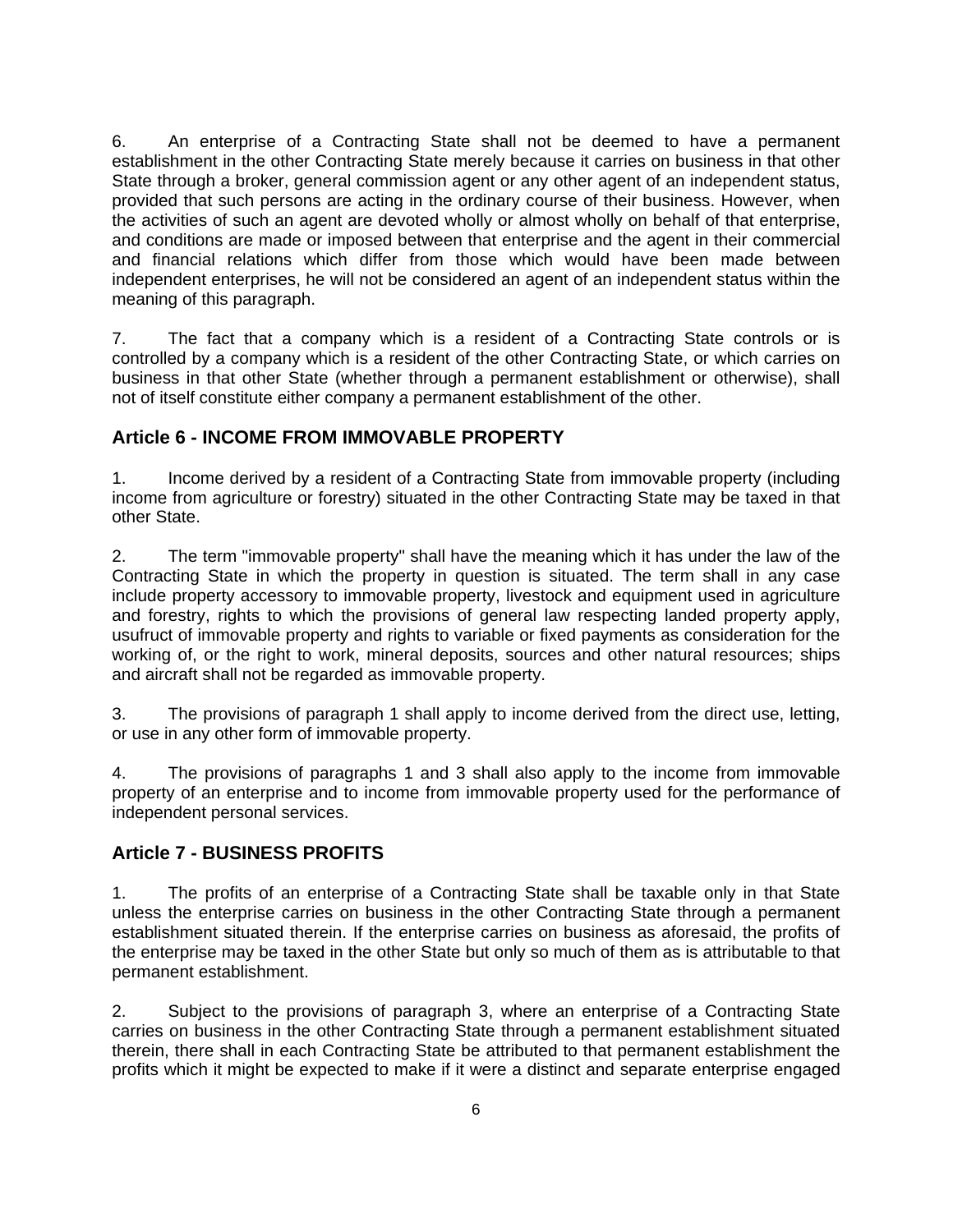in the same or similar activities under the same or similar conditions and dealing wholly independently with the enterprise of which it is a permanent establishment.

3. In determining the profits of a permanent establishment, there shall be allowed as deductions expenses which are incurred for the purposes of the permanent establishment, including executive and general administrative expenses so incurred, whether in the State in which the permanent establishment is situated or elsewhere.

4. Insofar as it has been customary in a Contracting State to determine the profits to be attributed to a permanent establishment on the basis of an apportionment of the total profits of the enterprise to its various parts, nothing in paragraph 2 shall preclude that Contracting State from determining the profits to be taxed by such an apportionment as may be customary. The method of apportionment adopted shall, however, be such that the result shall be in accordance with the principle contained in this Article.

5. No profits shall be attributed to a permanent establishment by reason of the mere purchase by that permanent establishment of goods or merchandise for the enterprise.

6. For the purposes of the preceding paragraphs, the profits to be attributed to the permanent establishment shall be determined by the same method year by year unless there is good and sufficient reason to the contrary.

7. Where profits include items of income which are dealt with separately in other Articles of this Agreement, then the provisions of those Articles shall not be affected by the provisions of this Article.

# **Article 8 - SHIPPING AND AIR TRANSPORT**

1. Profits derived by an enterprise of a Contracting State from the operation of ships or aircraft in international traffic shall be taxable only in that State.

2. The provisions of paragraph 1 shall also apply to profits from the participation in a pool, a joint business or an international operating agency.

3. Interest derived by an enterprise of a Contracting State from its deposits of moneys incidental to and connected with its operations of ships or aircraft in international traffic shall be regarded as profits derived from the operation of such ships or aircraft.

4. For the purposes of this Article, profits from the operation of ships or aircraft in international traffic shall include:

- (a) profits from the rental on a bareboat basis of ships or aircraft; and
- (b) profits from the use, maintenance or rental of containers (including trailers and related equipment for the transport of containers), used for the transport of goods or merchandise;

where such rental or such use, maintenance or rental, as the case may be, is incidental to the operation of ships or aircraft in international traffic.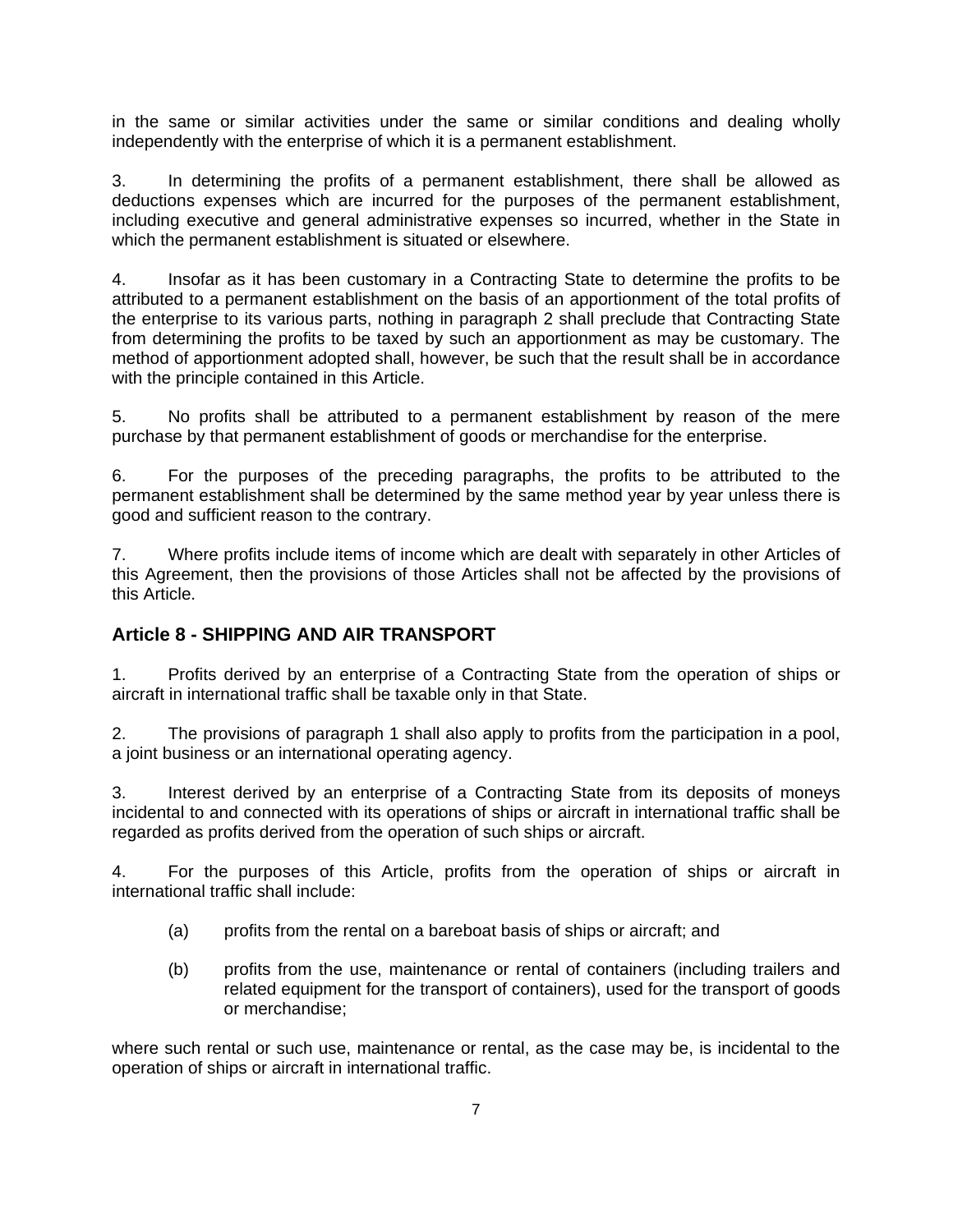# **Article 9 - ASSOCIATED ENTERPRISES**

- 1. Where
	- (a) an enterprise of a Contracting State participates directly or indirectly in the management, control or capital of an enterprise of the other Contracting State, or
	- (b) the same persons participate directly or indirectly in the management, control or capital of an enterprise of a Contracting State and an enterprise of the other Contracting State,

and in either case conditions are made or imposed between the two enterprises in their commercial or financial relations which differ from those which would be made between independent enterprises, then any profits which would, but for those conditions, have accrued to one of the enterprises, but, by reason of those conditions, have not so accrued, may be included in the profits of that enterprise and taxed accordingly.

2. Where a Contracting State includes in the profits of an enterprise of that State -- and taxes accordingly -- profits on which an enterprise of the other Contracting State has been charged to tax in that other State and the profits so included are profits which would have accrued to the enterprise of the first-mentioned State if the conditions made between the two enterprises had been those which would have been made between independent enterprises, then that other State shall make an appropriate adjustment to the amount of the tax charged therein on those profits. In determining such adjustment, due regard shall be had to the other provisions of this Agreement and the competent authorities of the Contracting States shall if necessary consult each other.

# **Article 10 - DIVIDENDS**

1. Dividends paid by a company which is a resident of a Contracting State to a resident of the other Contracting State may be taxed in that other State.

2. However, such dividends may also be taxed in the Contracting State of which the company paying the dividends is a resident and according to the laws of that State, but if the beneficial owner of the dividends is a resident of the other Contracting State, the tax so charged shall not exceed:

- (a) 5 per cent of the gross amount of the dividends if the beneficial owner is a company (other than a partnership) which holds directly at least 25 per cent of the capital of the company paying the dividends;
- (b) 10 per cent of the gross amount of the dividends in all other cases.

The competent authorities of the Contracting States shall by mutual agreement settle the mode of application of these limitations.

This paragraph shall not affect the taxation of the company in respect of the profits out of which the dividends are paid.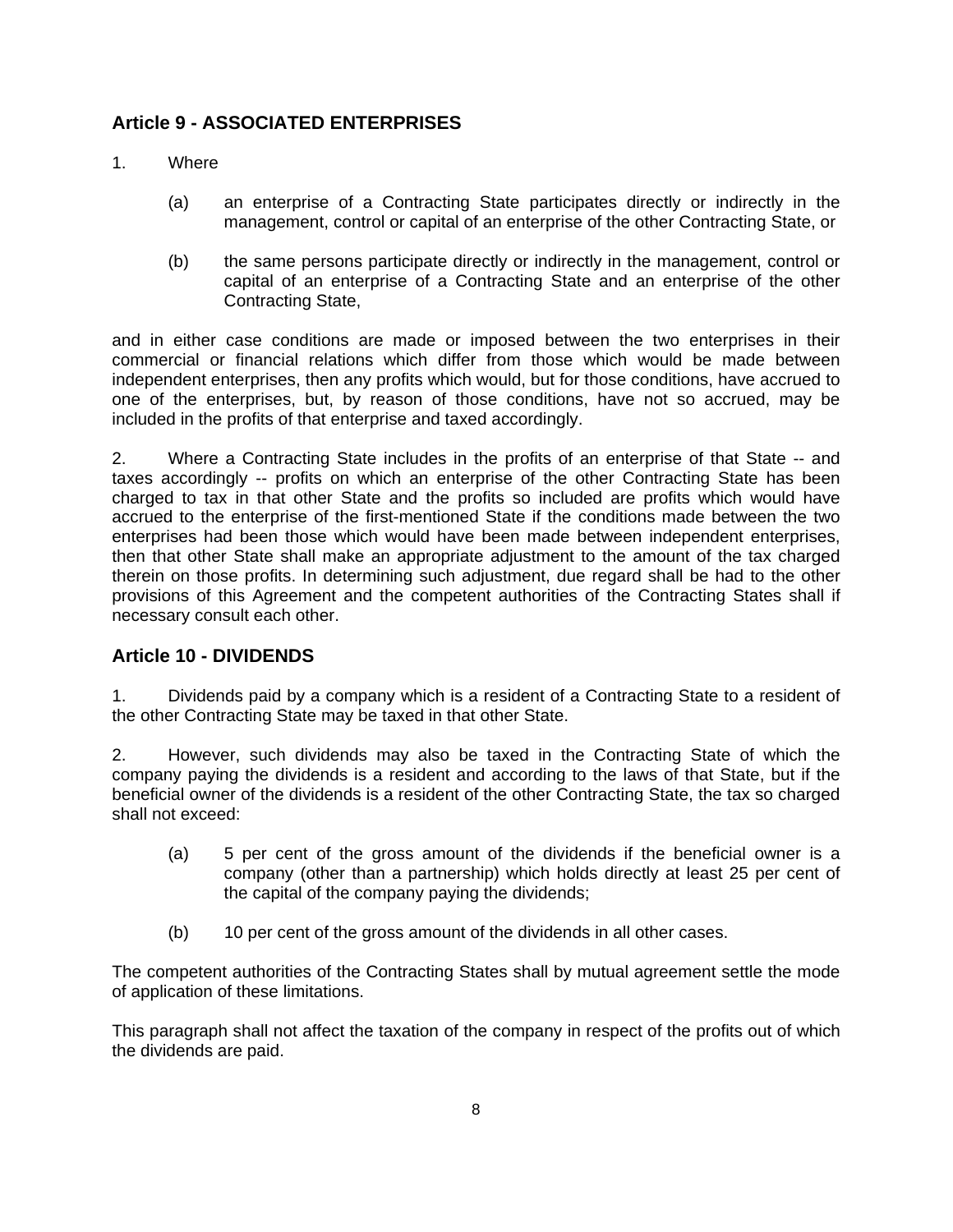3. The term "dividends" as used in this Article means income from shares or other rights, not being debt-claims, participating in profits, as well as income from other corporate rights which is subjected to the same taxation treatment as income from shares by the laws of the State of which the company making the distribution is a resident.

4. The provisions of paragraphs 1 and 2 shall not apply if the beneficial owner of the dividends, being a resident of a Contracting State, carries on business in the other Contracting State of which the company paying the dividends is a resident, through a permanent establishment situated therein, or performs in that other State independent personal services from a fixed base situated therein, and the holding in respect of which the dividends are paid is effectively connected with such permanent establishment or fixed base. In such case the provisions of Article 7 or Article 14, as the case may be, shall apply.

5. Where a company which is a resident of a Contracting State derives profits or income from the other Contracting State, that other State may not impose any tax on the dividends paid by the company, except insofar as such dividends are paid to a resident of that other State or insofar as the holding in respect of which the dividends are paid is effectively connected with a permanent establishment or a fixed base situated in that other State, nor subject the company's undistributed profits to a tax on undistributed profits, even if the dividends paid or the undistributed profits consist wholly or partly of profits or income arising in such other State.

6. The provisions of this Article shall not apply if it was the main purpose of any person concerned with the creation or assignment of the shares or other rights in respect of which the dividend is paid to take advantage of this Article by means of that creation or assignment.

# **Article 11 - INTEREST**

1. Interest arising in a Contracting State and paid to a resident of the other Contracting State may be taxed in that other State.

2. However, such interest may also be taxed in the Contracting State in which it arises and according to the laws of that State, but if the beneficial owner of the interest is a resident of the other Contracting State, the tax so charged shall not exceed:

- (a) 7 per cent of the gross amount of the interest if it is received by any bank or financial institution;
- (b) 10 per cent of the gross amount of the interest in all other cases.

The competent authorities of the Contracting States shall by mutual agreement settle the mode of application of this limitation.

3. Notwithstanding the provisions of paragraph 2, interest derived from a Contracting State is exempt from tax in that State, if the beneficial owner is:

- (a) in the case of China:
	- (i) the Government of the People's Republic of China and any local authority thereof;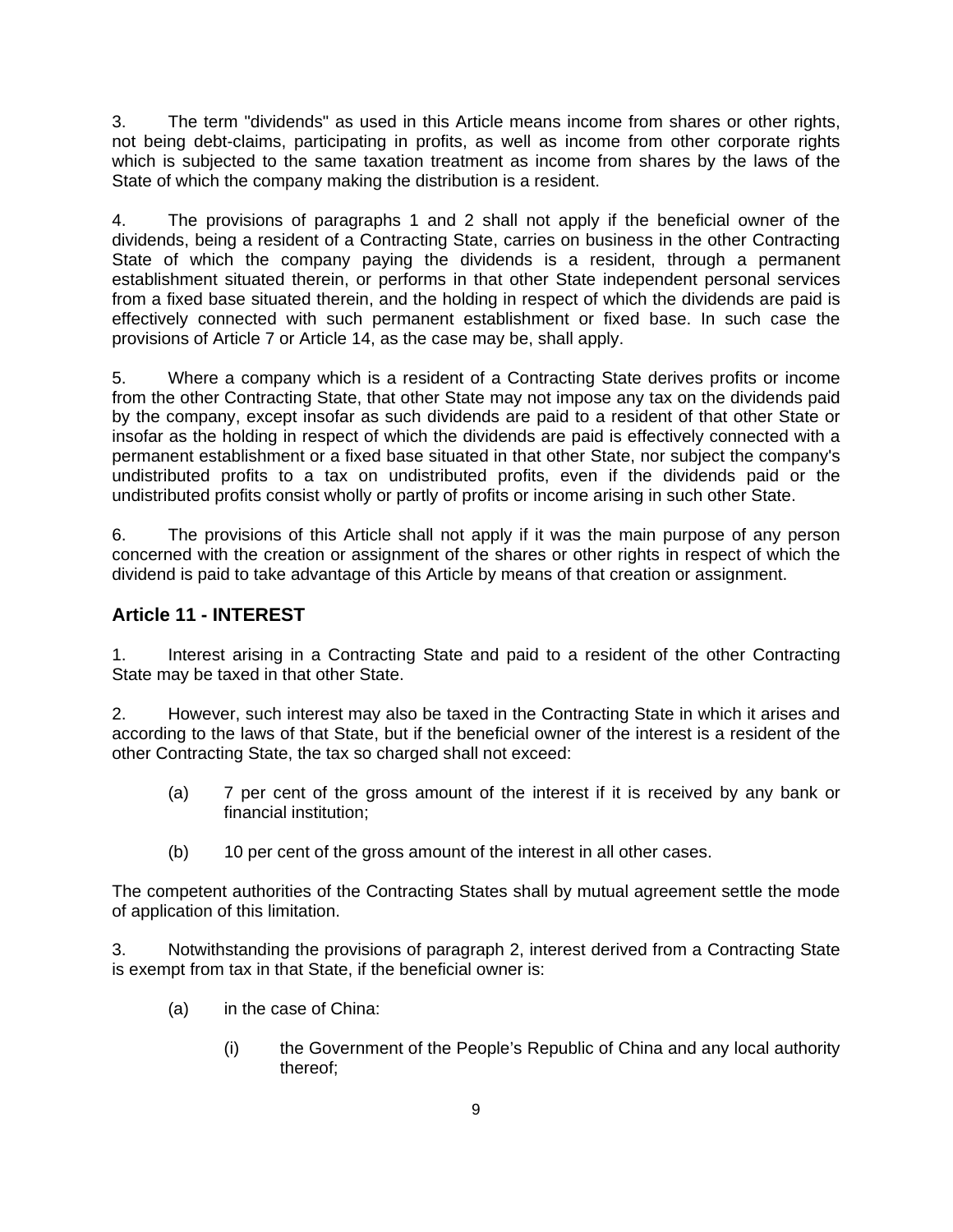- (ii) the China Development Bank;
- (iii) the Agricultural Development Bank of China;
- (iv) the Export-Import Bank of China;
- (v) the National Council for Social Security Fund;
- (vi) the China Export & Credit Insurance Corporation; and
- (vii) any institution wholly owned by the Government of China as may be agreed from time to time between the competent authorities of the Contracting States.
- (b) in the case of Singapore:
	- (i) the Government of the Republic of Singapore;
	- (ii) the Monetary Authority of Singapore;
	- (iii) the Government of Singapore Investment Corporation Pte Ltd;
	- (iv) a statutory body; and
	- (v) any institution wholly owned by the Government of Singapore as may be agreed from time to time between the competent authorities of the Contracting States.

4. The term "interest" as used in this Article means income from debt-claims of every kind, whether or not secured by mortgage and whether or not carrying a right to participate in the debtor's profits, and in particular, income from government securities and income from bonds or debentures, including premiums and prizes attaching to such securities, bonds or debentures. Penalty charges for late payment shall not be regarded as interest for the purpose of this Article.

5. The provisions of paragraphs 1 and 2 shall not apply if the beneficial owner of the interest, being a resident of a Contracting State, carries on business in the other Contracting State in which the interest arises, through a permanent establishment situated therein, or performs in that other State independent personal services from a fixed base situated therein, and the debt-claim in respect of which the interest is paid is effectively connected with such permanent establishment or fixed base. In such case the provisions of Article 7 or Article 14, as the case may be, shall apply.

6. Interest shall be deemed to arise in a Contracting State when the payer is a resident of that State. Where, however, the person paying the interest, whether he is a resident of a Contracting State or not, has in a Contracting State a permanent establishment or a fixed base in connection with which the indebtedness on which the interest is paid was incurred, and such interest is borne by such permanent establishment or fixed base, then such interest shall be deemed to arise in the State in which the permanent establishment or fixed base is situated.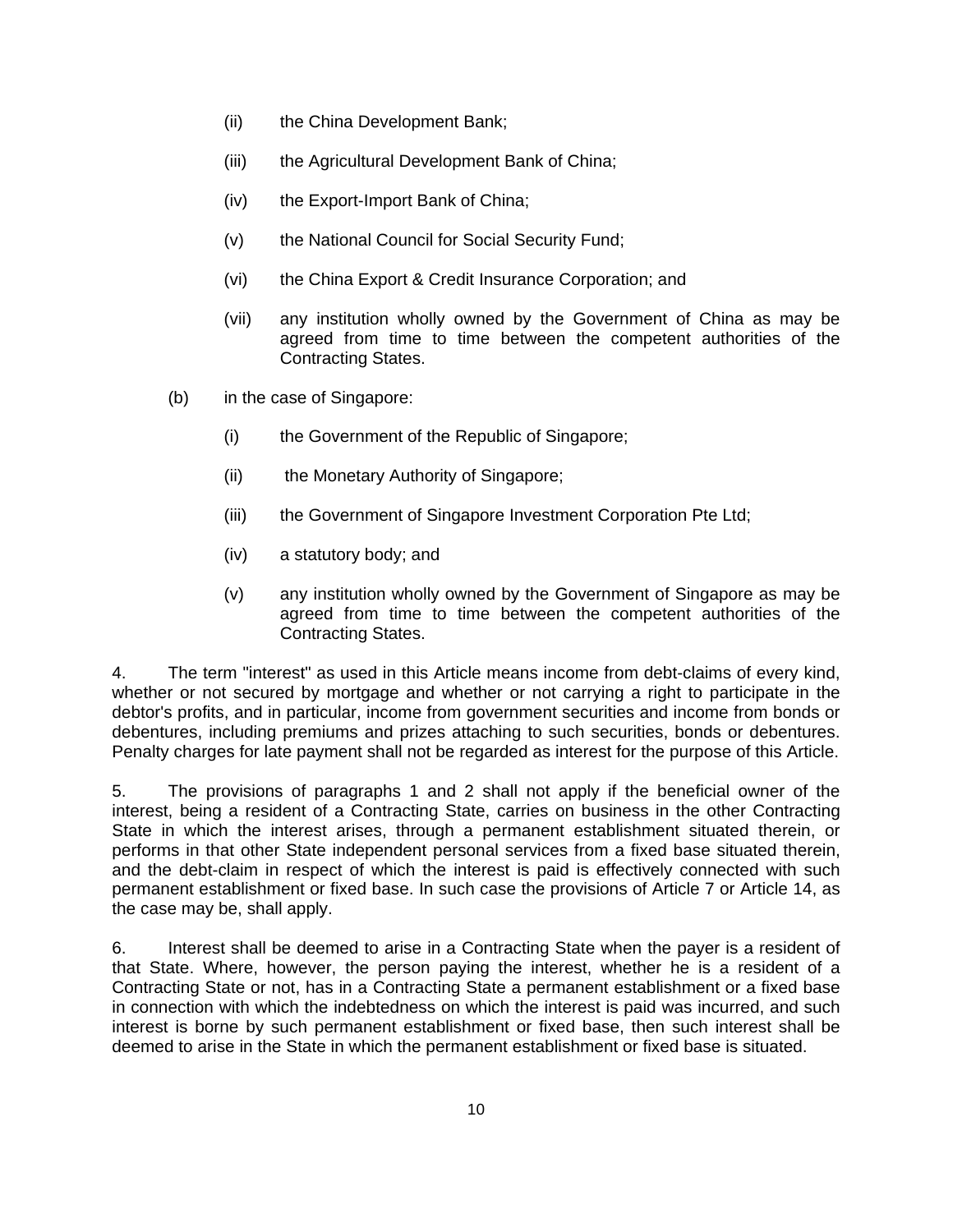7. Where, by reason of a special relationship between the payer and the beneficial owner or between both of them and some other person, the amount of the interest, having regard to the debt-claim for which it is paid, exceeds the amount which would have been agreed upon by the payer and the beneficial owner in the absence of such relationship, the provisions of this Article shall apply only to the last-mentioned amount. In such case, the excess part of the payments shall remain taxable according to the laws of each Contracting State, due regard being had to the other provisions of this Agreement.

8. The provisions of this Article shall not apply if it was the main purpose of any person concerned with the creation or assignment of the debt-claim in respect of which the interest is paid to take advantage of this Article by means of that creation or assignment.

## **Article 12 - ROYALTIES**

1. Royalties arising in a Contracting State and paid to a resident of the other Contracting State may be taxed in that other State.

2. However, such royalties may also be taxed in the Contracting State in which they arise and according to the laws of that State, but if the beneficial owner of the royalties is a resident of the other Contracting State, the tax so charged shall not exceed 10 per cent of the gross amount of the royalties. The competent authorities of the Contracting States shall by mutual agreement settle the mode of application of this limitation.

3. The term "royalties" as used in this Article means payments of any kind received as a consideration for the use of, or the right to use, any copyright of literary, artistic or scientific work including cinematograph films, or films or tapes for radio or television broadcasting, any computer software, patent, trade mark, design or model, plan, secret formula or process, or for the use of, or the right to use, industrial, commercial or scientific equipment or for information concerning industrial, commercial or scientific experience.

4. The provisions of paragraphs 1 and 2 shall not apply if the beneficial owner of the royalties, being a resident of a Contracting State, carries on business in the other Contracting State in which the royalties arise, through a permanent establishment situated therein, or performs in that other State independent personal services from a fixed base situated therein, and the right or property in respect of which the royalties are paid is effectively connected with such permanent establishment or fixed base. In such case, the provisions of Article 7 or Article 14, as the case may be, shall apply.

5. Royalties shall be deemed to arise in a Contracting State when the payer is a resident of that State. Where, however, the person paying the royalties, whether he is a resident of a Contracting State or not, has in a Contracting State a permanent establishment or a fixed base in connection with which the liability to pay the royalties was incurred, and such royalties are borne by such permanent establishment or fixed base, then such royalties shall be deemed to arise in the State in which the permanent establishment or fixed base is situated.

6. Where, by reason of a special relationship between the payer and the beneficial owner or between both of them and some other person, the amount of the royalties, having regard to the use, right or information for which they are paid, exceeds the amount which would have been agreed upon by the payer and the beneficial owner in the absence of such relationship, the provisions of this Article shall apply only to the last-mentioned amount. In such case, the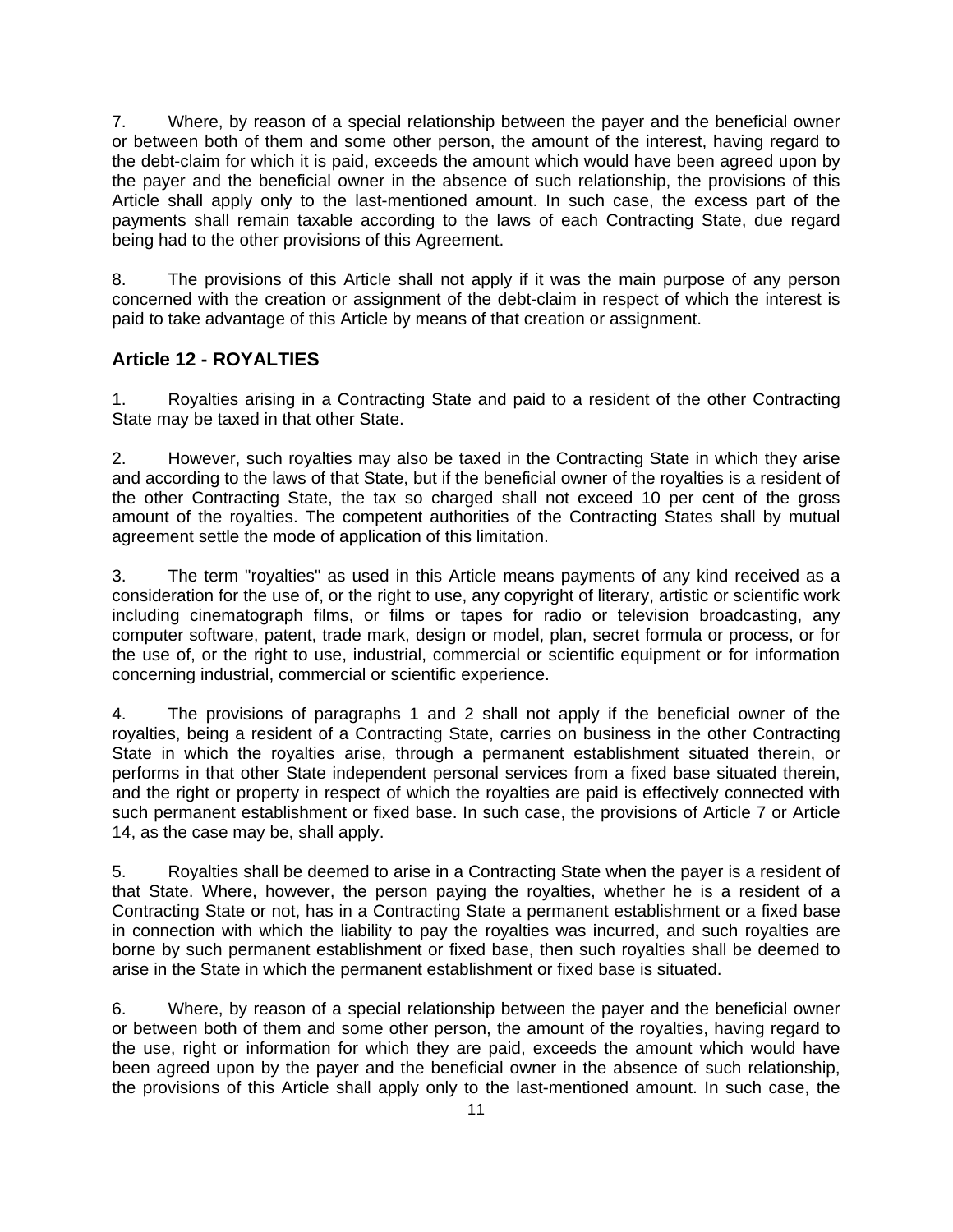excess part of the payments shall remain taxable according to the laws of each Contracting State, due regard being had to the other provisions of this Agreement.

7. The provisions of this Article shall not apply if it was the main purpose of any person concerned with the creation or assignment of rights in respect of which the royalties are paid to take advantage of this Article by means of that creation or assignment.

# **Article 13 - CAPITAL GAINS**

1. Gains derived by a resident of a Contracting State from the alienation of immovable property referred to in Article 6 and situated in the other Contracting State may be taxed in that other State.

2. Gains from the alienation of movable property forming part of the business property of a permanent establishment which an enterprise of a Contracting State has in the other Contracting State or of movable property pertaining to a fixed base available to a resident of a Contracting State in the other Contracting State for the purpose of performing independent personal services, including such gains from the alienation of such a permanent establishment (alone or with the whole enterprise) or of such fixed base, may be taxed in that other State.

3. Gains derived by a resident of a Contracting State from the alienation of ships or aircraft operated in international traffic, or movable property pertaining to the operation of such ships or aircraft, shall be taxable only in that State.

4. Gains derived by a resident of a Contracting State from the alienation of shares deriving more than 50 per cent of their value directly or indirectly from immovable property situated in the other Contracting State may be taxed in that other State.

5. Subject to paragraph 4, gains derived by a resident of a Contracting State from the alienation of shares, participation, or other rights in the capital of a company or other legal person which is a resident of the other Contracting State may be taxed in that other Contracting State if the recipient of the gains, at any time during the twelve-month period preceding such alienation, had a participation, directly or indirectly, of at least 25 per cent in the capital of that company or other legal person.

6. Gains from the alienation of any property other than that referred to in the preceding paragraphs of this Article shall be taxable only in the Contracting State of which the alienator is a resident.

# **Article 14 - INDEPENDENT PERSONAL SERVICES**

1. Income derived by an individual who is a resident of a Contracting State from the performance of professional services or other activities of an independent character shall be taxable only in that State unless:

(a) he has a fixed base regularly available to him in the other Contracting State for the purpose of performing his activities; in that case, only so much of the income as is attributable to that fixed base may be taxed in that other Contracting State; or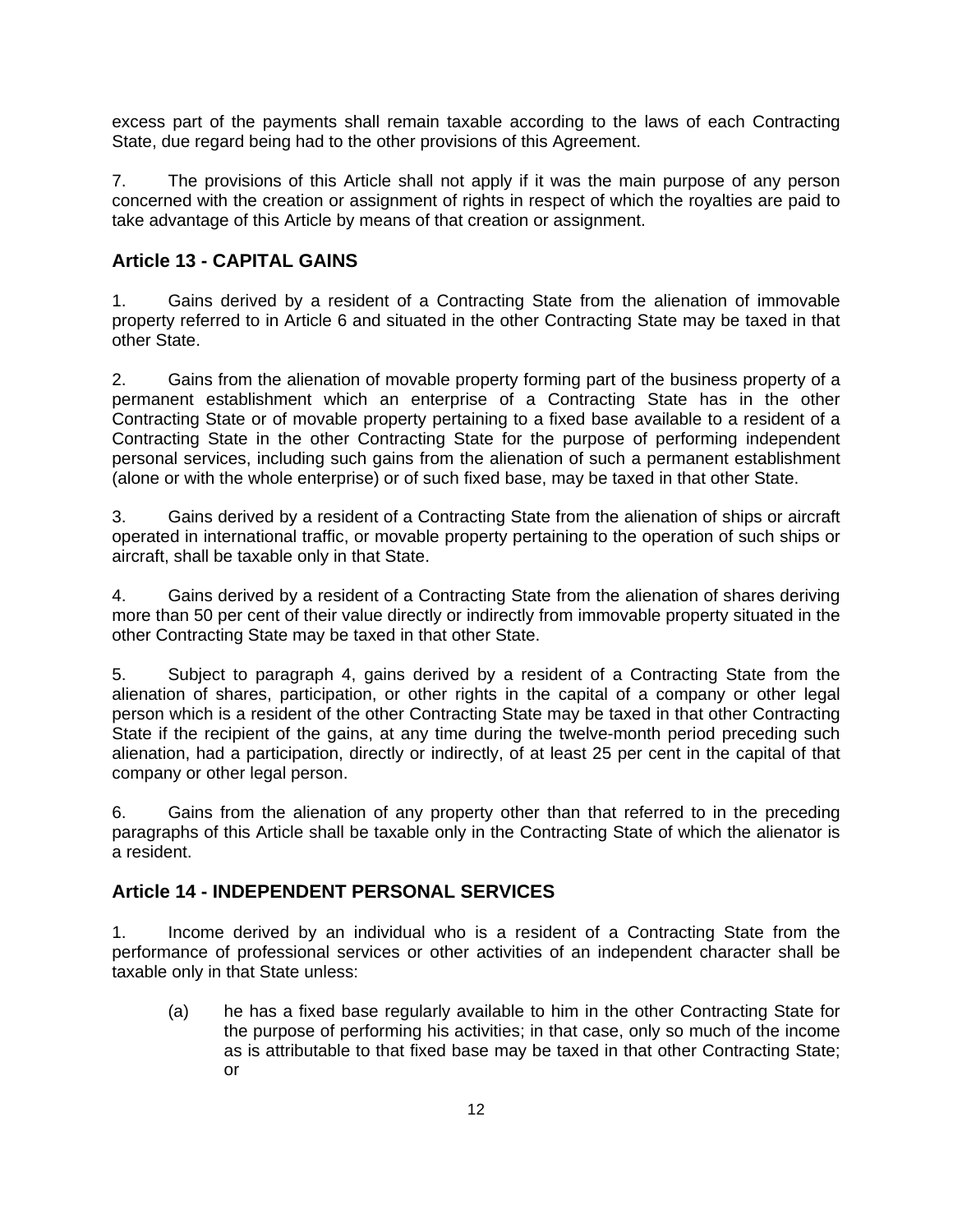(b) his stay in the other Contracting State is for a period or periods amounting to or exceeding in the aggregate 183 days within any twelve-month period; in that case, only so much of the income as is derived from his activities performed in that other State may be taxed in that other State.

2. The term "professional services" includes especially independent scientific, literary, artistic, educational or teaching activities as well as the independent activities of physicians, lawyers, engineers, architects, dentists and accountants.

# **Article 15 - DEPENDENT PERSONAL SERVICES**

1. Subject to the provisions of Articles 16, 18 and 19, salaries, wages and other similar remuneration derived by a resident of a Contracting State in respect of an employment shall be taxable only in that State unless the employment is exercised in the other Contracting State. If the employment is so exercised, such remuneration as is derived therefrom may be taxed in that other State.

2. Notwithstanding the provisions of paragraph 1, remuneration derived by a resident of a Contracting State in respect of an employment exercised in the other Contracting State shall be taxable only in the first-mentioned State if:

- (a) the recipient is present in the other State for a period or periods not exceeding in the aggregate 183 days within any twelve-month period; and
- (b) the remuneration is paid by, or on behalf of, an employer who is not a resident of the other State; and
- (c) the remuneration is not borne by a permanent establishment or a fixed base which the employer has in the other State.

3. Notwithstanding the preceding provisions of this Article, remuneration derived in respect of an employment exercised aboard a ship or aircraft operated in international traffic by an enterprise of a Contracting State, shall be taxable only in that State.

## **Article 16 - DIRECTORS' FEES**

Directors' fees and other similar payments derived by a resident of a Contracting State in his capacity as a member of the board of directors of a company which is a resident of the other Contracting State may be taxed in that other State.

## **Article 17 - ARTISTES AND SPORTSMEN**

1. Notwithstanding the provisions of Articles 14 and 15, income derived by a resident of a Contracting State as an entertainer, such as a theatre, motion picture, radio or television artiste, or a musician, or as a sportsman, from his personal activities as such exercised in the other Contracting State, may be taxed in that other State.

2. Where income in respect of personal activities exercised by an entertainer or a sportsman in his capacity as such accrues not to the entertainer or sportsman himself but to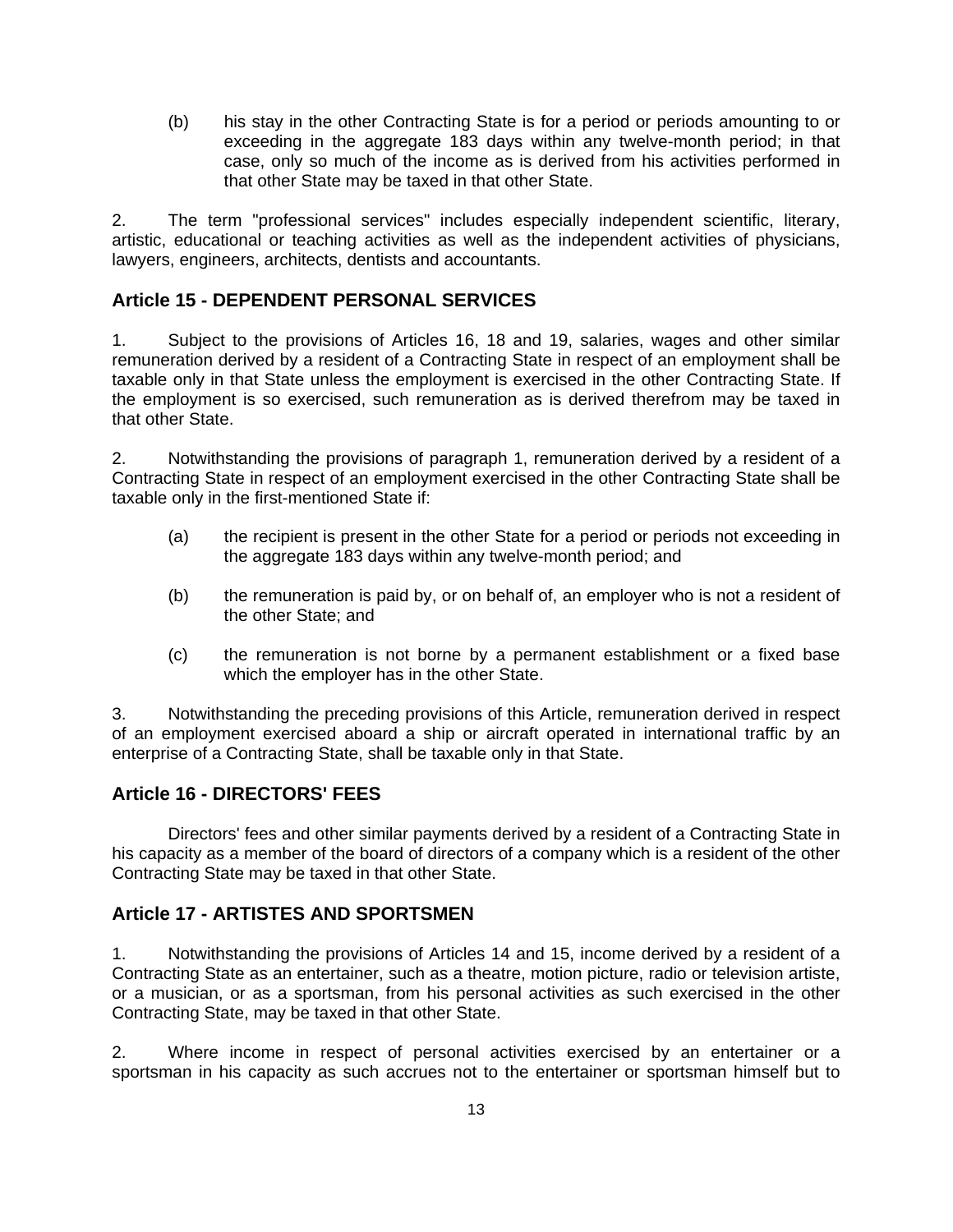another person, that income may, notwithstanding the provisions of Articles 7, 14 and 15, be taxed in the Contracting State in which the activities of the entertainer or sportsman are exercised.

### **Article 18 - PENSIONS**

Subject to the provisions of paragraph 2 of Article 19, pensions and other similar remuneration paid to a resident of a Contracting State in consideration of past employment shall be taxable only in that State.

## **Article 19 - GOVERNMENT SERVICE**

1.(a) Salaries, wages and other similar remuneration, other than a pension, paid by a Contracting State or a local authority or statutory body thereof to an individual in respect of services rendered to that State or authority or body shall be taxable only in that State.

(b) However, such salaries, wages and other similar remuneration shall be taxable only in the other Contracting State if the services are rendered in that State and the individual is a resident of that State who:

- (i) is a national of that State; or
- (ii) did not become a resident of that State solely for the purpose of rendering the services.

2. (a) Any pension paid by, or out of funds created by, a Contracting State or a local authority or statutory body thereof to an individual in respect of services rendered to that State or authority or body shall be taxable only in that State.

(b) However, such pension shall be taxable only in the other Contracting State if the individual is a resident of, and a national of, that State.

3. The provisions of Articles 15, 16, 17 and 18 shall apply to salaries, wages and other similar remuneration, and to pensions, in respect of services rendered in connection with a business carried on by a Contracting State or a local authority or statutory body thereof.

## **Article 20 - STUDENTS AND TRAINEES**

Payments which a student or business apprentice who is or was immediately before visiting a Contracting State a resident of the other Contracting State and who is present in the first-mentioned State solely for the purpose of his education or training receives for the purpose of his maintenance, education or training shall not be taxed in that State, provided that such payments arise from sources outside that State.

## **Article 21 - OTHER INCOME**

Items of income not dealt with in the foregoing Articles of this Agreement and arising in a Contracting State may be taxed in that State.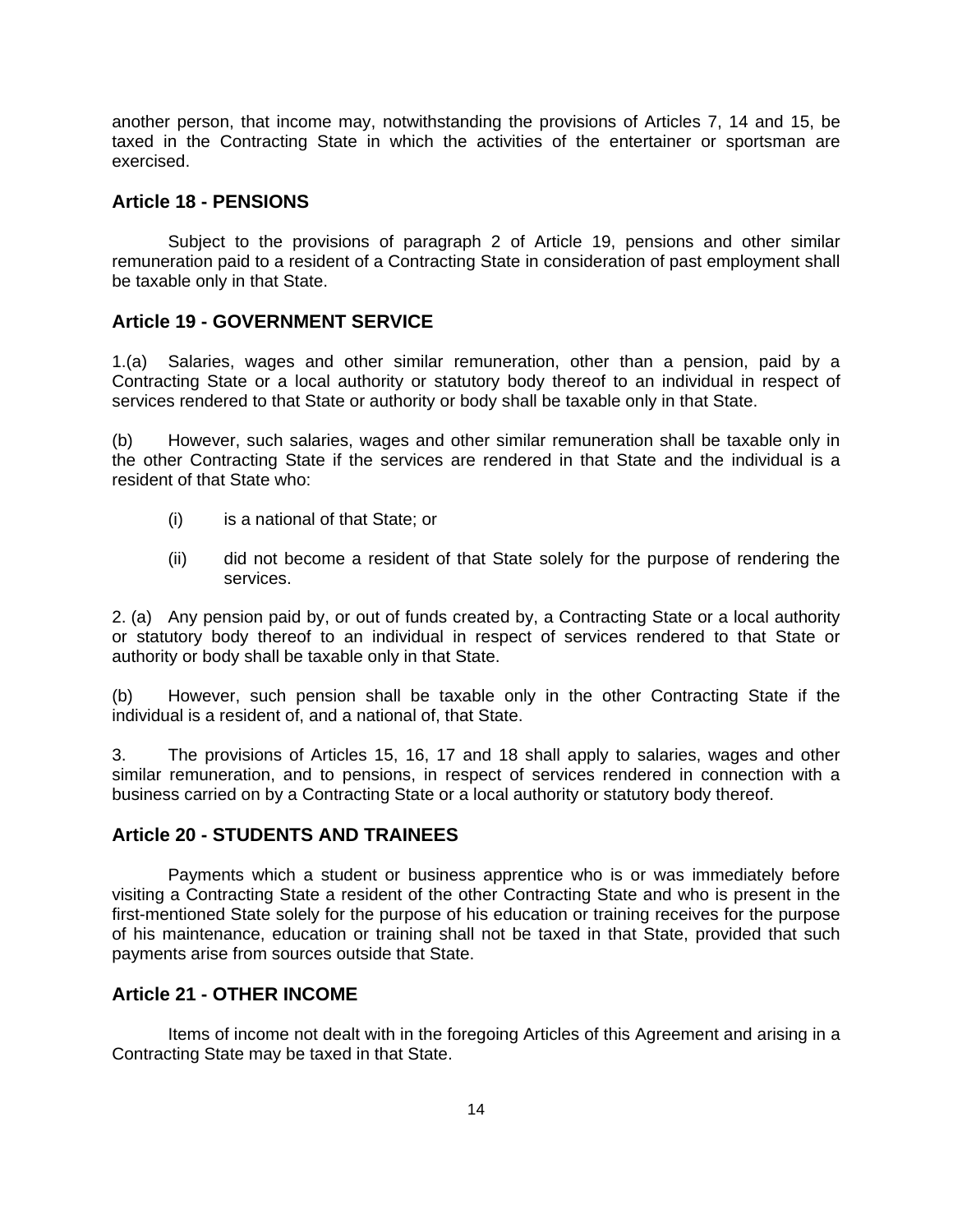# **Article 22 - ELIMINATION OF DOUBLE TAXATION**

- 1. In China, double taxation shall be eliminated as follows:
	- (a) Where a resident of China derives income from Singapore the amount of tax on that income payable in Singapore in accordance with the provisions of this Agreement, may be credited against the Chinese tax imposed on that resident. The amount of the credit, however, shall not exceed the amount of the Chinese tax on that income computed in accordance with the taxation laws and regulations of China.
	- (b) Where the income derived from Singapore is a dividend paid by a company which is a resident of Singapore to a company which is a resident of China and which owns not less than 10 per cent of the shares of the company paying the dividend, the credit shall take into account the tax paid to Singapore by the company paying the dividend in respect of its income.
- 2. In Singapore, double taxation shall be avoided as follows:

Where a resident of Singapore derives income from China which, in accordance with the provisions of this Agreement, may be taxed in China, Singapore shall, subject to its laws regarding the allowance as a credit against Singapore tax of tax payable in any country other than Singapore, allow the Chinese tax paid, whether directly or by deduction, as a credit against the Singapore tax payable on the income of that resident. Where such income is a dividend paid by a company which is a resident of China to a resident of Singapore which is a company owning directly or indirectly not less than 10 per cent of the share capital of the first-mentioned company, the credit shall take into account the Chinese tax paid by that company on the portion of its profits out of which the dividend is paid.

3. For the purposes of the credit referred to in paragraph 2 of this Article, Chinese tax payable shall be deemed to include the amount of Chinese tax which would have been paid if the Chinese tax had not been exempted, reduced or refunded in accordance with the Enterprise Income Tax Law of the People's Republic of China and the Detailed Rules and Regulations for the Implementation of such Law.

# **Article 23 - NON-DISCRIMINATION**

1. Nationals of a Contracting State shall not be subjected in the other Contracting State to any taxation or any requirement connected therewith which is other or more burdensome than the taxation and connected requirements to which nationals of that other Contracting State in the same circumstances, in particular with respect to residence, are or may be subjected.

2 The taxation on a permanent establishment which an enterprise of a Contracting State has in the other Contracting State shall not be less favourably levied in that other Contracting State than the taxation levied on enterprises of that other Contracting State carrying on the same activities.

3. Nothing in this Article shall be construed as obliging a Contracting State to grant to: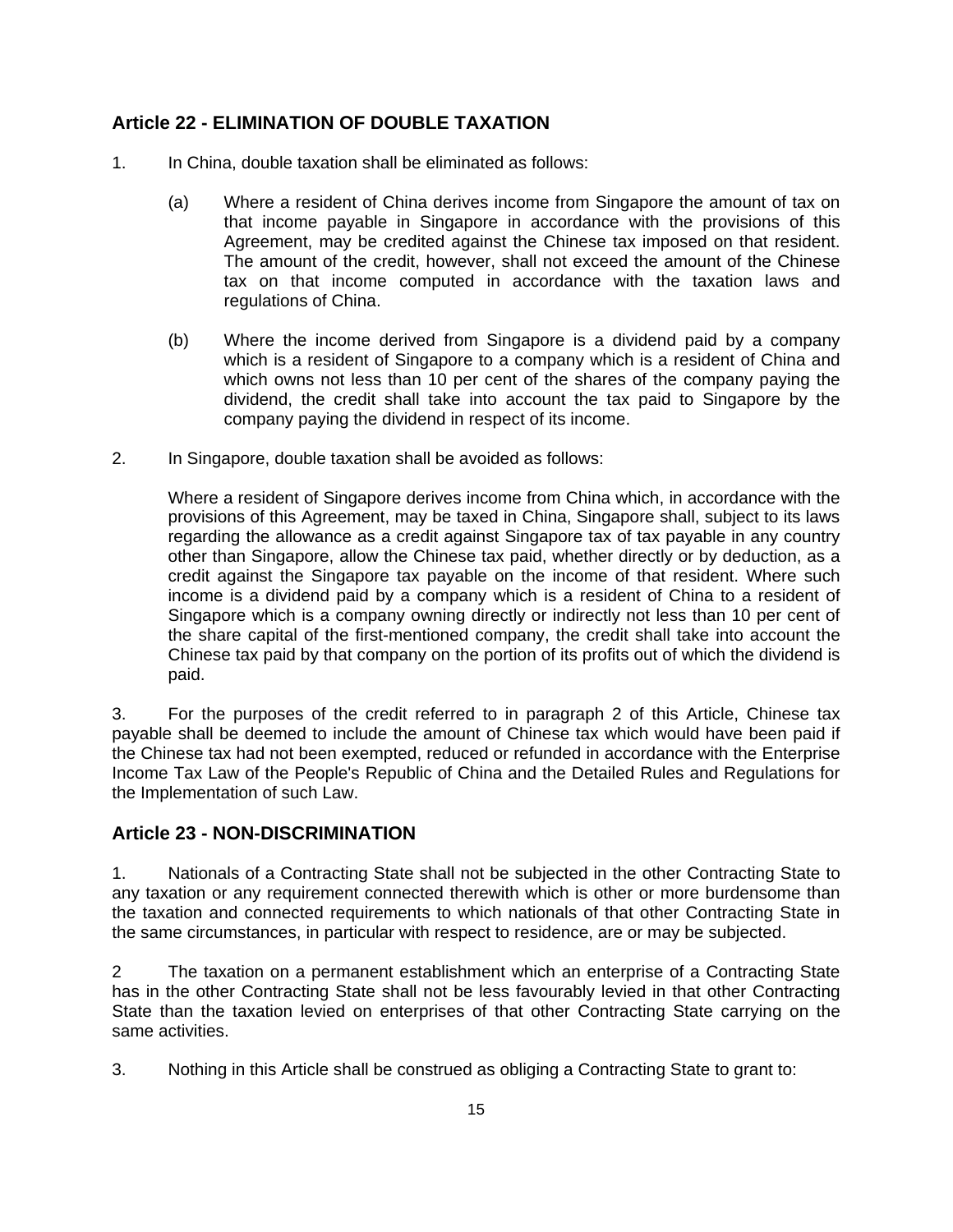- (a) residents of the other Contracting State any personal allowances, reliefs and reductions for tax purposes which it grants to its own residents, or
- (b) nationals of the other Contracting State those personal allowances, reliefs and reductions for tax purposes which it grants to its own nationals who are not resident in that Contracting State or to such other persons as may be specified in the taxation laws of that Contracting State.

4. Enterprises of a Contracting State, the capital of which is wholly or partly owned or controlled, directly or indirectly, by one or more residents of the other Contracting State, shall not be subjected in the first-mentioned State to any taxation or any requirement connected therewith which is other or more burdensome than the taxation and connected requirements to which other similar enterprises of the first-mentioned State are or may be subjected.

5. Where a Contracting State grants tax incentives to its nationals designed to promote social or economic development in accordance with its national policy and criteria, it shall not be construed as discrimination under this Article.

6. In this Article, the term "taxation" means taxes which are the subject of this Agreement.

# **Article 24 - MUTUAL AGREEMENT PROCEDURE**

1. Where a person considers that the actions of one or both of the Contracting States result or will result for him in taxation not in accordance with the provisions of this Agreement, he may, irrespective of the remedies provided by the domestic law of those States, present his case to the competent authority of the Contracting State of which he is a resident or, if his case comes under paragraph 1 of Article 23, to that of the Contracting State of which he is a national. The case must be presented within 3 years from the first notification of the action resulting in taxation not in accordance with the provisions of the Agreement.

2. The competent authority shall endeavour, if the objection appears to it to be justified and if it is not itself able to arrive at a satisfactory solution, to resolve the case by mutual agreement with the competent authority of the other Contracting State, with a view to the avoidance of taxation which is not in accordance with the Agreement. Any agreement reached shall be implemented notwithstanding any time limits in the domestic law of the Contracting States.

3. The competent authorities of the Contracting States shall endeavour to resolve by mutual agreement any difficulties or doubts arising as to the interpretation or application of the Agreement. They may also consult together for the elimination of double taxation in cases not provided for in the Agreement.

4. The competent authorities of the Contracting States may communicate with each other directly for the purpose of reaching an agreement in the sense of the preceding paragraphs.

# **Article 25 - EXCHANGE OF INFORMATION**

1. The competent authorities of the Contracting States shall exchange such information as is foreseeably relevant for carrying out the provisions of this Agreement or to the administration or enforcement of the domestic laws concerning taxes covered by the Agreement imposed on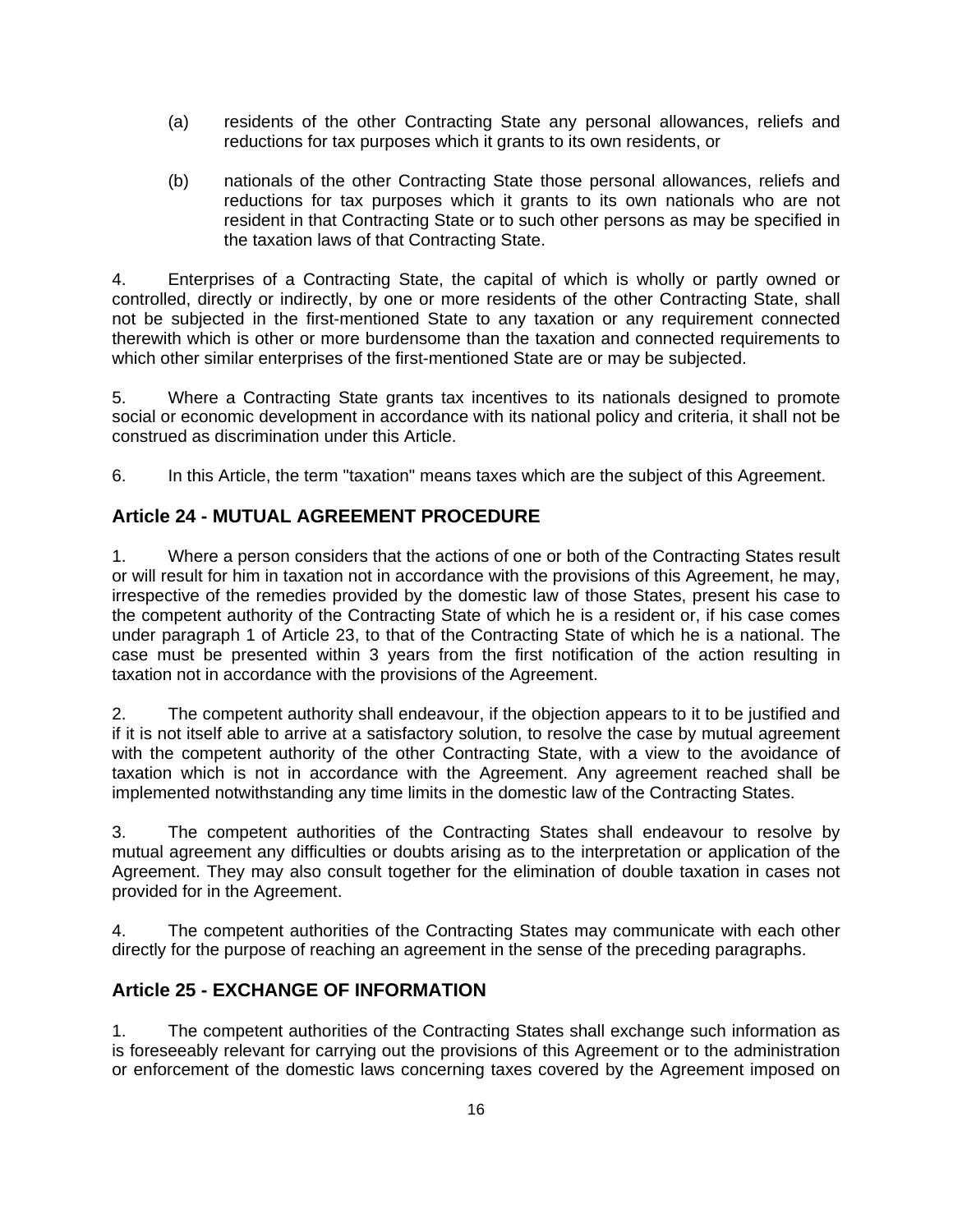behalf of the Contracting States or their local authorities, insofar as the taxation thereunder is not contrary to the Agreement.

2. Any information received by a Contracting State shall be treated as secret in the same manner as information obtained under the domestic laws of that State and shall be disclosed only to persons or authorities (including courts and administrative bodies) concerned with the assessment or collection of, the enforcement or prosecution in respect of, or the determination of appeals in relation to the taxes referred to in paragraph 1. Such persons or authorities shall use the information only for such purposes. They may disclose the information in public court proceedings or in judicial decisions.

3. In no case shall the provisions of paragraphs 1 and 2 be construed so as to impose on a Contracting State the obligation:

- (a) to carry out administrative measures at variance with the laws and administrative practice of that or of the other Contracting State;
- (b) to supply information which is not obtainable under the laws or in the normal course of the administration of that or of the other Contracting State;
- (c) to supply information which would disclose any trade, business, industrial, commercial or professional secret or trade process, or information, the disclosure of which would be contrary to public policy (ordre public).

### **Article 26 - MISCELLANEOUS RULE**

Nothing in this Agreement shall prejudice the right of each Contracting State to apply its domestic laws and measures concerning the prevention of tax avoidance, whether or not described as such, insofar as they do not give rise to taxation contrary to the Agreement.

## **Article 27 - MEMBERS OF DIPLOMATIC MISSIONS AND CONSULAR POSTS**

Nothing in this Agreement shall affect the fiscal privileges of members of diplomatic missions or consular posts under the general rules of international law or under the provisions of special agreements.

#### **Article 28 - ENTRY INTO FORCE**

1. Each of the Contracting States shall notify to the other the completion of the procedures required by its law for the bringing into force of this Agreement.

2. The Agreement shall enter into force on the date of the later of these notifications and its provisions shall have effect:

(a) in China:

in respect of income derived during the taxable years beginning on or after the first day of January next following that in which this Agreement enters into force.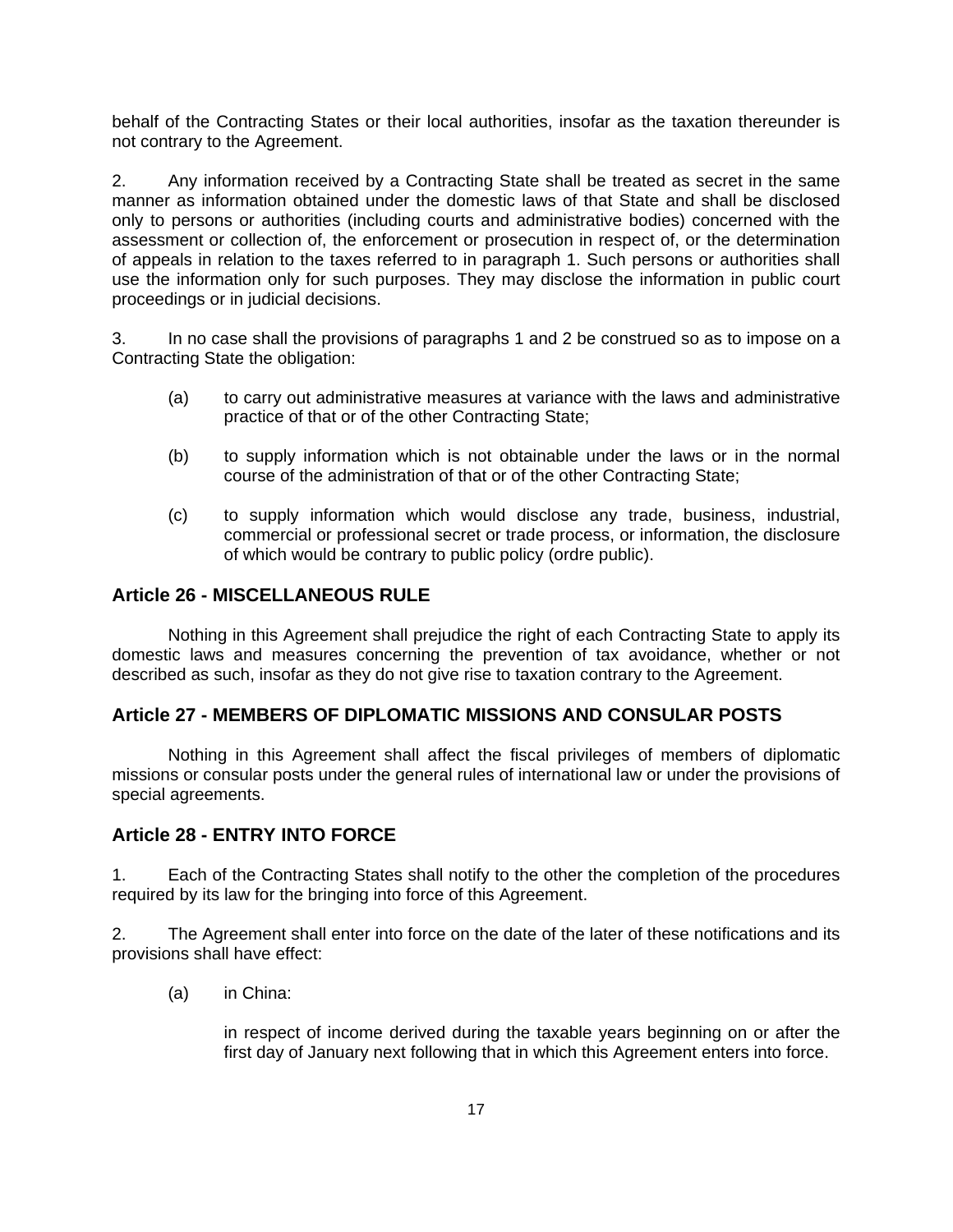(b) in Singapore:

in respect of tax chargeable for any year of assessment beginning on or after 1 January in the second calendar year following the year in which the Agreement enters into force.

3. The Agreement between the Republic of Singapore and the People's Republic of China for the Avoidance of Double Taxation and the Prevention of Fiscal Evasion with respect to Taxes on Income signed on 18<sup>th</sup> April 1986 shall cease to have effect for all cases covered by this Agreement as from the date on which the provisions of this Agreement commence to have effect.

## **Article 29 - TERMINATION**

This Agreement shall remain in force until terminated by a Contracting State. Either Contracting State may terminate the Agreement, through diplomatic channels, by giving notice of termination at least six months before the end of any calendar year after the expiration of a period of five years from the date of its entry into force. In such event, the Agreement shall cease to have effect:

(a) in China:

in respect of income derived during the taxable years beginning on or after the first day of January in the calendar year next following that in which the notice of termination is given.

(b) in Singapore:

in respect of tax chargeable for any year of assessment beginning on or after 1 January in the second calendar year following the year in which the notice is given.

IN WITNESS WHEREOF the undersigned, duly authorised thereto, have signed this Agreement.

DONE at Singapore on this 11<sup>th</sup> day of July 2007 in duplicate in the English and Chinese languages, both texts being equally authentic.

**For the Government of the Republic of Singapore**

**For the Government of the People's Republic of China**

**MOSES LEE Commissioner of Inland Revenue**

**WANG LI Deputy Commissioner of State Administration of Taxation**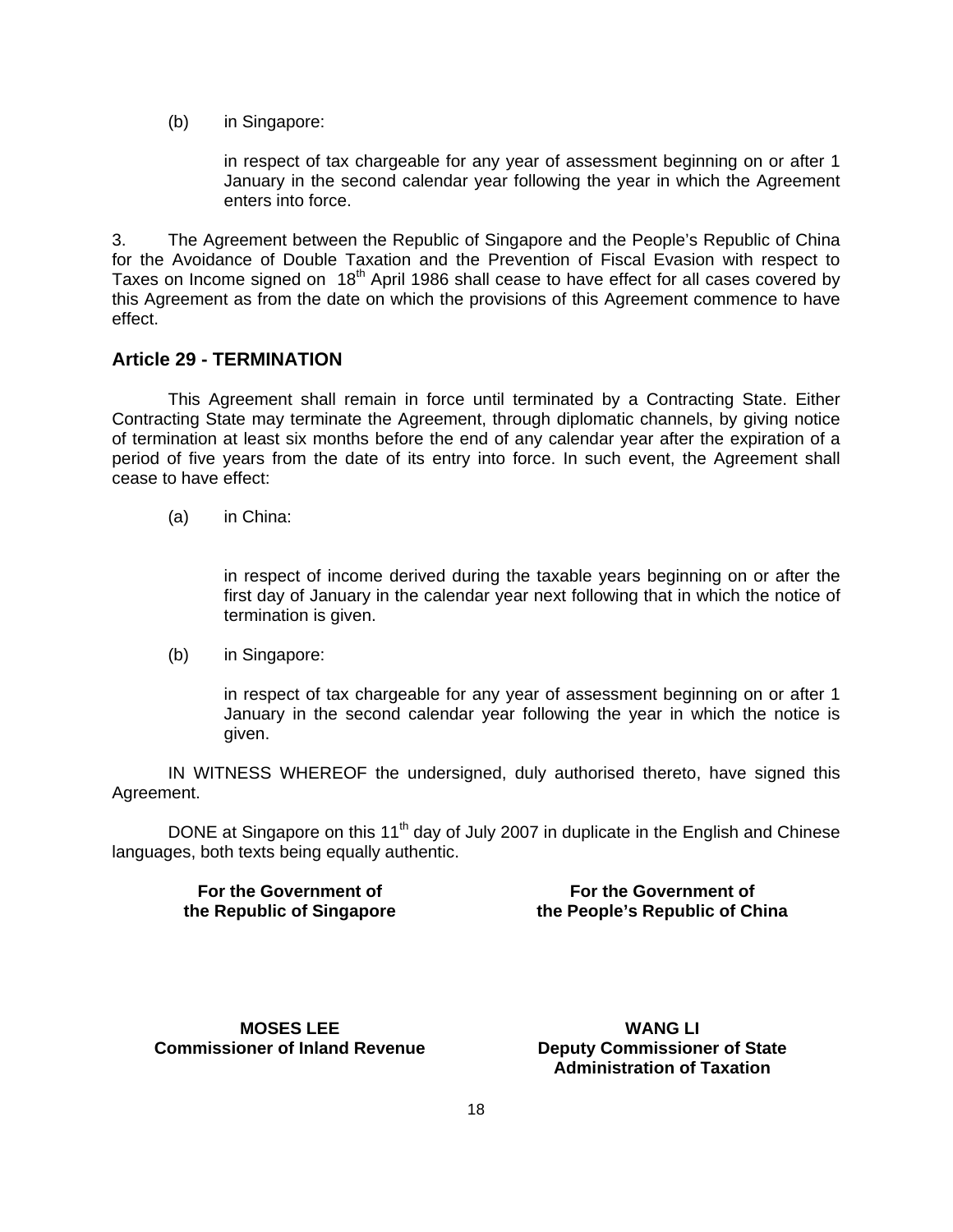## **PROTOCOL**

At the moment of signing the Agreement between the Government of the Republic of Singapore and the Government of the People's Republic of China for the Avoidance of Double Taxation and the Prevention of Fiscal Evasion with respect to Taxes on Income (hereinafter referred to as "the Agreement"), both sides have agreed upon the following provisions which shall form an integral part of the Agreement.

1. With respect to Article 3 (General Definitions)

The term "body of persons" in paragraph 1(d) includes a trust established in a Contracting State if the domestic law of that Contracting State regards the trust as a tax resident of that State.

- 2. With respect to Article 8 (Shipping and Air Transport)
	- (a) Residents of Singapore carrying on the operation of ships or aircraft in international traffic shall be exempt from Business Tax or any other similar tax imposed on the gross receipts in China; and
	- (b) For residents of China carrying on the operation of ships or aircraft in international traffic, supplies of international transportation shall be zero-rated in terms of the Goods and Services Tax or any other similar tax and the input tax attributable to such supplies shall be creditable in full amount in Singapore.
- 3. With respect to Article 12 (Royalties)

For the application of the percentage rate referred to in Paragraph 2 there shall be taken as the taxable base of the royalties paid for the use of or the right to use any industrial, commercial or scientific equipment, 60 per cent of the gross amount of these payments.

IN WITNESS WHEREOF the undersigned, duly authorised thereto, have signed this Protocol.

DONE at Singapore on this  $11<sup>th</sup>$  day of July 2007 in duplicate in the English and Chinese languages, both texts being equally authentic.

**For the Government of the Republic of Singapore**

**For the Government of the People's Republic of China**

**MOSES LEE Commissioner of Inland Revenue**

**WANG LI Deputy Commissioner of State Administration of Taxation**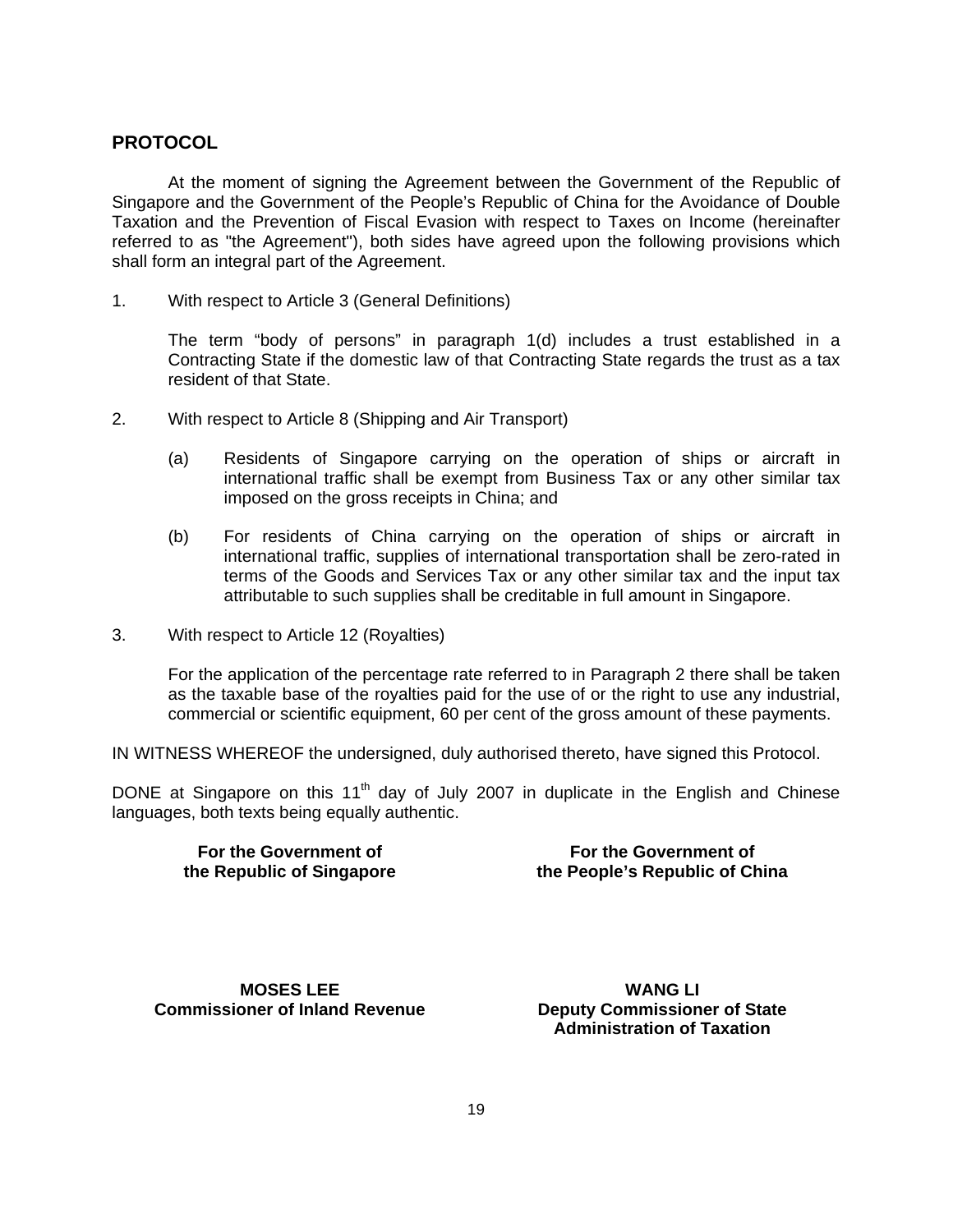# **ANNEX A**

# **THE THIRD PROTOCOL TO THE AGREEMENT BETWEEN THE GOVERNMENT OF THE REPUBLIC OF SINGAPORE AND THE GOVERNMENT OF THE PEOPLE'S REPUBLIC OF CHINA FOR THE AVOIDANCE OF DOUBLE TAXATION AND THE PREVENTION OF FISCAL EVASION WITH RESPECT TO TAXES ON INCOME**

The Government of the Republic of Singapore and the Government of the People's Republic of China,

Having regard to the Agreement between the Government of the Republic of Singapore and the Government of the People's Republic of China for the Avoidance of Double Taxation and the Prevention of Fiscal Evasion with respect to Taxes on Income, signed at Singapore on 11<sup>th</sup> day of July 2007 (hereinafter referred to as "the Agreement"),

Have agreed that the following provisions shall form an integral part of the Agreement:

## **Article 1**

With respect to Article 25 of the Agreement, paragraphs 1, 2 and 3 shall be deleted and replaced by the following:

"1. The competent authorities of the Contracting States shall exchange such information as is foreseeably relevant for carrying out the provisions of this Agreement or to the administration or enforcement of the domestic laws concerning taxes of every kind and description imposed on behalf of the Contracting States or local authorities, insofar as the taxation thereunder is not contrary to the Agreement. The exchange of information is not restricted by Articles 1 and 2.

2. Any information received under paragraph 1 by a Contracting State shall be treated as secret in the same manner as information obtained under the domestic laws of that State and shall be disclosed only to persons or authorities (including courts and administrative bodies) concerned with the assessment or collection of, the enforcement or prosecution in respect of, the determination of appeals in relation to the taxes referred to in paragraph 1, or the oversight of the above. Such persons or authorities shall use the information only for such purposes. They may disclose the information in public court proceedings or in judicial decisions.

3. In no case shall the provisions of paragraphs 1 and 2 be construed so as to impose on a Contracting State the obligation: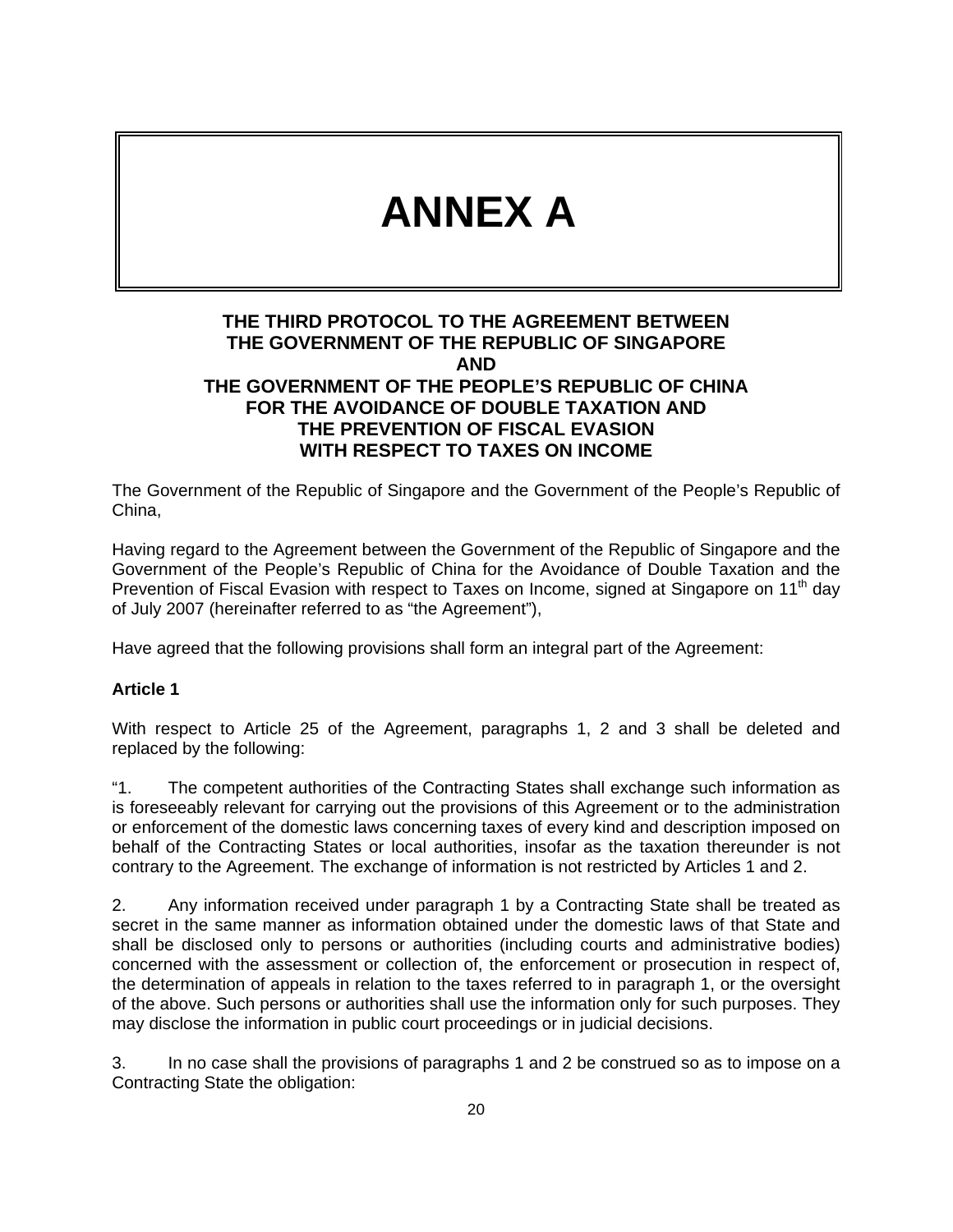- (a) to carry out administrative measures at variance with the laws and administrative practice of that or of the other Contracting State;
- (b) to supply information which is not obtainable under the laws or in the normal course of the administration of that or of the other Contracting State;
- (c) to supply information which would disclose any trade, business, industrial, commercial or professional secret or trade process, or information, the disclosure of which would be contrary to public policy (ordre public).

4. If information is requested by a Contracting State in accordance with this Article, the other Contracting State shall use its information gathering measures to obtain the requested information, even though that other State may not need such information for its own tax purposes. The obligation contained in the preceding sentence is subject to the limitations of paragraph 3 but in no case shall such limitations be construed to permit a Contracting State to decline to supply information solely because it has no domestic interest in such information.

5. In no case shall the provisions of paragraph 3 be construed to permit a Contracting State to decline to supply information solely because the information is held by a bank, other financial institution, nominee or person acting in an agency or a fiduciary capacity or because it relates to ownership interests in a person."

## **Article 2**

The Contracting States shall notify each other through diplomatic channels that the procedures required by its laws for the entry into force of this Third Protocol have been complied with. This Third Protocol shall enter into force on the date of the receipt of the later notification. The provisions of this Third Protocol shall have effect in respect of taxes relating to taxable periods beginning on or after 1 January of the calendar year next following the year of the entry into force of this Third Protocol.

IN WITNESS WHEREOF the undersigned, duly authorized thereto, have signed this Protocol.

DONE at Beijing on this 23<sup>rd</sup> day of July, 2010 in duplicate, in the Chinese and English languages, both texts being equally authentic.

**For the Government of the Republic of Singapore**

**For the Government of the People's Republic of China**

**MOSES LEE Commissioner of Inland Revenue**

**WANG LI Deputy Commissioner of State Administration of Taxation**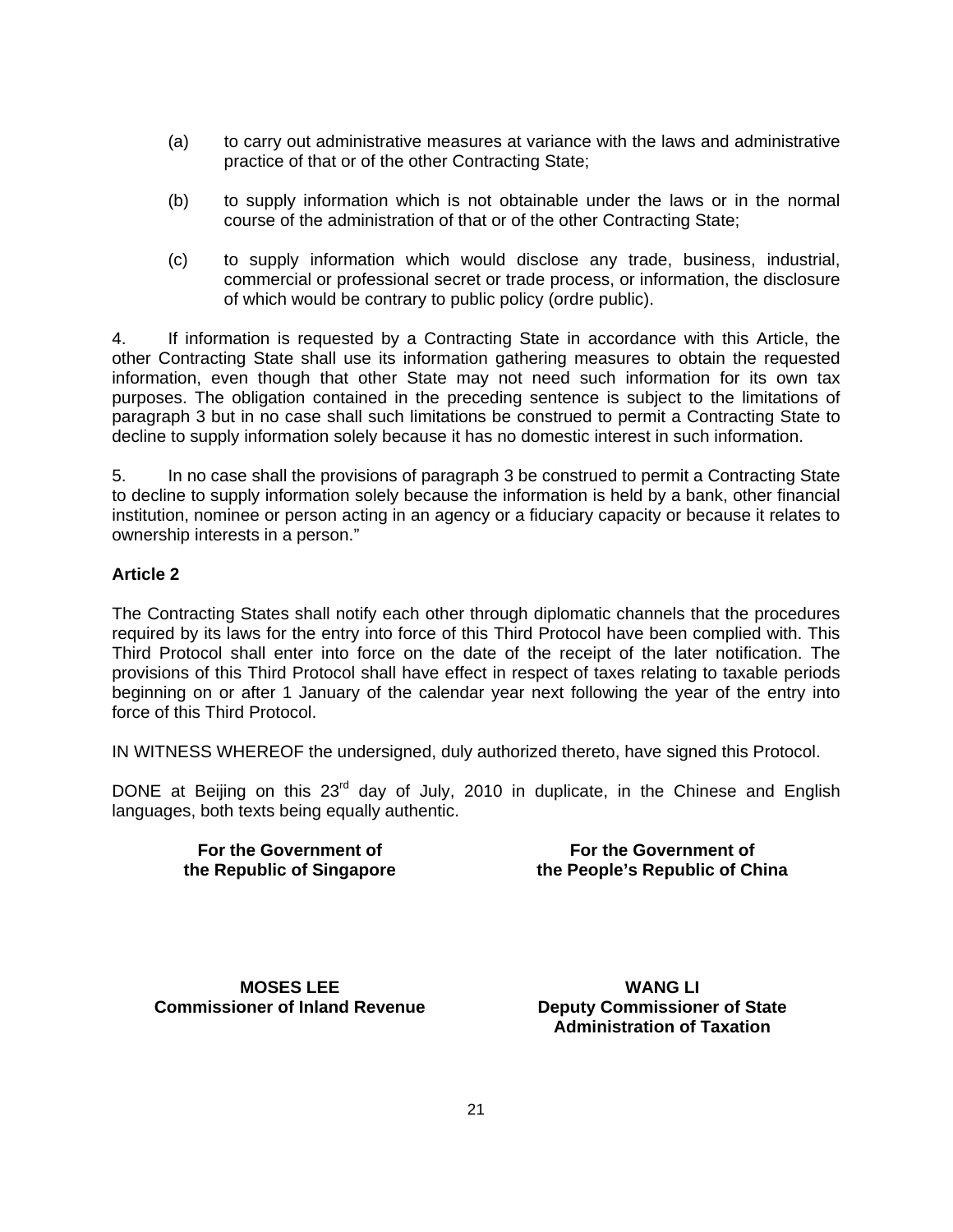# **ANNEX B**

# **THE SECOND PROTOCOL TO THE AGREEMENT BETWEEN THE GOVERNMENT OF THE REPUBLIC OF SINGAPORE AND THE GOVERNMENT OF THE PEOPLE'S REPUBLIC OF CHINA FOR THE AVOIDANCE OF DOUBLE TAXATION AND THE PREVENTION OF FISCAL EVASION WITH RESPECT TO TAXES ON INCOME**

The Government of the People's Republic of China and the Government of the Republic of Singapore,

Having regard to the Agreement between the Government of the People's Republic of China and the Government of the Republic of Singapore for the Avoidance of Double Taxation and the Prevention of Fiscal Evasion with respect to Taxes on Income, signed at Singapore on 11<sup>th</sup> day of July 2007 (hereinafter referred to as "the Agreement"),

Have agreed that the following provisions shall form an integral part of the Agreement:

## **Article 1**

With respect to Article 5 of the Agreement:

In respect of paragraph 3 (b), the term "6 months" shall be deleted and replaced by "183 days".

#### **Article 2**

With respect to Article 11 of the Agreement:

1. Paragraph 3 shall be deleted and replaced by the following:

"3. Notwithstanding the provisions of paragraph 2, interest derived from a Contracting State is exempt from tax in that State, if the beneficial owner is:

- (a) in the case of China:
	- (i) the Government of the People's Republic of China and any local authority thereof;
	- (ii) the People's Bank of China;
	- (iii) the China Development Bank;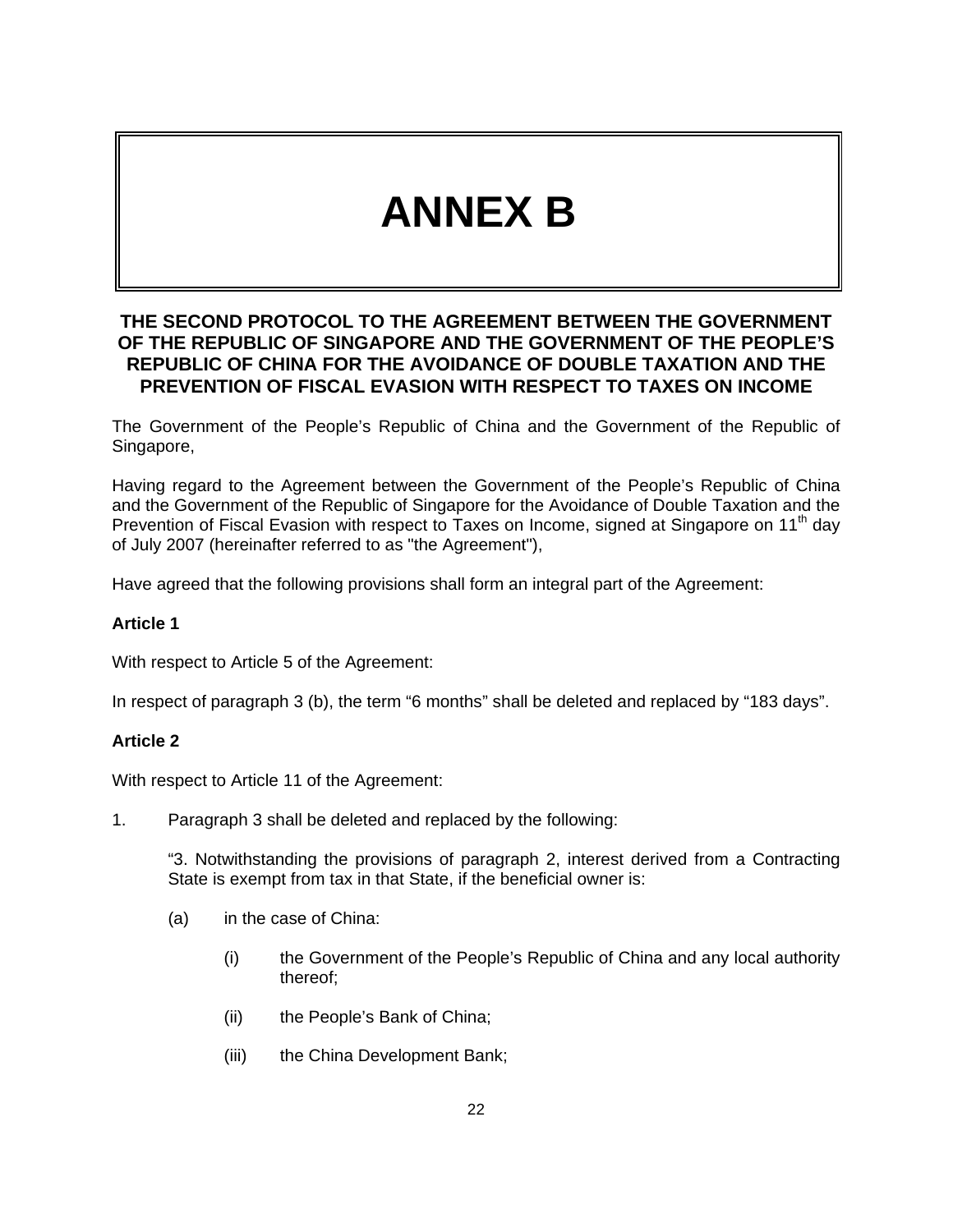- (iv) the Agricultural Development Bank of China;
- (v) the Export-Import Bank of China;
- (vi) the National Council for Social Security Fund;
- (vii) the China Export & Credit Insurance Corporation; and
- (viii) any institution wholly owned by the Government of China as may be agreed from time to time between the competent authorities of the Contracting States;

provided that in the case of paragraph 3(a)(ii) to (vii), the entity or fund is wholly owned by the Chinese Government and not conducting commercial activities.

- (b) in the case of Singapore:
	- (i) the Government of the Republic of Singapore;
	- (ii) the Monetary Authority of Singapore;
	- (iii) the Government of Singapore Investment Corporation Pte Ltd;
	- (iv) a statutory body; and
	- (v) any institution wholly owned by the Government of Singapore as may be agreed from time to time between the competent authorities of the Contracting States;

provided that in the case of paragraph 3(b)(ii) to (iv), the entity is a body constituted by an Act of Parliament in Singapore or wholly owned by the Government of Singapore, not conducting commercial activities."

2. Interest derived from a Contracting State before  $1<sup>st</sup>$  January 2011 from any loan arrangement signed before  $18<sup>th</sup>$  September 2007 is exempt from tax in that State if the beneficial owner is:

- (a) in the case of China:
	- (i) the China International Trust and Investment Corporation; and
	- (ii) the head office of the Bank of China.
- (b) in the case of Singapore:
	- (i) the head office of the Development Bank of Singapore.

## **Article 3**

With respect to Article 22 of the Agreement: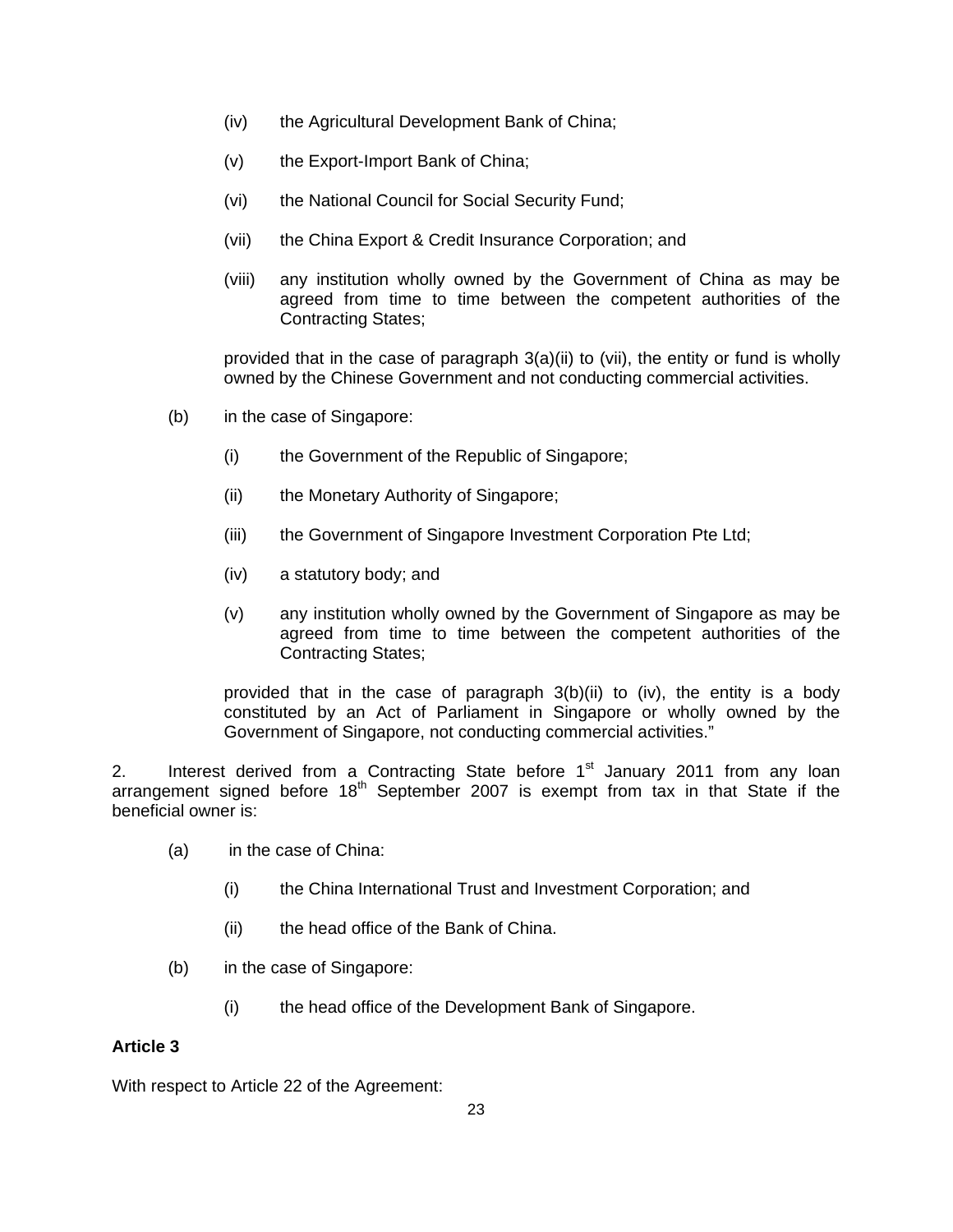In respect of the provisions of paragraph 1(b), the term "10 per cent" shall be deleted and replaced by "20 per cent".

#### **Article 4**

The Contracting States shall notify each other through diplomatic channels that the procedures required by its laws for the entry into force of this Second Protocol have been complied with. This Second Protocol shall enter into force on the date of the receipt of the later notification.

IN WITNESS WHEREOF the undersigned, duly authorized thereto, have signed this Protocol.

DONE at Singapore on this 24<sup>th</sup> day of August 2009, in duplicate, in the Chinese and English languages, both texts being equally authentic.

**For the Government of the Republic of Singapore**

**For the Government of the People's Republic of China**

**MOSES LEE Commissioner of Inland Revenue**

**WANG LI Deputy Commissioner of State Administration of Taxation**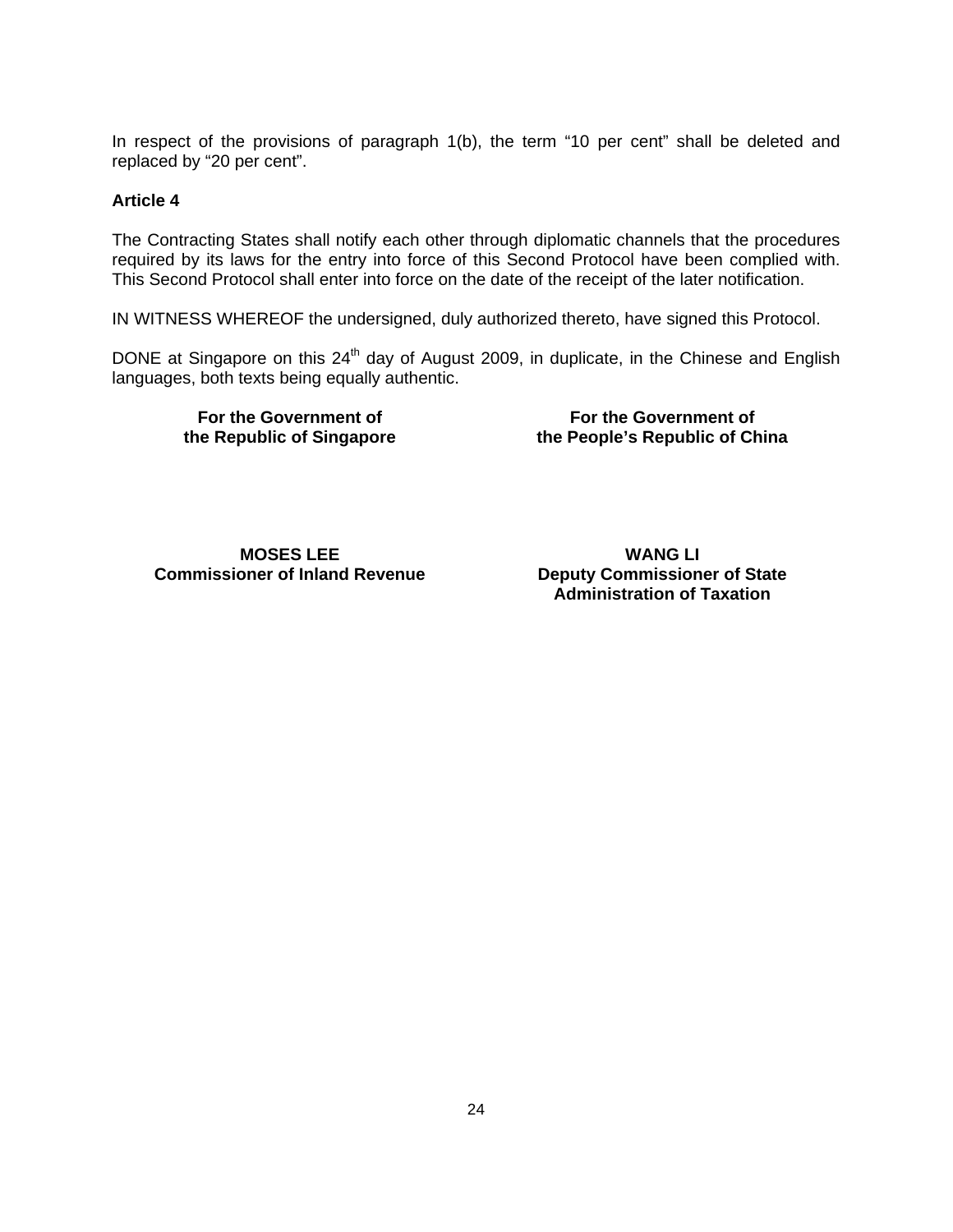# **ANNEX C**

The Government of the Republic of Singapore and the Government of the People's Republic of China,

Desiring to conclude an Agreement for the avoidance of double taxation and the prevention of fiscal evasion with respect to taxes on income,

Have agreed as follows:

#### **Article 1 - Personal scope**

This Agreement shall apply to persons who are residents of one or both of the Contracting States.

#### **Article 2 - Taxes covered**

1. This Agreement shall apply to taxes on income imposed on behalf of a Contracting State or of its political subdivisions or local authorities, irrespective of the manner in which they are levied.

2. There shall be regarded as taxes on income all taxes imposed on total income or on elements of income, including taxes on gains from the alienation of movable or immovable property and taxes on capital appreciation.

3. The existing taxes to which the Agreement shall apply are:

- (a)\* in the People's Republic of China:
	- (i) the individual income tax;
	- (ii) the income tax for enterprises with foreign investment and foreign enterprises; and
	- (iii) the local income tax

(hereinafter referred to as "Chinese tax");

(b) in the Republic of Singapore:

the income tax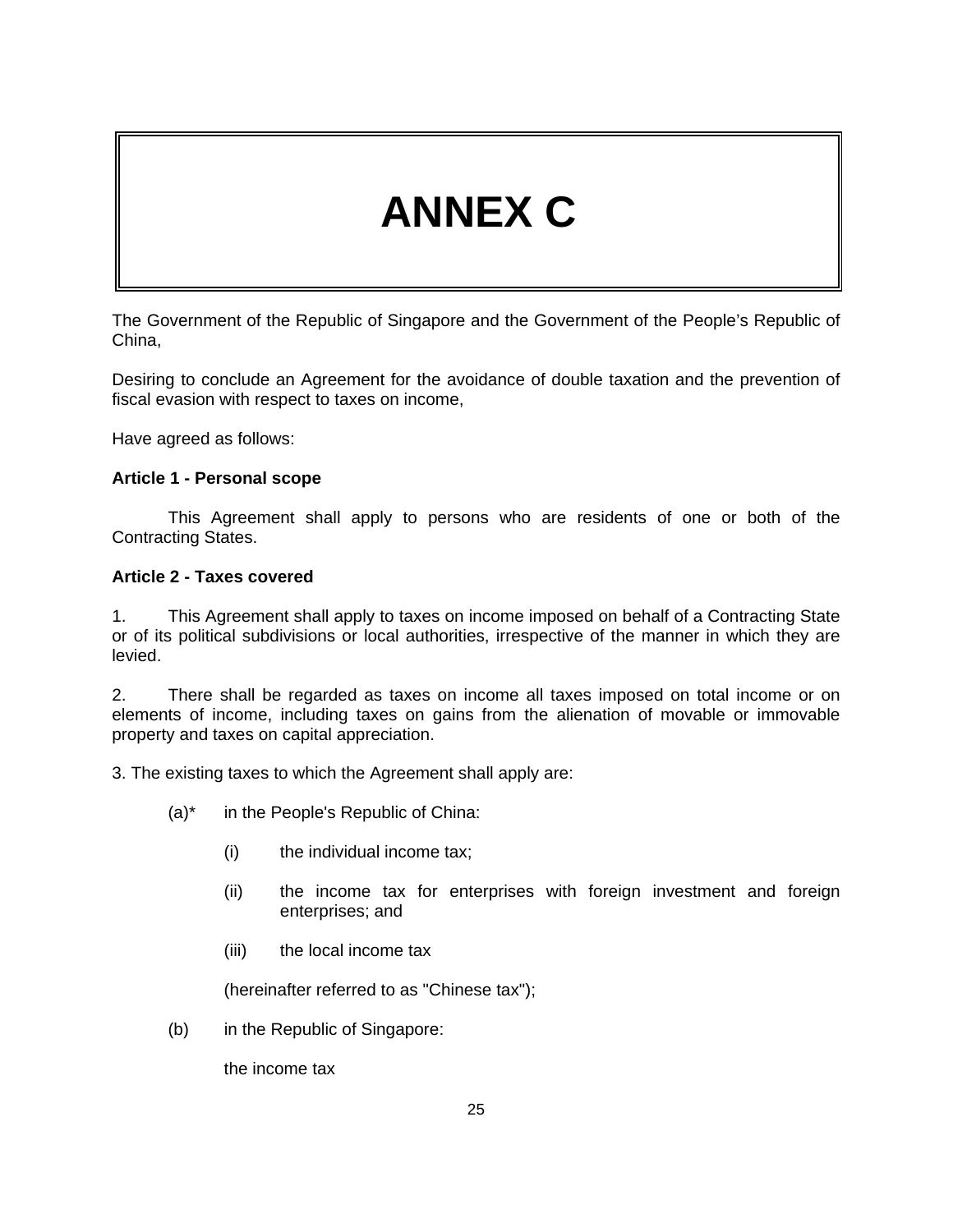## (hereinafter referred to as "Singapore tax").

4. This Agreement shall also apply to any identical or substantially similar taxes which are imposed after the date of signature of this Agreement in addition to, or in place of, the existing taxes referred to in paragraph 3. The competent authorities of the Contracting States shall notify each other of any substantial changes which have been made in their respective taxation laws within a reasonable period of time after such changes.

## **Article 3 - General definitions**

- 1. For the purposes of this Agreement, unless the context otherwise requires:
	- (a) the term "China" means the People's Republic of China;
	- (b) the term "Singapore" means the Republic of Singapore;
	- (c) the terms "a Contracting State" and "the other Contracting State" mean China or Singapore as the context requires;
	- (d) the term "tax" means Chinese tax or Singapore tax, as the context requires;
	- (e) the term "person" includes an individual, a company and any other body of persons which is treated as an entity for tax purposes;
	- (f) the term "company" means any body corporate or any entity which is treated as a body corporate for tax purposes;
	- (g) the terms "enterprise of a Contracting State" and "enterprise of the other Contracting State" mean, respectively, an enterprise carried on by a resident of a Contracting State and an enterprise carried on by a resident of the other Contracting State;
	- (h) the term "national" means:
		- (i) all individuals possessing the nationality of a Contracting State;
		- (ii) all legal persons, partnerships and associations deriving their status as such from the laws in force in a Contracting State;
	- (i) the term "international traffic" means any transport by a ship or aircraft operated by an enterprise which is a resident of a Contracting State, except when the ship or aircraft is operated solely between places in the other Contracting State;
	- (j) the term "competent authority" means, in the case of China, the Ministry of Finance or its authorized representative and, in the case of Singapore, the Minister of Finance or his authorized representative.

2. As regards the application of this Agreement by a Contracting State, any term not defined therein shall, unless the context otherwise requires, have the meaning which it has under the laws of that Contracting State concerning the taxes to which this Agreement applies.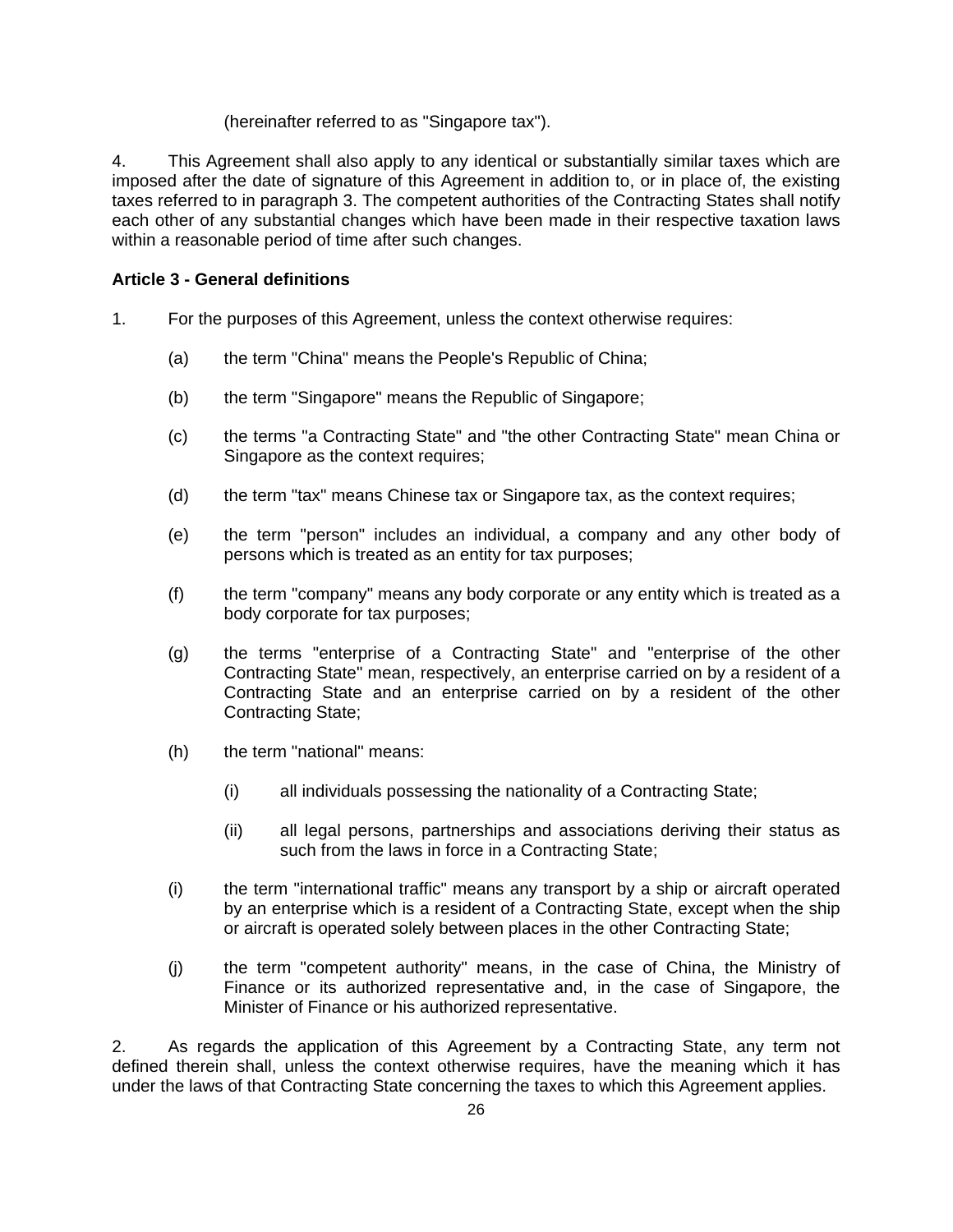## **Article 4 - Resident**

1. For the purposes of this Agreement, the term "resident of a Contracting State" means any person who is liable to tax as a resident for tax purposes of that Contracting State by reason of his domicile, residence, place of head office, place of control and management or any other criterion of a similar nature in accordance with the tax law of that Contracting State.

2. Where by reason of the provisions of paragraph 1 an individual is a resident of both Contracting States, then his status shall be determined as follows:

- (a) he shall be deemed to be a resident of the State in which he has a permanent home available to him; if he has a permanent home available to him in both States, he shall be deemed to be a resident of the State with which his personal and economic relations are closer (hereinafter referred to as his "centre of vital interests");
- (b) if the State in which he has his centre of vital interests cannot be determined, or if he has not a permanent home available to him in either State, he shall be deemed to be a resident of the State in which he has an habitual abode;
- (c) if he has an habitual abode in both States or in neither of them, the competent authorities of the Contracting States shall settle the question by mutual agreement.

3. Where by reason of the provisions of paragraph 1 a person other than an individual is a resident of both Contracting States, then the competent authorities of the Contracting States shall determine his residential status by mutual agreement.

## **Article 5 - Permanent establishment**

1. For the purposes of this Agreement, the term "permanent establishment" means a fixed place of business through which the business of an enterprise is wholly or partly carried on.

2. The term "permanent establishment" includes especially:

- (a) a place of management;
- (b) a branch;
- (c) an office;
- (d) a factory;
- (e) a workshop; and
- (f) a mine, an oil or gas well, a quarry or any other place of extraction of natural resources.
- 3. The term "permanent establishment" likewise encompasses: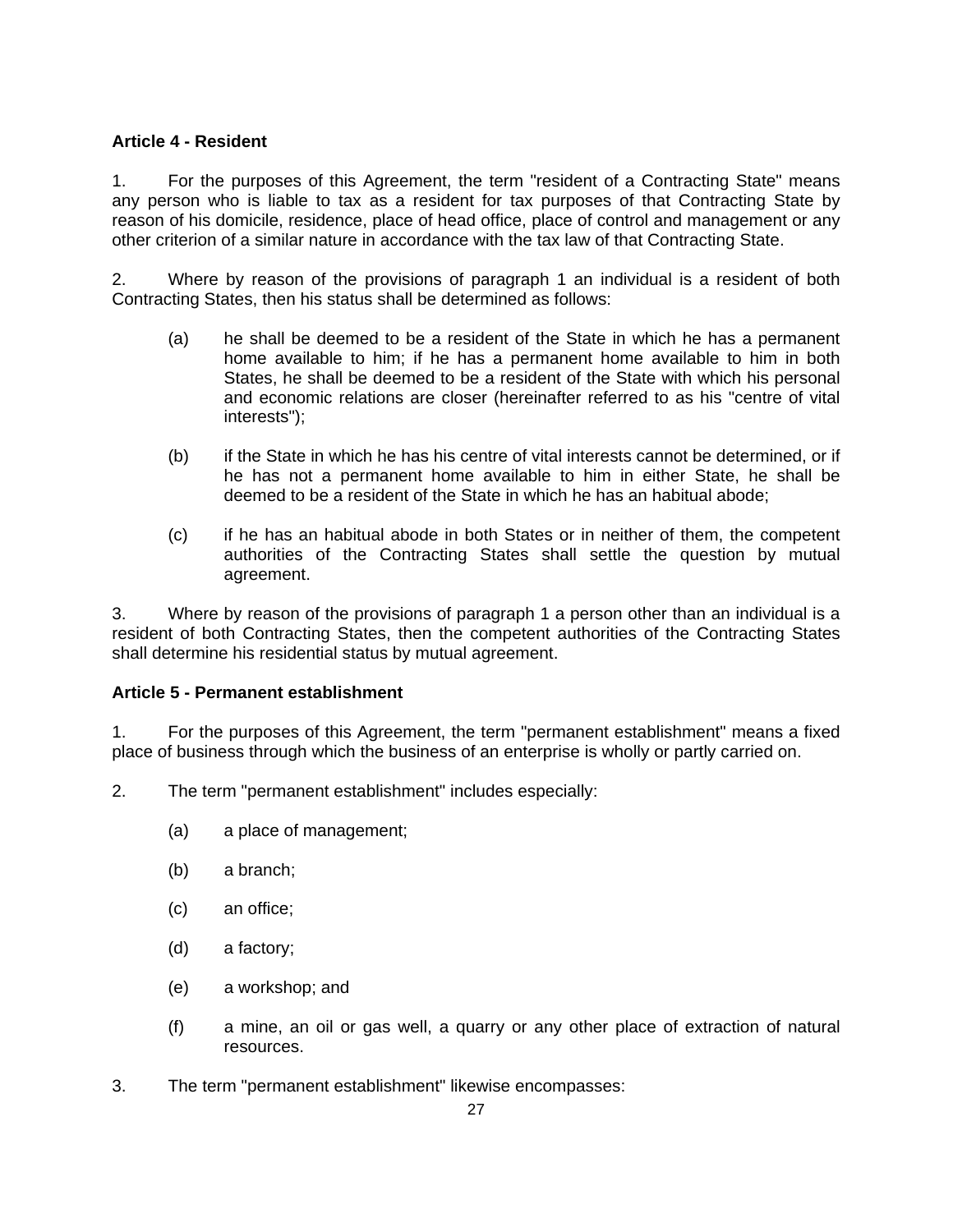- (a) a building site, a construction, assembly or installation project or supervisory activities in connection therewith, but only where such site, project or activities continue for a period of more than six months;
- (b) the furnishing of services, including consultancy services, by an enterprise of a Contracting State through employees or other personnel in the other Contracting State, provided that such activities continue for the same project or a connected project for a period or periods aggregating more than six months within any twelve-month period.

4. Notwithstanding the provisions of paragraphs 1 to 3, the term "permanent establishment" shall be deemed not to include:

- (a) the use of facilities solely for the purpose of storage, display or delivery of goods or merchandise belonging to the enterprise;
- (b) the maintenance of a stock of goods or merchandise belonging to the enterprise solely for the purpose of storage, display or delivery;
- (c) the maintenance of a stock of goods or merchandise belonging to the enterprise solely for the purpose of processing by another enterprise;
- (d) the maintenance of a fixed place of business solely for the purpose of purchasing goods or merchandise, or of advertising, or of collecting information, for the enterprise;
- (e) the maintenance of a fixed place of business solely for the purpose of carrying on, for the enterprise, any other activity of preparatory or auxiliary character;
- (f) the maintenance of a fixed place of business solely for any combination of the activities mentioned in sub-paragraphs (a) to (e), provided that the overall activity of the fixed place of business resulting from this combination is of a preparatory or auxiliary character.

5. Notwithstanding the provisions of paragraphs 1 and 2, where a person, other than an agent of an independent status to whom the provisions of paragraph 6 apply, is acting in a Contracting State on behalf of an enterprise of the other Contracting State, has and habitually exercises an authority to conclude contracts in the name of the enterprise, that enterprise shall be deemed to have a permanent establishment in the first-mentioned Contracting State in respect of any activities which that person undertakes for the enterprise, unless his activities are limited to those mentioned in paragraph 4 which, if exercised through a fixed place of business, would not make this fixed place of business a permanent establishment under the provisions of that paragraph.

6. An enterprise of a Contracting State shall not be deemed to have a permanent establishment in the other Contracting State merely because it carries on business in that other Contracting State through a broker, general commission agent or any other agent of an independent status, provided that such persons are acting in the ordinary course of their business. However, when the activities of such an agent are devoted wholly or almost wholly on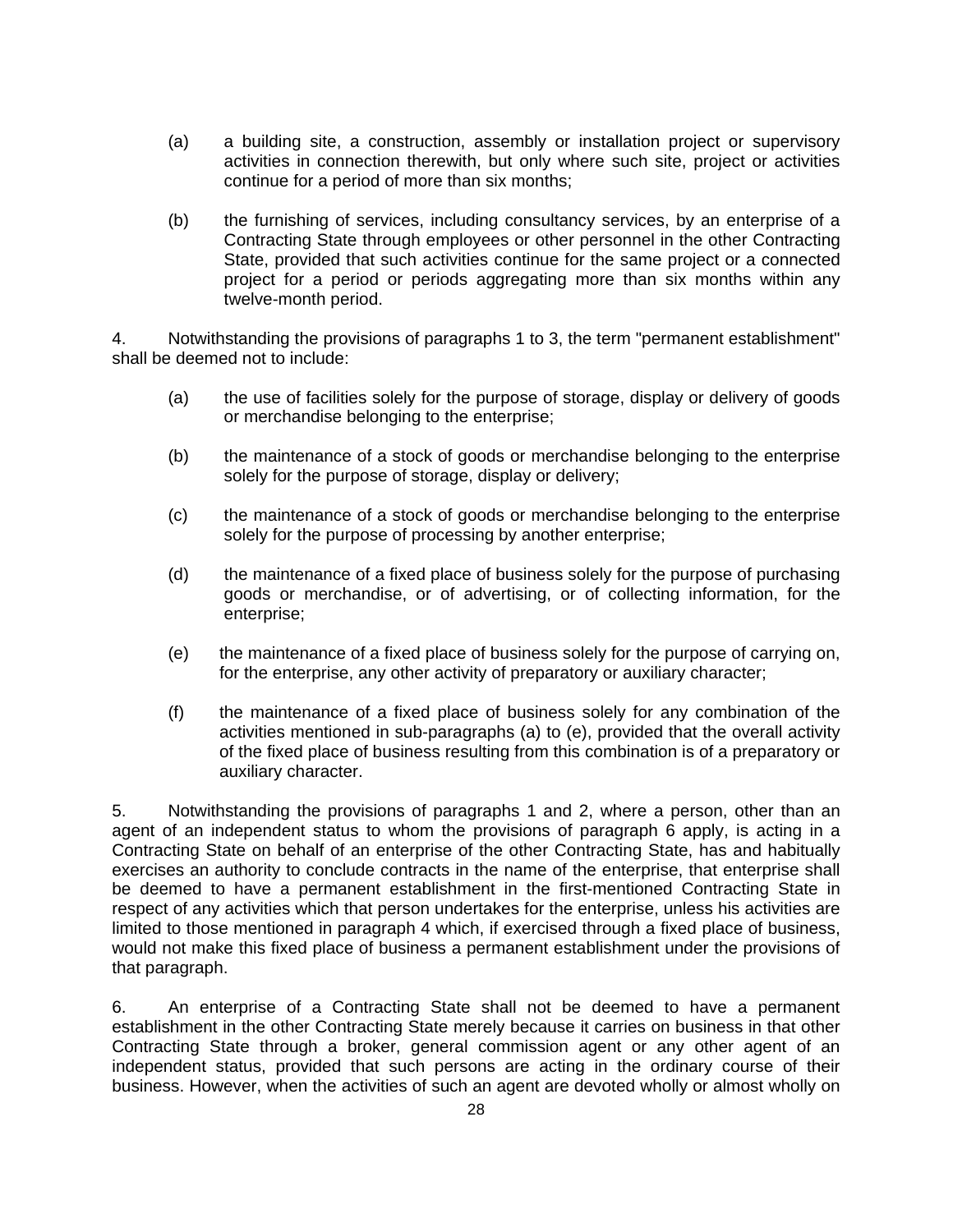behalf of that enterprise, he will not be considered an agent of an independent status within the meaning of this paragraph.

7. The fact that a company which is a resident of a Contracting State controls or is controlled by a company which is a resident of the other Contracting State, or which carries on business in that other State (whether through a permanent establishment or otherwise), shall not of itself constitute either company a permanent establishment of the other.

## **Article 6 - Income from immovable property**

1. Income derived by a resident of a Contracting State from immovable property situated in the other Contracting State may be taxed in that other Contracting State.

2. The term "immovable property" shall have the meaning which it has under the laws of the Contracting State in which the property in question is situated. The term shall in any case include property accessory to immovable property, livestock and equipment used in agriculture and forestry, rights to which the provisions of general law respecting landed property apply, usufruct of immovable property and rights to variable or fixed payments as consideration for the working of, or the right to work, mineral deposits, sources and other natural resources; ships and aircraft shall not be regarded as immovable property.

3. The provisions of paragraph 1 shall apply to income derived from the direct use, letting, or use in any other form of immovable property.

4. The provisions of paragraphs 1 and 3 shall also apply to income from immovable property of an enterprise and to income from immovable property used for the performance of independent personal services.

#### **Article 7 - Business profits**

1. The profits of an enterprise of a Contracting State shall be taxable only in that Contracting State unless the enterprise carries on business in the other Contracting State through a permanent establishment situated therein. If the enterprise carries on business as aforesaid, the profits of the enterprise may be taxed in the other Contracting State but only so much of them as is attributable to that permanent establishment.

2. Subject to the provisions of paragraph 3, where an enterprise of a Contracting State carries on business in the other Contracting State through a permanent establishment situated therein, there shall in each Contracting State be attributed to that permanent establishment the profits which it might be expected to make if it were a distinct and separate enterprise engaged in the same or similar activities under the same or similar conditions and dealing wholly independently with the enterprise of which it is a permanent establishment.

3. In determining the profits of a permanent establishment, there shall be allowed as deductions expenses which are incurred for the purposes of the permanent establishment, including executive and general administrative expenses so incurred, whether in the State in which the permanent establishment is situated or elsewhere. However, no such deduction shall be allowed in respect of amounts, if any, paid (otherwise than towards reimbursement of actual expenses including royalties, fees, interest or other similar payments) by the permanent establishment to the head office of the enterprise or any of its other offices, by way of royalties,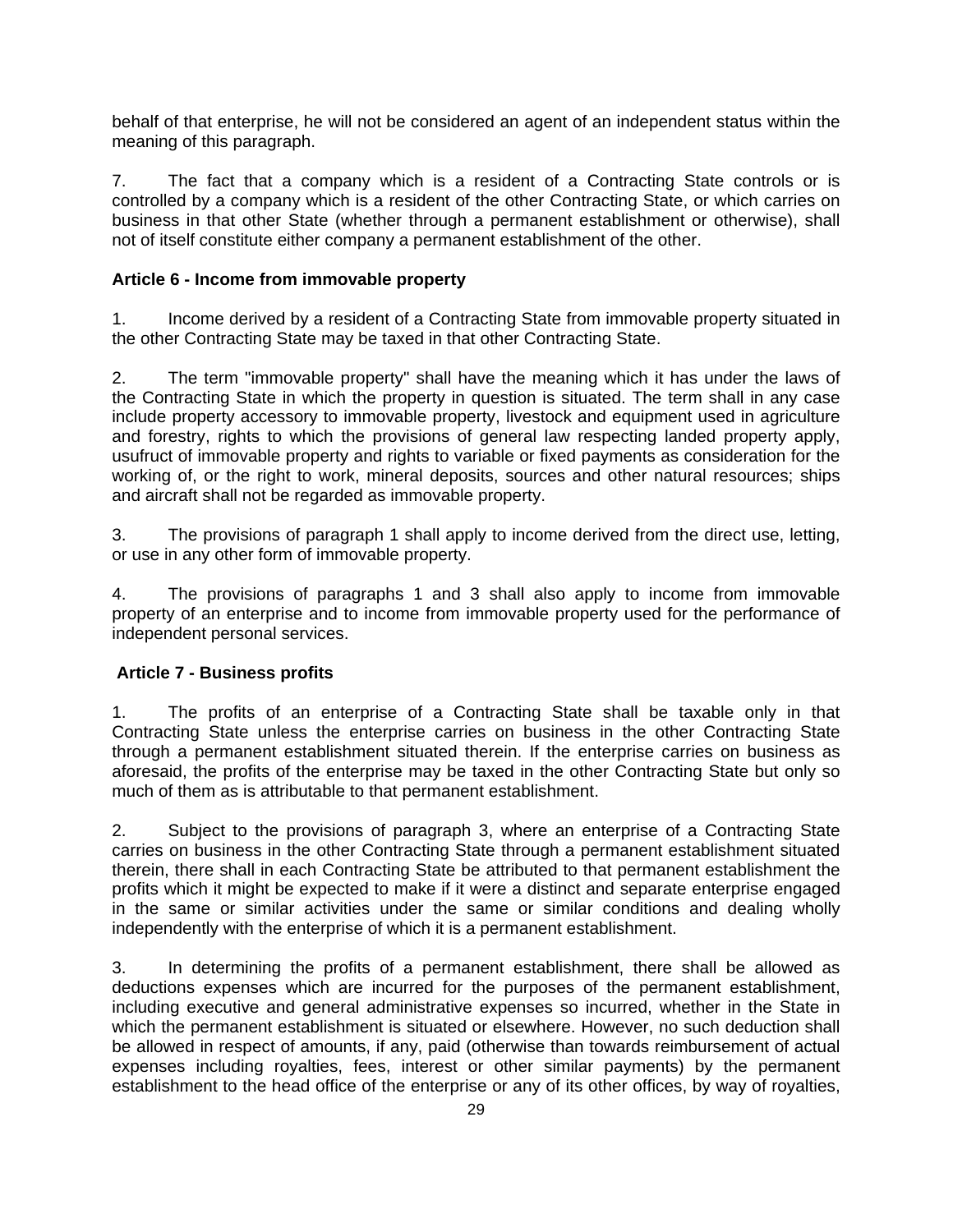fees or other similar payments in return for the use of patents or other rights, or by way of commission, for specific services performed or for management, or, except in the case of a banking enterprise, by way of interest on moneys lent to the permanent establishment. Likewise, no account shall be taken, in the determination of the profits of a permanent establishment, for amounts charged (otherwise than towards reimbursement of actual expenses including royalties, fees, interest or other similar payments) by the permanent establishment to the head office of the enterprise or any of its other offices, by way of royalties, fees or other similar payments in return for the use of patents or other rights, or by way of commission for specific services performed or for management, or, except in the case of a banking enterprise, by way of interest on moneys lent to the head office of the enterprise or any of its other offices.

4. Insofar as it has been customary in a Contracting State to determine the profits to be attributed to a permanent establishment on the basis of an apportionment of the total profits of the enterprise to its various parts, nothing in paragraph 2 shall preclude that Contracting State from determining the profits to be taxed by such an apportionment as may be customary. The method of apportionment adopted shall, however, be such that the result shall be in accordance with the principles contained in this Article.

5. No profits shall be attributed to a permanent establishment by reason of the mere purchase by that permanent establishment of goods or merchandise for the enterprise.

6. Where profits include items of income which are dealt with separately in other Articles of this Agreement, then the provisions of those Articles shall not be affected by the provisions of this Article.

## **Article 8 - Shipping and air transport**

1. Income from the operation of ship or aircraft in international traffic carried on by an enterprise which is a resident of a Contracting State shall be exempt from tax in the other Contracting State, unless the ship or aircraft is operated solely between places within the other Contracting State.

2. The provisions of paragraph 1 shall also apply to income derived from the participation in a pool, a joint business or an international operating agency.

3. For the purposes of paragraphs 1 and 2 of this Article, income derived by an enterprise which is a resident of a Contracting State from the operation of ship or aircraft from the other Contracting State shall mean income from the carriage of passengers, mail, livestock or goods loaded into a ship or aircraft in that other Contracting State.

#### **Article 9 - Associated enterprises**

Where

- (a) an enterprise of a Contracting State participates directly or indirectly in the management, control or capital of an enterprise of the other Contracting State, or
- (b) the same persons participate directly or indirectly in the management, control or capital of an enterprise of a Contracting State and an enterprise of the other Contracting State,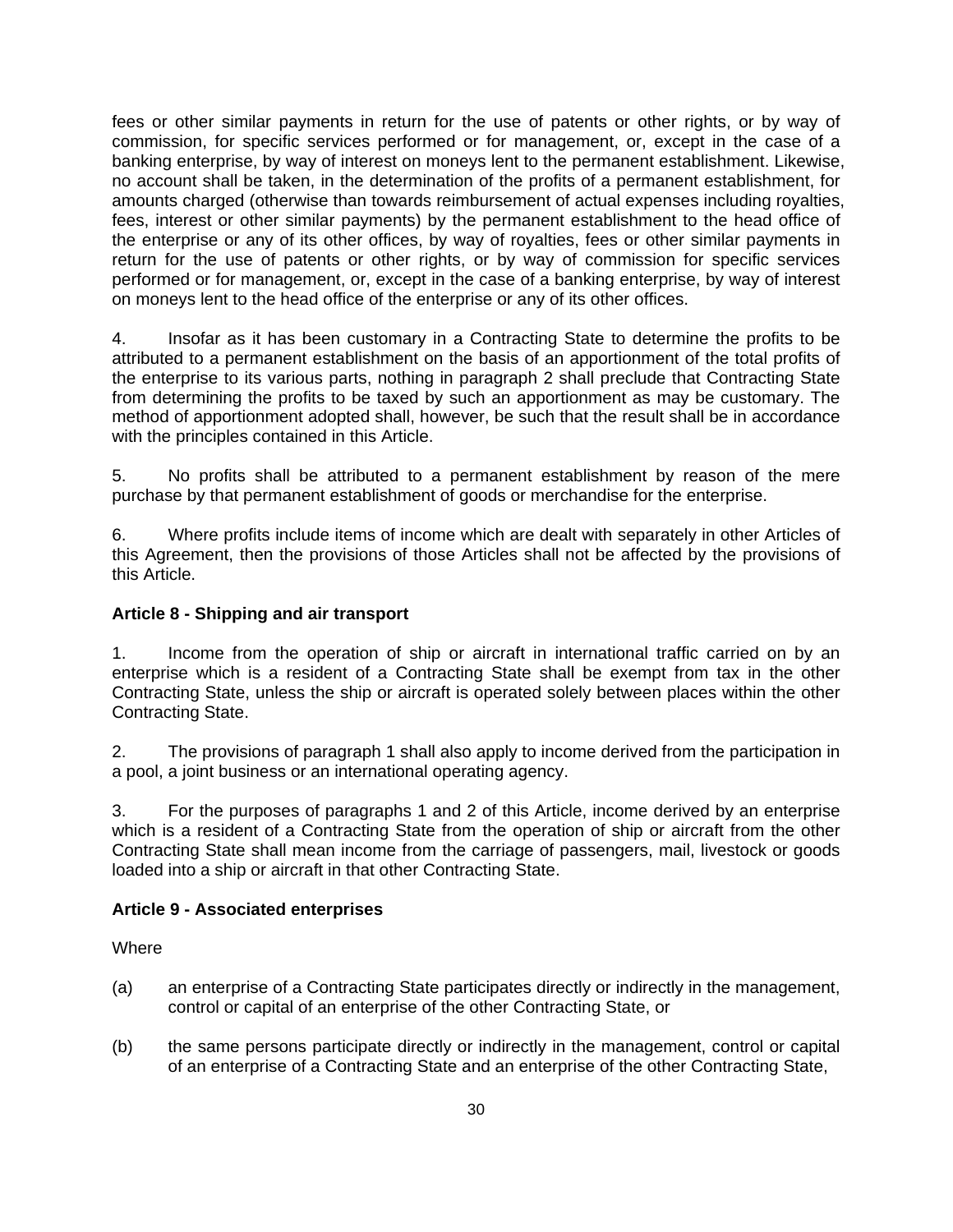and in either case conditions are made or imposed between the two enterprises in their commercial or financial relations which differ from those which would be made between independent enterprises, then any profits which would, but for those conditions, have accrued to one of the enterprises, but, by reason of those conditions, have not so accrued, may be included in the profits of that enterprise and taxed accordingly.

## **Article 10 - Dividends**

1. Dividends paid by a company which is a resident of a Contracting State to a resident of the other Contracting State may be taxed in that other Contracting State.

2.

(a) However, dividends paid by a company which is a resident of China to a resident of Singapore may also be taxed in China, and according to the laws of China, but if the recipient is the beneficial owner of the dividends the tax so charged shall not exceed 12% of the gross amount of the dividends. Where, however, the recipient is a company or a partnership which holds directly at least 25% of the shares of the company paying the dividends, the tax so charged shall not exceed 7% of the gross amount of the dividends.

(b) Dividends paid by a company which is a resident of Singapore to a resident of China shall, if the recipient is the beneficial owner of the dividends, be exempt from any tax in Singapore which is chargeable on dividends in addition to the tax chargeable in respect of the profits or income of the company -

- (i) provided that nothing in this paragraph shall affect the provisions of Singapore law under which the tax in respect of a dividend paid by a company which is a resident of Singapore from which Singapore tax has been, or has been deemed to be, deducted may be adjusted by reference to the rate of tax appropriate to the Singapore year of assessment immediately following that in which the dividend was paid;
- (ii) provided further that if Singapore, subsequent to the signing of this Agreement, imposes a tax on dividends paid by a company which is a resident of Singapore which is in addition to the tax chargeable in respect of the profits or income of the company, such tax may be charged but the rate of tax so charged shall, if the recipient is the beneficial owner of the dividends, not exceed 12% of the gross amount of the dividends, and where the recipient is a company or a partnership which holds directly at least 25% of the shares of the company paying the dividends, the tax so charged shall not exceed 7% of the gross amount of the dividends.

(c) The competent authorities of the Contracting States shall by mutual agreement settle the mode of application of these limitations.

(d) This paragraph shall not affect the taxation of the company in respect of the profits out of which the dividends are paid.

3. The term "dividends" as used in this Article means income from shares or other rights, not being debt-claims, participating in profits, as well as income from other corporate rights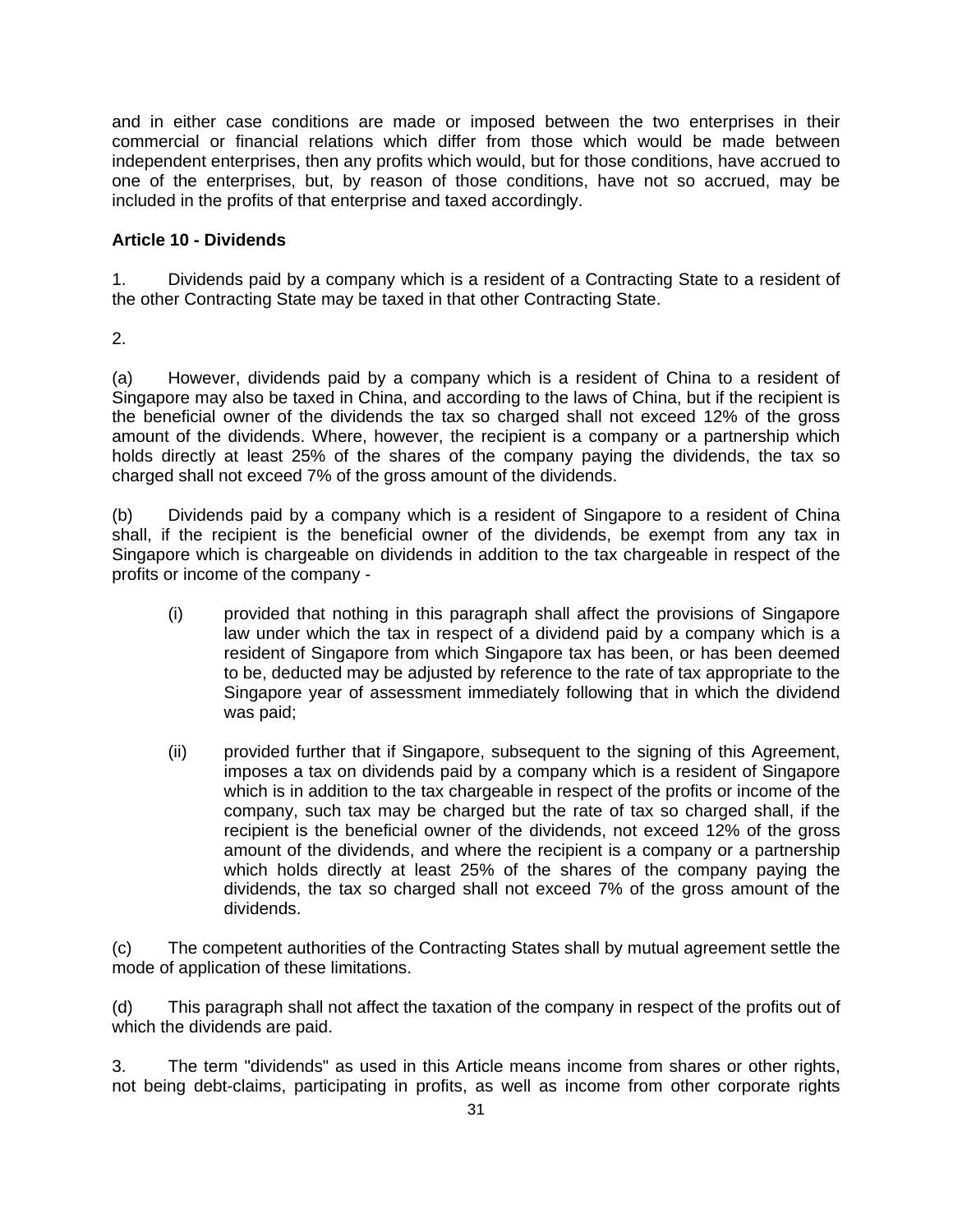which is subjected to the same taxation treatment as income from shares by the laws of the Contracting State of which the company making the distribution is a resident.

4. The provisions of paragraphs 1 and 2 shall not apply if the beneficial owner of the dividends, being a resident of a Contracting State, carries on business in the other Contracting State of which the company paying the dividends is a resident, through a permanent establishment situated therein, or performs in that other Contracting State independent personal services from a fixed base situated therein, and the holding in respect of which the dividends are paid is effectively connected with such permanent establishment or fixed base. In such case the provisions of Article 7 or Article 14, as the case may be, shall apply.

5. Where a company which is a resident of a Contracting State derives profits or income from the other Contracting State, that other Contracting State may not impose any tax on the dividends paid by the company, except insofar as such dividends are paid to a resident of that other Contracting State or insofar as the holding in respect of which the dividends are paid is effectively connected with a permanent establishment or a fixed base situated in that other Contracting State, nor subject the company's undistributed profits to a tax on the company's undistributed profits, even if the dividends paid or the undistributed profits consist wholly or partly of profits or income arising in that other Contracting State.

### **Article 11 - Interest**

1. Interest arising in a Contracting State and paid to a resident of the other Contracting State may be taxed in that other Contracting State.

2. However, such interest may also be taxed in the Contracting State in which it arises, and according to the laws of that Contracting State, but if the recipient is the beneficial owner of the interest the tax so charged shall not exceed:

- (a) 7% of the gross amount of the interest if it is received by any bank or financial institution;
- (b) 10% of the gross amount of the interest in all other cases.

The competent authorities of the Contracting States shall by mutual agreement settle the mode of application of these limitations.

3. Notwithstanding the provisions of paragraph 2, interest arising in a Contracting State and paid to the Government of the other Contracting State shall be exempt from tax in the firstmentioned Contracting State.

- 4. For the purposes of paragraph 3, the term "Government"
	- (a) in the case of Singapore means the Government of Singapore and shall include:
		- (i) the Monetary Authority of Singapore;
		- (ii) the Government of Singapore Investment Corporation Pte Ltd;
		- (iii) the head office of the Development Bank of Singapore;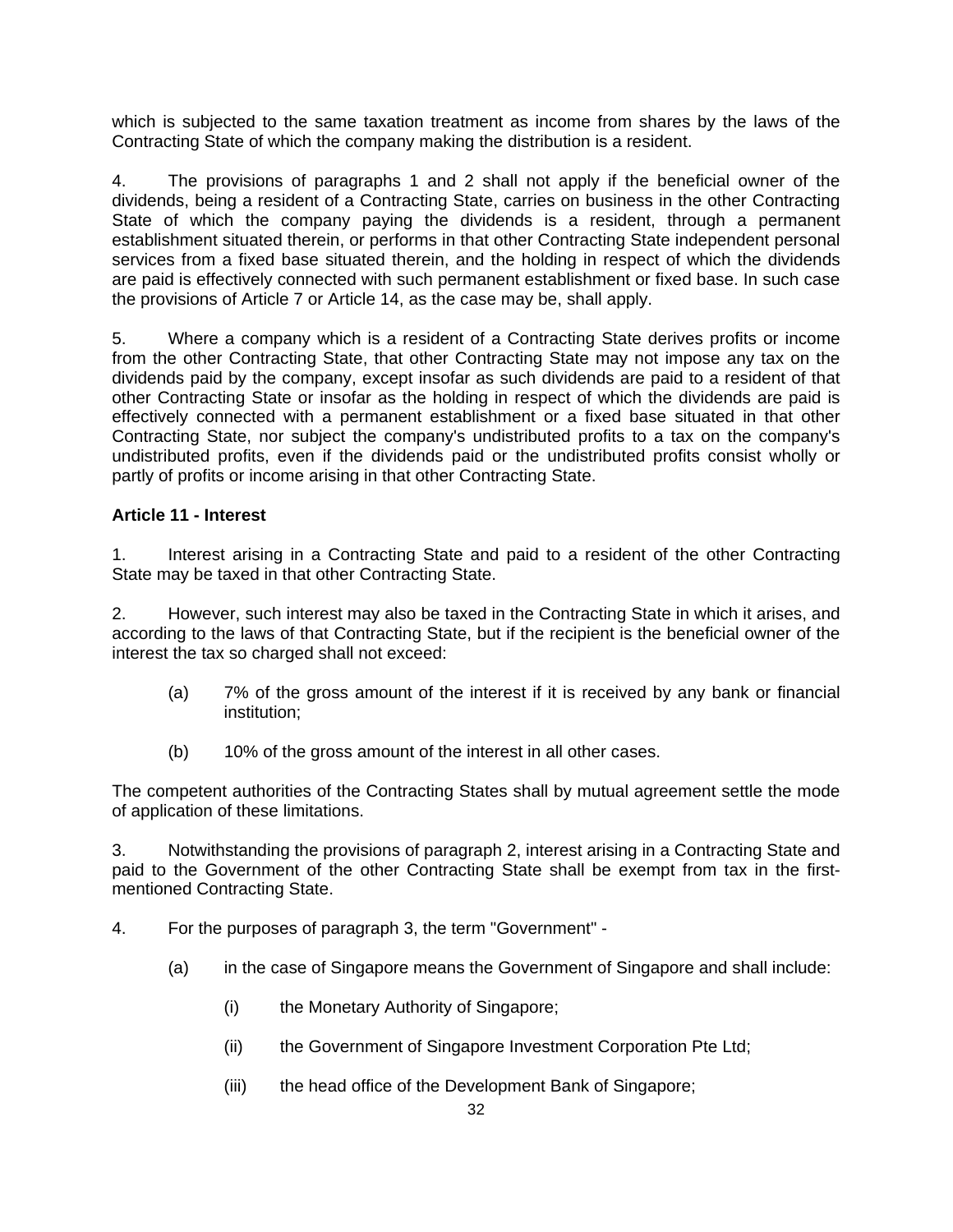- (iv) any institution wholly or mainly owned by the Government of Singapore, as may be agreed from time to time between the competent authorities of the Contracting States;
- (b) in the case of China means the Government of China and shall include:
	- (i) the People's Bank of China;
	- (ii) the China International Trust and Investment Corporation;
	- (iii) the head office of the Bank of China;
	- (iv) any institution wholly or mainly owned by the Government of China, as may be agreed from time to time between the competent authorities of the Contracting States.

5. The term "interest" as used in this Article means income from debt-claims of every kind, whether or not secured by mortgage and whether or not carrying a right to participate in the debtor's profits, and in particular, income from Government securities and income from bonds or debentures, including premiums and prizes attaching to such securities, bonds or debentures.

6. The provisions of paragraphs 1, 2 and 3 shall not apply if the beneficial owner of the interest, being a resident of a Contracting State, carries on business in the other Contracting State in which the interest arises, through a permanent establishment situated therein, or performs in that other Contracting State independent personal services from a fixed base situated therein, and the debt-claim in respect of which the interest is paid is effectively connected with such permanent establishment or fixed base. In such case the provisions of Article 7 or Article 14, as the case may be, shall apply.

7. Interest shall be deemed to arise in a Contracting State when the payer is the Government of that Contracting State, a statutory body, a local authority or a resident of that Contracting State. Where, however, the person paying the interest, whether he is a resident of a Contracting State or not, has in a Contracting State a permanent establishment or a fixed base in connection with which the indebtedness on which the interest is paid was incurred, and such interest is borne by such permanent establishment or fixed base, then such interest shall be deemed to arise in the Contracting State in which the permanent establishment or fixed base is situated.

8. Where, by reason of a special relationship between the payer and the beneficial owner or between both of them and some other person, the amount of the interest, having regard to the debt-claim for which it is paid, exceeds the amount which would have been agreed upon by the payer and the beneficial owner in the absence of such relationship, the provisions of this Article shall apply only to the last-mentioned amount. In such case, the excess part of the payment shall remain taxable according to the laws of each Contracting State, due regard being had to the other provisions of this Agreement.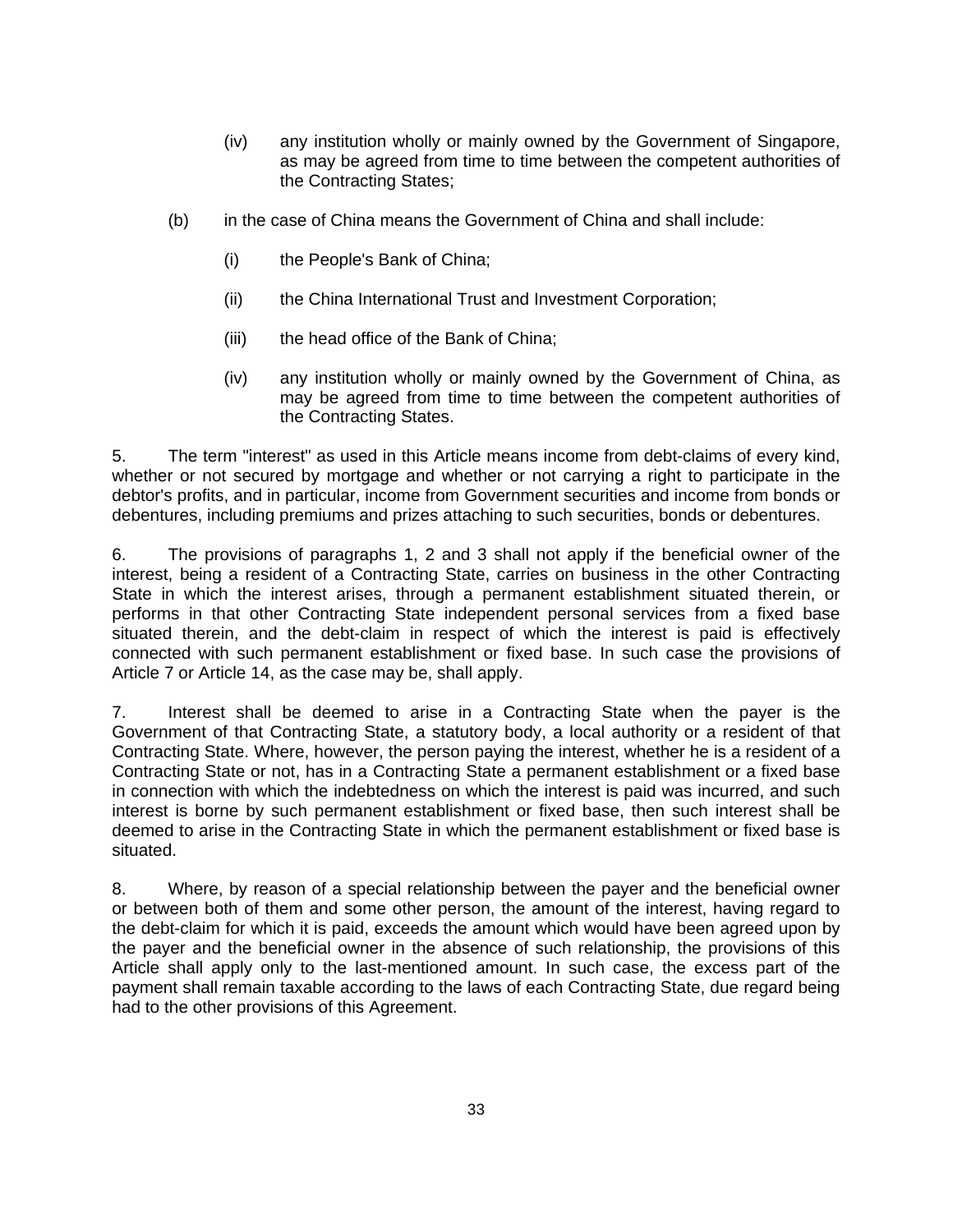## **Article 12 - Royalties**

1. Royalties arising in a Contracting State and paid to a resident of the other Contracting State may be taxed in that other Contracting State.

2. However, such royalties may also be taxed in the Contracting State in which they arise, and according to the laws of that Contracting State, but if the recipient is the beneficial owner of the royalties the tax so charged shall not exceed 10% of the gross amount of the royalties. The competent authorities of the Contracting States shall by mutual agreement settle the mode of application of this limitation.

3. The term "royalties" as used in this Article means payments of any kind received as a consideration for the use of, or the right to use, any copyright of literary, artistic or scientific work including cinematograph films and films or tapes for radio or television broadcasting, any patent, know-how, trade mark, design or model, plan, secret formula or process, or for the use of, or the right to use, industrial, commercial or scientific equipment, or for information concerning industrial, commercial or scientific experience.

4. The provisions of paragraphs 1 and 2 shall not apply if the beneficial owner of the royalties, being a resident of a Contracting State, carries on business in the other Contracting State in which the royalties arise, through a permanent establishment situated therein, or performs in that other Contracting State independent personal services from a fixed base situated therein, and the right or property in respect of which the royalties are paid is effectively connected with such permanent establishment or fixed base. In such case the provisions of Article 7 or Article 14, as the case may be, shall apply.

5. Royalties shall be deemed to arise in a Contracting State when the payer is the Government of that Contracting State, a statutory body, a local authority or a resident of that Contracting State. Where, however, the person paying the royalties, whether he is a resident of a Contracting State or not, has in a Contracting State a permanent establishment or a fixed base in connection with which the liability to pay the royalties was incurred, and such royalties are borne by such permanent establishment or fixed base, then such royalties shall be deemed to arise in the Contracting State in which the permanent establishment or fixed base is situated.

6. Where, by reason of a special relationship between the payer and the beneficial owner or between both of them and some other person, the amount of the royalties, having regard to the use, right or information for which they are paid, exceeds the amount which would have been agreed upon by the payer and the beneficial owner in the absence of such relationship, the provisions of this Article shall apply only to the last-mentioned amount. In such case, the excess part of the payments shall remain taxable according to the laws of each Contracting State, due regard being had to the other provisions of this Agreement.

## **Article 13 - Capital gains**

1. Gains derived by a resident of a Contracting State from the alienation of immovable property referred to in Article 6 and situated in the other Contracting State may be taxed in that other Contracting State.

2. Gains from the alienation of movable property forming part of the business property of a permanent establishment which an enterprise of a Contracting State has in the other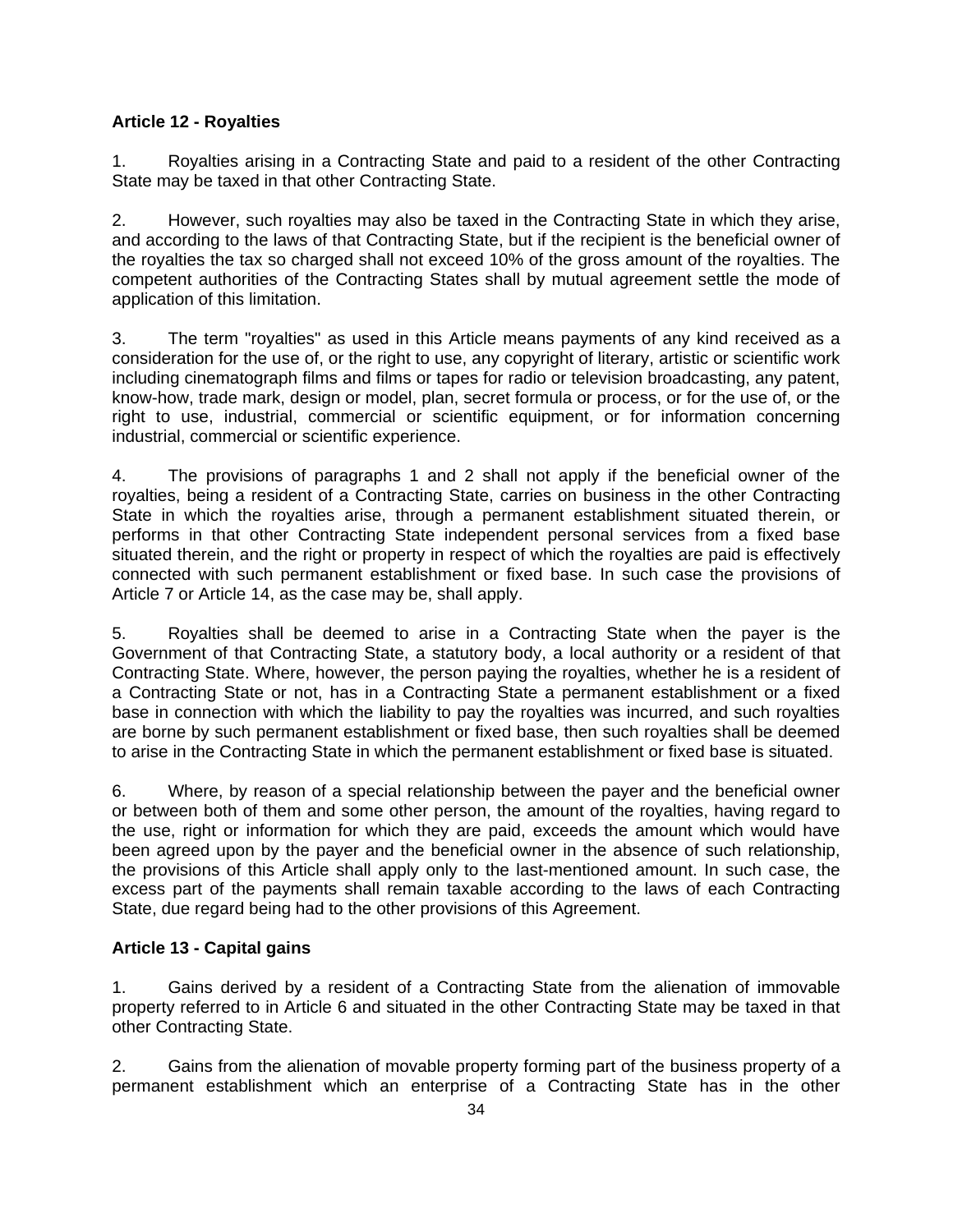Contracting State or of movable property pertaining to a fixed base available to a resident of a Contracting State in the other Contracting State for the purpose of performing independent personal services, including such gains from the alienation of such a permanent establishment (alone or together with the whole enterprise) or of such a fixed base, may be taxed in that other Contracting State.

3. Gains from the alienation of ships or aircraft operated in international traffic and movable property, pertaining to the operation of such ships or aircraft shall be taxable only in the Contracting State in which the enterprise is a resident.

4. Gains from the alienation of shares of the capital stock of a company the property of which consists directly or indirectly principally of immovable property situated in a Contracting State may be taxed in that Contracting State.

5. Gains from the alienation of shares other than those mentioned in paragraph 4 representing a participation of 25% in a company which is a resident of a Contracting State may be taxed in that Contracting State.

6. Gains derived by a resident of a Contracting State from the alienation of any property other than that referred to in paragraphs 1 to 5 and arising in the other Contracting State may be taxed in that other Contracting State.

### **Article 14 - Independent personal services**

1. Income derived by an individual who is a resident of a Contracting State in respect of professional services or other activities of an independent character shall be taxable only in that Contracting State, unless he has a fixed base regularly available to him in the other Contracting State for the purpose of performing his activities or he is present in that other Contracting State for a period or periods exceeding in the aggregate 183 days in the calendar year concerned. If he has such a fixed base or remains in that other Contracting State for the aforesaid period or periods, the income may be taxed in that other Contracting State, but only so much of it as is attributable to that fixed base or is derived in that other Contracting State during the aforesaid period or periods.

2. The term "professional services" includes especially independent scientific, literary, artistic, educational or teaching activities as well as the independent activities of physicians, lawyers, engineers, architects, dentists and accountants.

#### **Article 15 - Dependent personal services**

1. Subject to the provisions of Articles 16, 18, 19, 20 and 21, salaries, wages and other similar remuneration derived by a resident of a Contracting State in respect of an employment shall be taxable only in that Contracting State unless the employment is exercised in the other Contracting State. If the employment is so exercised, such remuneration as is derived therefrom may be taxed in that other Contracting State.

2. Notwithstanding the provisions of paragraph 1, remuneration derived by a resident of a Contracting State in respect of an employment exercised in the other Contracting State shall be taxable only in the first-mentioned State if: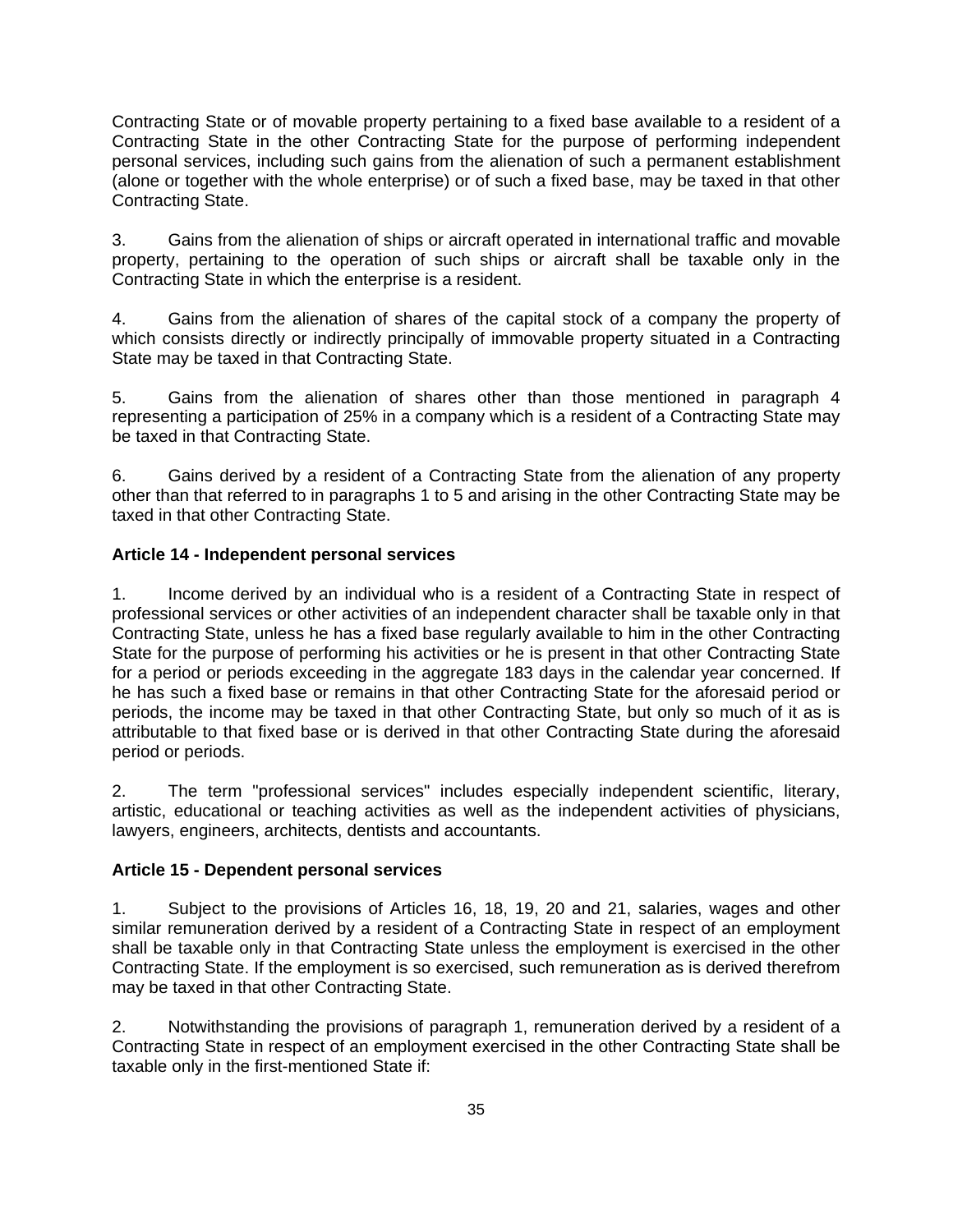- (a) the recipient is present in the other Contracting State for a period or periods not exceeding in the aggregate 183 days in the calendar year concerned; and
- (b) the remuneration is paid by, or on behalf of, an employer who is not a resident of the other Contracting State; and
- (c) the remuneration is not borne by a permanent establishment or a fixed base which t he employer has in the other Contracting State.

3. Notwithstanding the preceding provisions of this Article, remuneration derived in respect of an employment exercised aboard a ship or aircraft operated in international traffic, shall be taxable only in the Contracting State in which the enterprise is a resident.

### **Article 16 - Directors' fees**

Directors' fees and other similar payments derived by a resident of a Contracting State in his capacity as a member of the board of directors of a company which is a resident of the other Contracting State may be taxed in that other Contracting State.

### **Article 17 - Artistes and athletes**

1. Notwithstanding the provisions of Articles 14 and 15, income derived by a resident of a Contracting State as an entertainer, such as a theatre, motion picture, radio or television artiste, or a musician, or as an athlete, from his personal activities as such exercised in the other Contracting State, may be taxed in that other Contracting State.

2. Where income in respect of personal activities exercised by an entertainer or an athlete in his capacity as such accrues not to the entertainer or athlete himself but to another person, that income may, notwithstanding the provisions of Articles 7, 14 and 15, be taxed in the Contracting State in which the activities of the entertainer or athlete are exercised.

3. Notwithstanding the provisions of paragraphs 1 and 2, income derived by entertainers or athletes who are residents of a Contracting State from the activities exercised in the other Contracting State shall be exempt from tax in that other Contracting State if such activities are supported, wholly or substantially, from the public funds of the Government of either Contracting State or a statutory body or a local authority thereof.

#### **Article 18 - Pensions**

1. Subject to the provisions of paragraph 2 of Article 19, pensions and other similar remuneration paid to a resident of a Contracting State in consideration of past employment shall be taxable only in that Contracting State.

2. Notwithstanding the provisions of paragraph 1, pensions paid and other similar payments made by the Government of a Contracting State or a statutory body or a local authority thereof under a public welfare scheme of the social security system of that Contracting State shall be taxable only in that Contracting State.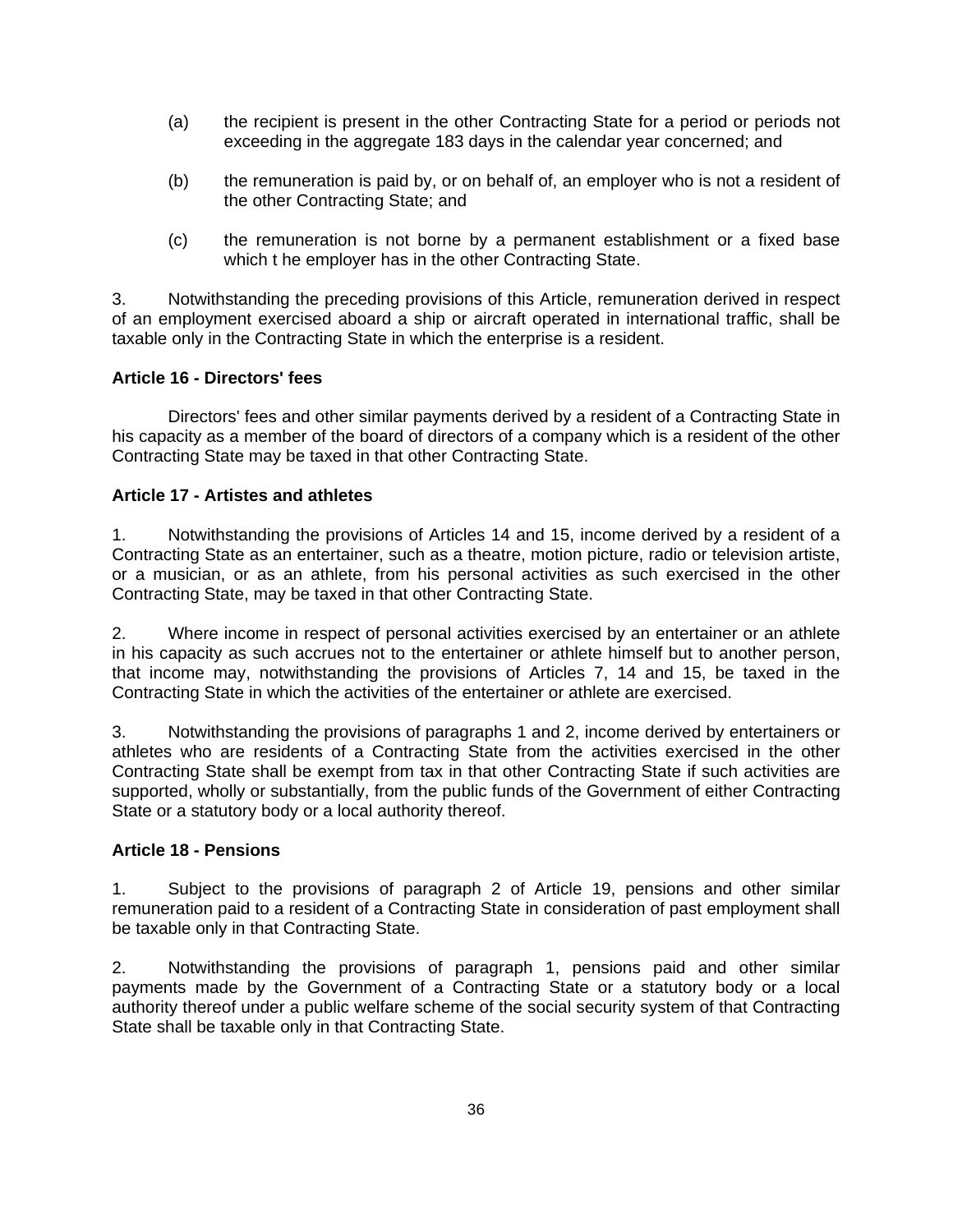#### **Article 19 - Government service**

- 1. (a) Remuneration, other than pension, paid by the Government of a Contracting State or a statutory body or a local authority thereof to an individual in respect of services rendered to the Government of that Contracting State or a statutory body or a local authority thereof, in the discharge of functions of a governmental nature, shall be taxable only in that Contracting State.
- (b) However, such remuneration shall be taxable only in the other Contracting State if the services are rendered in that other Contracting State and the individual is a resident of that other Contracting State who:
	- (i) is a national of that other Contracting State; or
	- (ii) did not become a resident of that other Contracting State solely for the purpose of rendering the services.
- 2. (a) Any pension paid by, or out of funds created by, the Government of a Contracting State or a statutory body or a local authority thereof to an individual in respect of services rendered to the Government of that Contracting State or a statutory body or a local authority thereof shall be taxable only in that Contracting State.
- (b) However, such pension may be taxable in the other Contracting State if the individual is a resident of, and a national of, that other Contracting State.

3. The provisions of Articles 15, 16, 17 and 18 shall apply to remuneration and pensions in respect of services rendered in connection with a business carried on by the Government of a Contracting State or a statutory body or a local authority thereof.

## **Article 20 - Teachers and researchers**

1. An individual who is a resident of a Contracting State immediately before making a visit to the other Contracting State, and who, at the invitation of any university, college, school or other similar educational institution, which is approved by the competent authority in that other Contracting State, visits that other Contracting State for a period not exceeding three years solely for the purpose of teaching or research or both at such educational institution shall be exempt from tax in that other Contracting State on his remuneration for such teaching or research.

2. Where his visits, under one or more contracts with the educational institutions of the other Contracting State exceed three years, the exemption under paragraph 1 shall apply to his remuneration for such teaching or research for the first three years.

3. This Article shall not apply to income from research if such research is undertaken primarily for the private benefit of a specific person or persons.

#### **Article 21 - Students and trainees**

An individual who is a resident of a Contracting State immediately before making a visit to the other Contracting State and is temporarily present in the other Contracting State solely: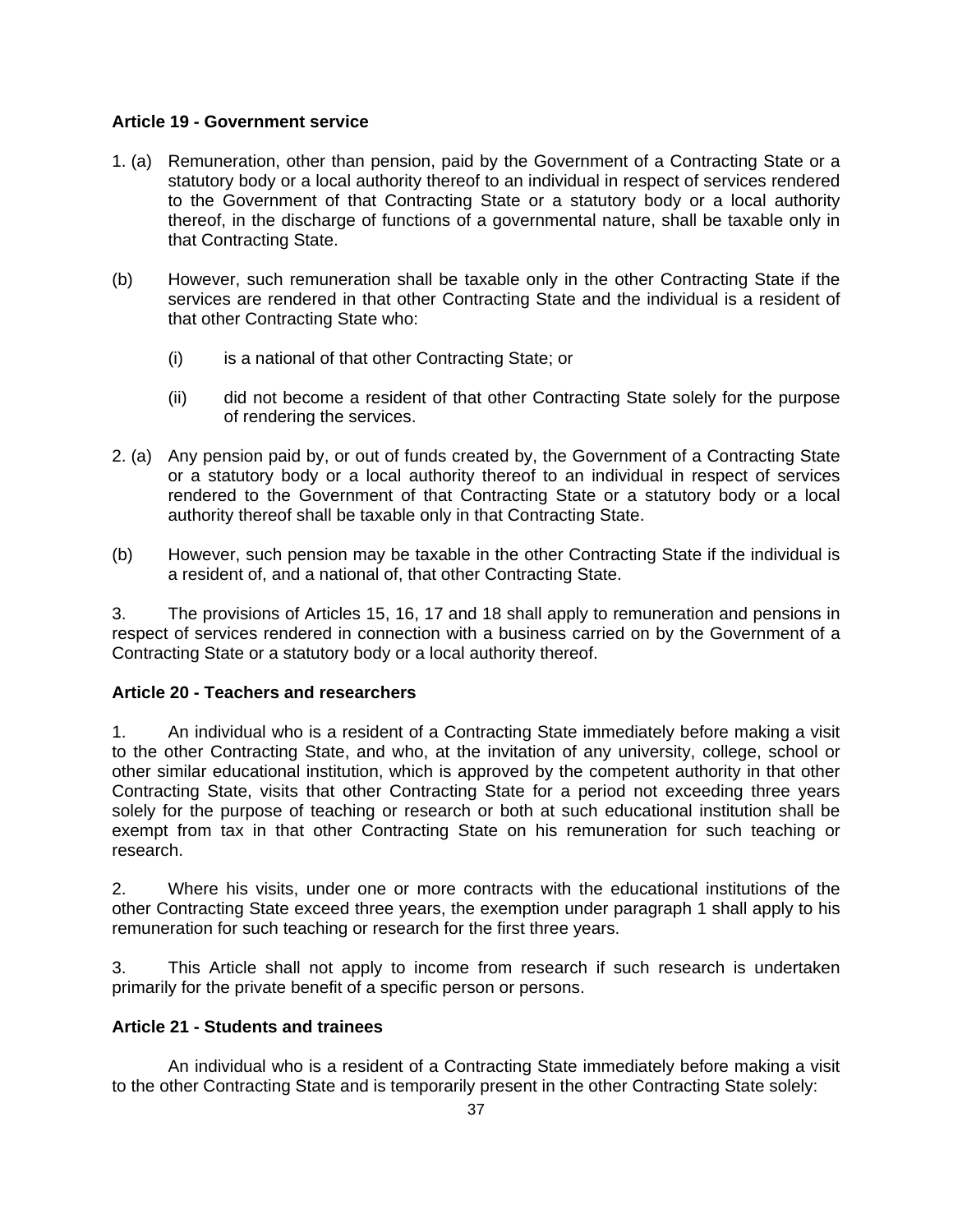- (a) as a student at a recognised university, college, school or other similar recognised educational institution in that other Contracting State;
- (b) as a business or technical apprentice; or
- (c) as a recipient of a grant, allowance or award for the primary purpose of study, research or training from the Government of either Contracting State or from a scientific, educational, literary or charitable organisation or under a technical assistance programme entered into by the Government of either Contracting State,

shall be exempt from tax in that other Contracting State on:

- (i) all remittances from abroad for the purposes of his maintenance, education, study, research or training;
- (ii) the amount of such grant, allowance or award; and
- (iii) an amount up to US\$2,000 or the equivalent in Singapore dollars or the equivalent in Chinese RMB per calendar year of any remuneration in respect of services in that other Contracting State provided the services are performed in connection with his study, research or training or are necessary for the purposes of his maintenance.

#### **Article 22 - Other income**

1. Items of income of a resident of a Contracting State, wherever arising, not dealt with in the foregoing Articles of this Agreement shall be taxable only in that Contracting State.

2. The provisions of paragraph 1 shall not apply to income, other than income from immovable property as defined in paragraph 2 of Article 6, if the recipient of such income, being a resident of a Contracting State, carries on business in the other Contracting State through a permanent establishment situated therein, or performs in that other Contracting State independent personal services from a fixed base situated therein, and the right or property in respect of which the income is paid is effectively connected with such permanent establishment or fixed base. In such case the provisions of Article 7 or Article 14, as the case may be, shall apply.

3. Notwithstanding the provisions of paragraphs 1 and 2, items of income of a resident of a Contracting State not dealt with in the foregoing Articles of this Agreement and arising in the other Contracting State may be taxed in that other Contracting State.

#### **Article 23 - Limitation of relief**

1. Where this Agreement provides (with or without other conditions) that income from sources in China shall be exempt from tax, or taxed at a reduced rate in China and under the laws in force in Singapore the said income is subject to tax by reference to the amount thereof which is remitted to or received in Singapore and not by reference to the full amount thereof,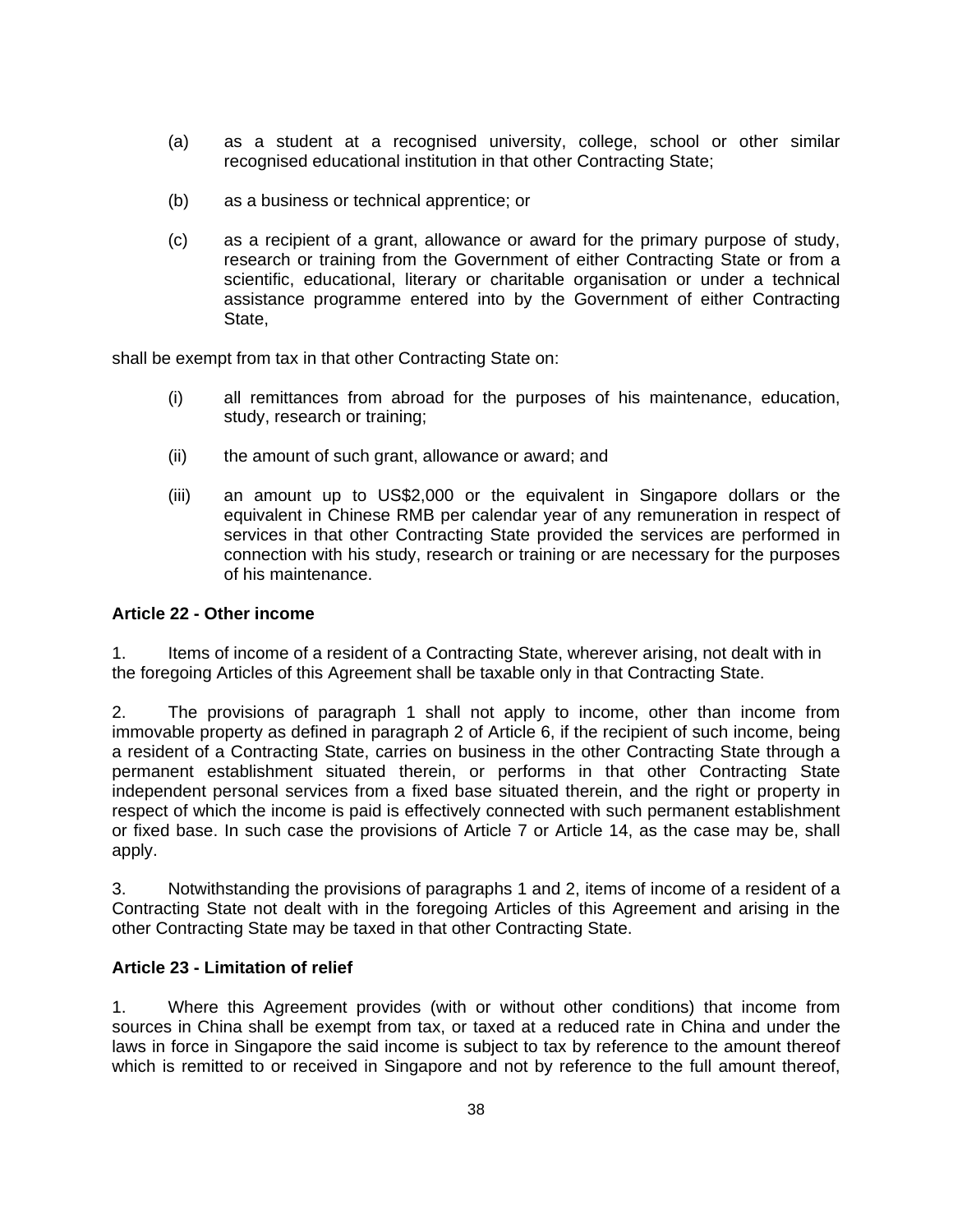then the exemption or reduction of tax to be allowed under this Agreement in China shall apply only to so much of the income as is remitted to or received in Singapore.

2. However, this limitation does not apply to income derived by the Government of Singapore or any person approved by the competent authority of Singapore for the purpose of this paragraph.

#### **Article 24 - Elimination of double taxation**

1. In Singapore, double taxation shall be eliminated as follows:

Subject to the laws of Singapore regarding the allowance as a credit against Singapore tax of tax payable in any country other than Singapore, Chinese tax payable in respect of income derived from China shall be allowed as a credit against Singapore tax payable in respect of that income. Where such income is a dividend paid by a company which is a resident of China to a company which is a resident of Singapore and which owns not less than 10% of the shares of the company paying the dividend, the credit shall take into account Chinese tax payable by that company in respect of its income out of which the dividend is paid. The credit shall not, however, exceed that part of the Singapore tax, as computed before the credit is given, which is appropriate to such item of income.

- 2. In China, double taxation shall be eliminated as follows:
	- (a) Where a resident of China derives income from Singapore, the amount of tax on that income payable in Singapore in accordance with the provisions of this Agreement, may be credited against the Chinese tax imposed on that resident. The amount of credit shall not, however, exceed the amount of the Chinese tax on that income computed in accordance with the taxation laws and regulations of China.
	- (b) Where the income derived from Singapore is a dividend paid by a company which is a resident of Singapore to a company which is a resident of China and which owns not less than 10% of the shares of the company paying the dividend, the credit shall take into account the tax paid to Singapore by the company paying the dividend in respect of its income.

3. For the purposes of the credit referred to in paragraph 1 of this Article, the amount of Chinese tax imposed on items of income under Articles 10, 11 and 12 shall be deemed to have been paid at:

- (a) (i) 10% of the gross amount of dividends paid by a joint venture with Chinese and foreign investment;
	- (ii) 20% of the gross amount of other dividends;
- (b) 20% of the gross amount of interest;
- (c) 20% of the gross amount of royalties.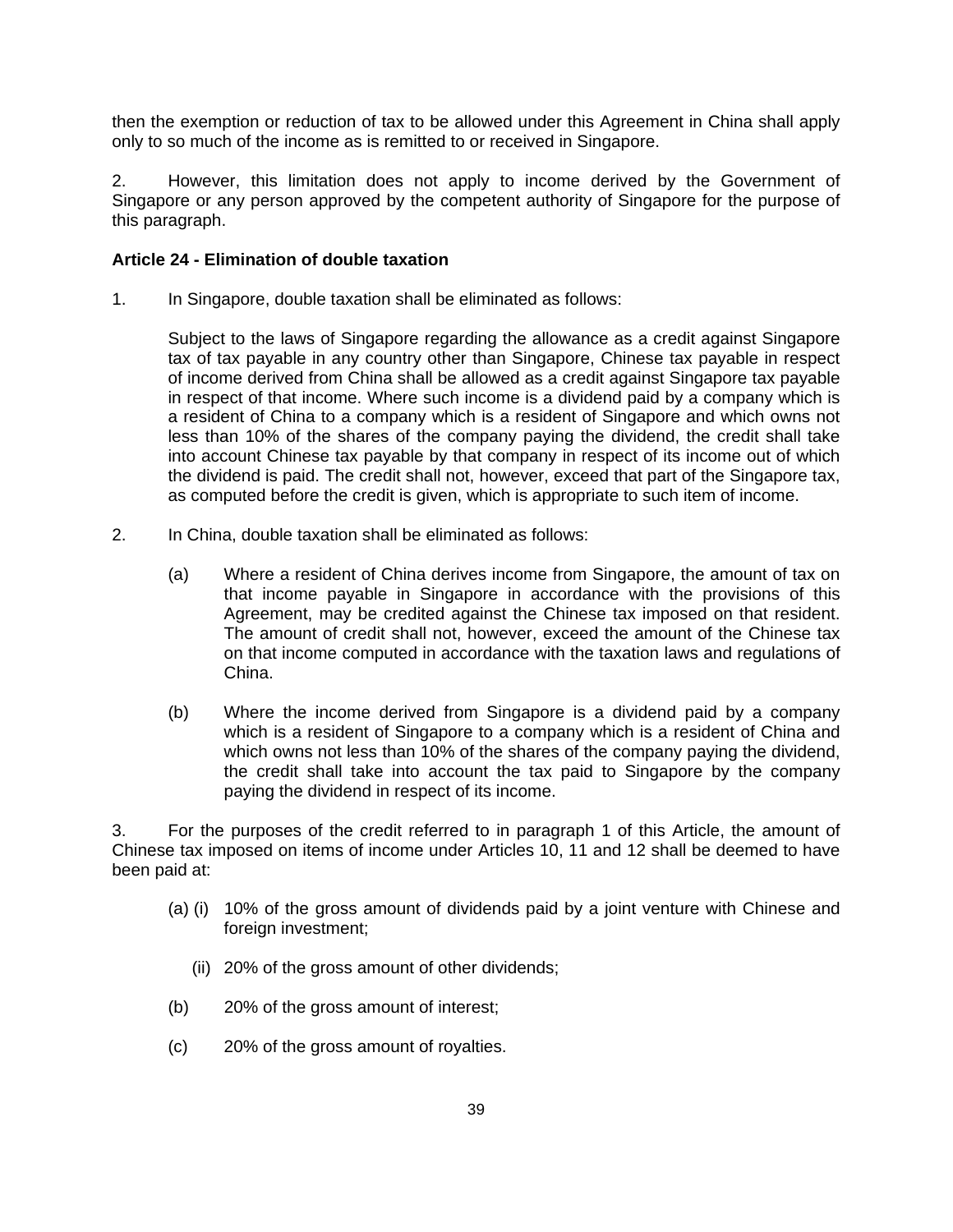4. For the purposes of the credit referred to in paragraph 1 of this Article, Chinese tax payable shall be deemed to include the amount of Chinese tax which would have been paid if the Chinese tax had not been exempted, reduced or refunded in accordance with:

- $(a)^*$  the provisions of Articles 7, 8, 9 and 10 of the Income Tax Law of the People's Republic of China for Enterprises with Foreign Investment and Foreign Enterprises and the provisions of Article 73, 75 and 81 of the Detailed Rules and Regulations for the Implementation of the Income Tax Law of the People's Republic of China for Enterprises with Foreign Investment and Foreign Enterprises.
- (b) the provisions concerning reduction in or exemption from income tax in paragraphs 1, 2 and 3 of Articles 1 and 2 and paragraphs 1 and 2 of Article 3 of the Interim Provisions of the State Council of China on Reduction in or Exemption from Enterprise Income Tax and the Industrial and Commercial Consolidated Tax for Special Economic Zones and Fourteen Coastal Cities;
- (c) the provisions of any reduction in, exemption from or refund of tax designed to promote economic development in China which may be introduced under the laws of China after the date of signature of this Agreement, and which may be agreed upon between the competent authorities of the Contracting States.

## **Article 25 - Non-discrimination**

1. The nationals of a Contracting State shall not be subjected in the other Contracting State to any taxation or any requirement connected therewith which is other or more burdensome than the taxation and connected requirements to which nationals of that other Contracting State in the same circumstances are or may be subjected.

2. The taxation on a permanent establishment which an enterprise of a Contracting State has in the other Contracting State shall not be less favourably levied in that other Contracting State than the taxation levied on enterprises of that other Contracting State carrying on the same activities.

- 3. Nothing in this Article shall be construed as obliging a Contracting State to grant to
	- (a) residents of the other Contracting State any personal allowances, reliefs and reductions for tax purposes which it grants to its own residents, or
	- (b) nationals of the other Contracting State those personal allowances, reliefs and reductions for tax purposes which it grants to its own nationals who are not resident in that Contracting State or to such other persons as may be specified in the taxation laws of that Contracting State.

4. Enterprises of a Contracting State, the capital of which is wholly or partly owned or controlled, directly or indirectly, by one or more residents of the other Contracting State, shall not be subjected in the first-mentioned State to any taxation or any requirement connected therewith which is other or more burdensome than the taxation and connected requirements to which other similar enterprises of the first-mentioned State are or may be subjected.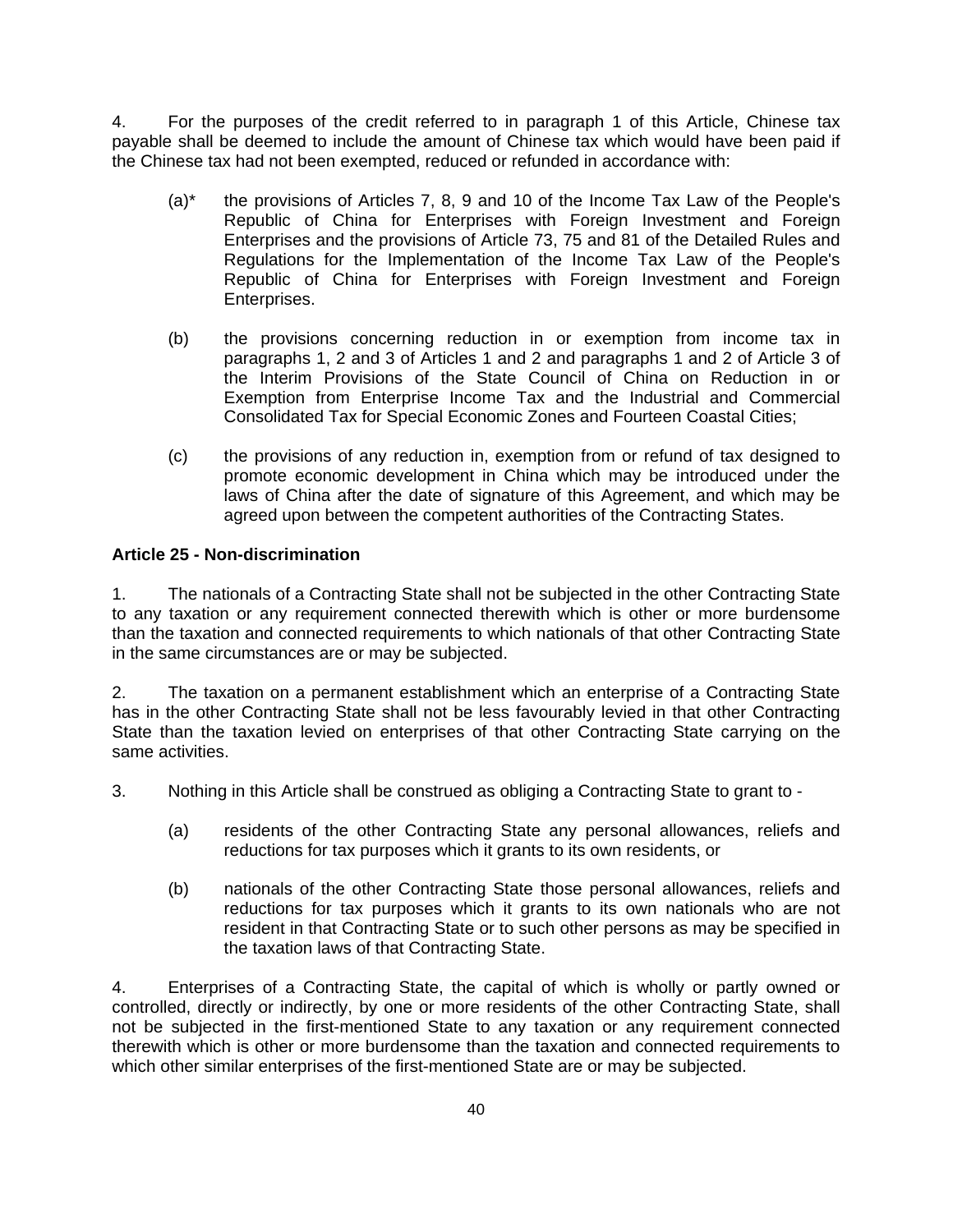5. Where a Contracting State grants tax incentives to its nationals designed to promote economic development in accordance with its national policy and criteria, it shall not be construed as discrimination under this Article.

6. In this Article, the term "taxation" means taxes which are the subject of this Agreement.

## **Article 26 - Mutual agreement procedure**

1. Where a person considers that the actions of one or both of the Contracting States result or will result for him in taxation not in accordance with the provisions of this Agreement, he may, irrespective of the remedies provided by the domestic laws of those Contracting States, present his case to the competent authority of the Contracting State of which he is a resident or, if his case comes under paragraph 1 of Article 25, to that of the Contracting State of which he is a national. The case must be presented within three years from the first notification of the action resulting in taxation not in accordance with the provisions of the Agreement.

2. The competent authority shall endeavour, if the objection appears to it to be justified and if it is not itself able to arrive at a satisfactory solution, to resolve the case by mutual agreement with the competent authority of the other Contracting State, with a view to the avoidance of taxation which is not in accordance with the provisions of this Agreement. Any agreement reached shall be implemented notwithstanding any time limits in the domestic laws of the Contracting States.

3. The competent authorities of the Contracting States shall endeavour to resolve by mutual agreement any difficulties or doubts arising as to the interpretation or application of the Agreement. They may also consult together for the elimination of double taxation in cases not provided for in this Agreement.

4. The competent authorities of the Contracting States may communicate with each other directly for the purposes of reaching an agreement in the sense of paragraphs 2 and 3. When it seems advisable for reaching agreement, representatives of the competent authorities of the Contracting States may meet together for an oral exchange of opinions.

## **Article 27 - Exchange of information**

1. The competent authorities of the Contracting States shall exchange such information as is necessary for carrying out the provisions of this Agreement, in particular for the prevention of evasion of taxes covered by this Agreement. Any information received by a Contracting State shall be treated as secret and shall be disclosed only to persons or authorities (including courts and administrative bodies) involved in the assessment or collection of, the enforcement or prosecution in respect of, or the determination of appeals in relation to, the taxes covered by the Agreement. Such persons or authorities shall use the information only for such purposes. They may disclose the information in public court proceedings or in judicial decisions.

2. In no case shall the provisions of paragraph 1 be construed so as to impose on a Contracting State the obligation:

(a) to carry out administrative measures at variance with the laws and the administrative practice of that or of the other Contracting State;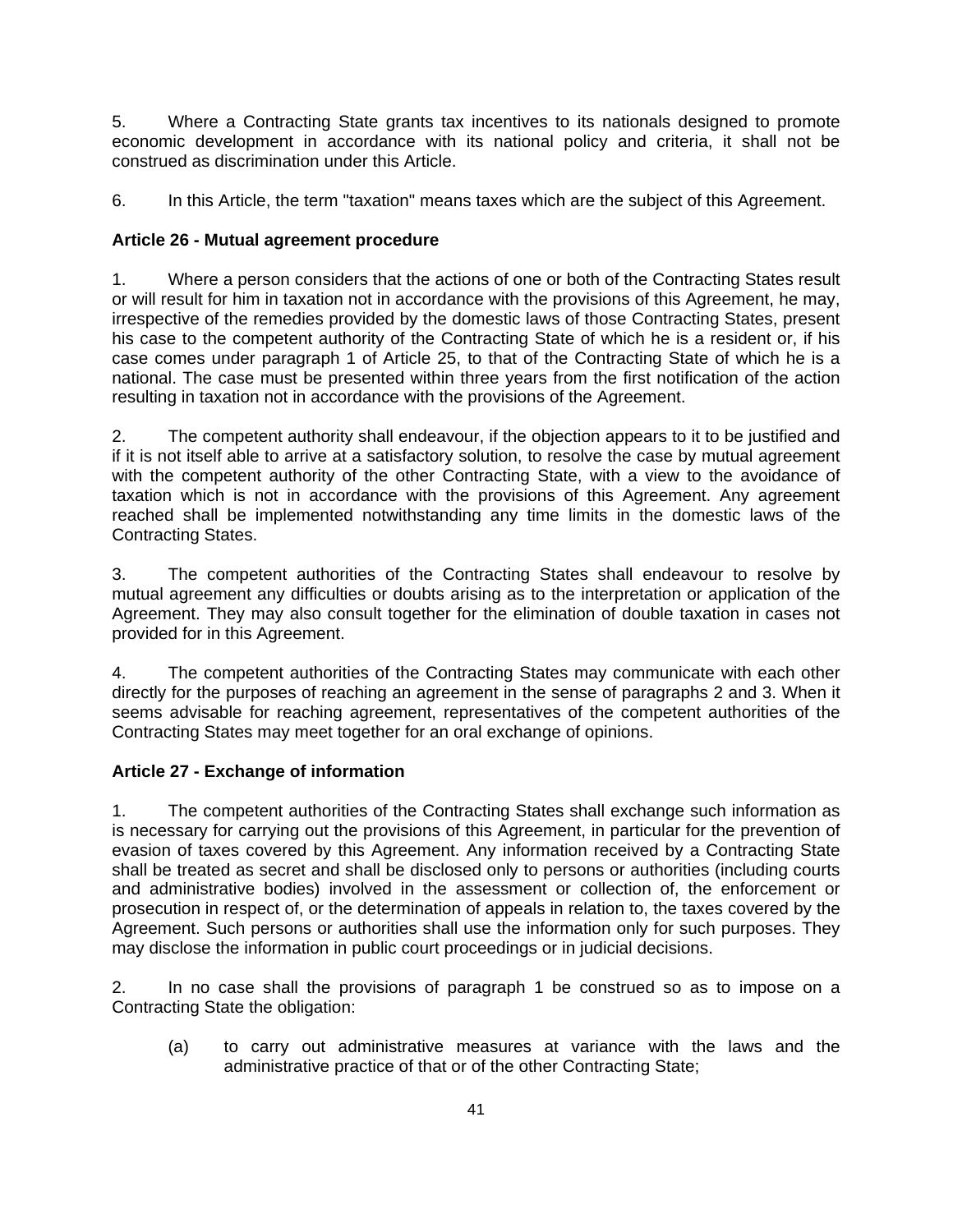- (b) to supply information which is not obtainable under the laws or in the normal course of the administration of that or of the other Contracting State;
- (c) to supply information which could disclose any trade, business, industrial, commercial or professional secret or trade process, or information, the disclosure of which would be contrary to public policy.

#### **Article 28 - Diplomatic agents and consular officers**

Nothing in this Agreement shall affect the fiscal privileges of diplomatic agents or consular officers under the general rules of international law or under the provisions of special agreements.

#### **Article 29 - Entry into force**

This Agreement shall enter into force on the thirtieth day after the date on which diplomatic notes indicating the completion of internal legal procedures necessary in each country for the entry into force of this Agreement have been exchanged. This Agreement shall have effect as respects income derived on or after the first day of January 1986.

#### **Article 30 - Termination**

This Agreement shall continue in effect indefinitely but either of the Contracting States may, on or before the thirtieth day of June in any calendar year beginning after the expiration of a period of five years from the date of its entry into force, give to the other Contracting State through the diplomatic channel, written notice of termination. In such event this Agreement shall cease to have effect for income derived on the first day of January in the year next following the year in which the notice of termination is given and thereafter.

IN WITNESS WHEREOF the undersigned, being duly authorised thereto, have signed this Agreement.

DONE in duplicate at Singapore this 18th day of April, 1986, in the English and Chinese languages, both texts being equally authoritative.

**For the Government of the Republic of Singapore**

**For the Government of the People's Republic of China**

**HSU TSE-KWANG JIN XIN**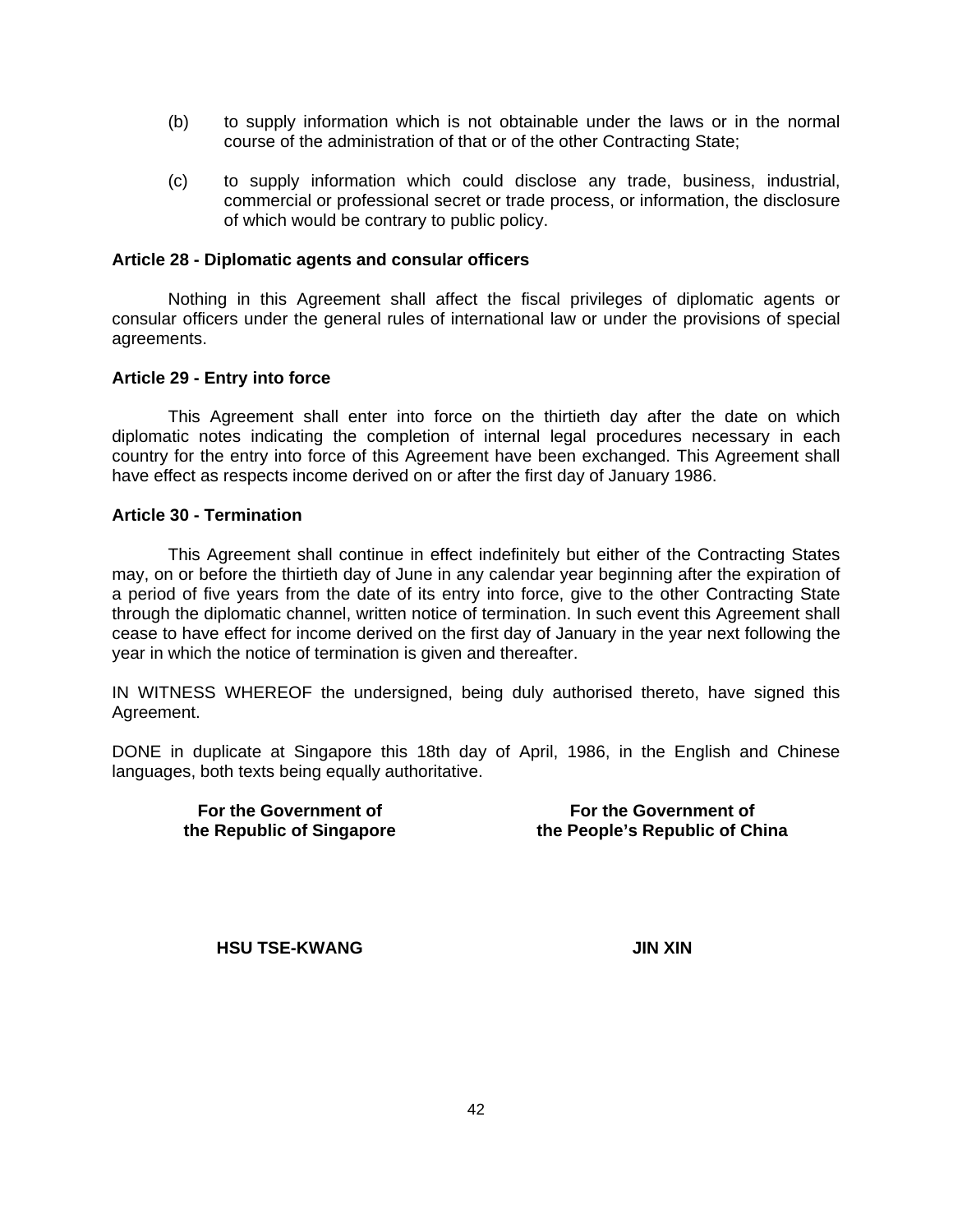#### **PROTOCOL (1986)**

At the signing of the Agreement between the Government of the Republic of Singapore and the Government of the People's Republic of China for the Avoidance of Double Taxation and the Prevention of Fiscal Evasion with respect to Taxes on Income (hereinafter referred to as "The Agreement") both sides have agreed upon the following provisions which form an integral part of the Agreement.

In connection with Article 8, "Shipping and Air Transport":

- (a) the exemption shall also include
	- (i) in China, the industrial and commercial consolidated tax and its surtax;
	- (ii) in Singapore, any tax similar to the industrial and commercial consolidated tax and its surtax in China which may be imposed in Singapore after the signing of the Agreement;
- (b) the exemption under the provisions of Article 8 and subparagraph (a) of this paragraph in respect of income derived from shipping carried on by an enterprise which is a resident of a Contracting State shall be effective only from the date a Shipping Agreement between China and Singapore enters into force.

IN WITNESS WHEREOF the undersigned, being duly authorised thereto, have signed this Protocol.

DONE in duplicate at Singapore this 18th day of April, 1986, in the English and Chinese languages, both texts being equally authoritative.

**For the Government of the Republic of Singapore**

**For the Government of the People's Republic of China**

**HSU TSE-KWANG JIN XIN**